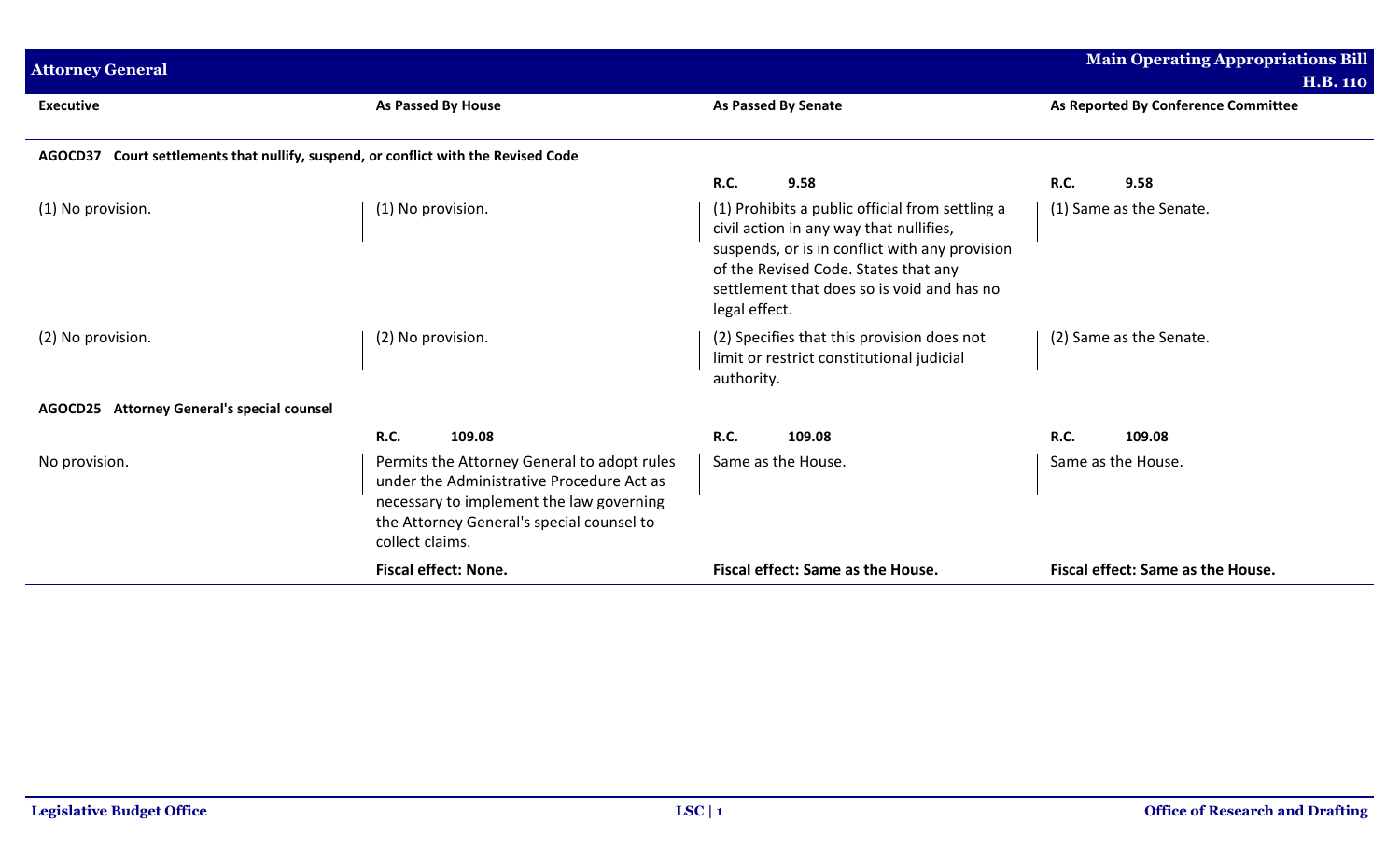| <b>Attorney General</b>                                          |                    |                                                                                                                                                                                                                                                                      | <b>Main Operating Appropriations Bill</b><br><b>H.B. 110</b>                                                                                                                                                                                                                                                                                                                     |
|------------------------------------------------------------------|--------------------|----------------------------------------------------------------------------------------------------------------------------------------------------------------------------------------------------------------------------------------------------------------------|----------------------------------------------------------------------------------------------------------------------------------------------------------------------------------------------------------------------------------------------------------------------------------------------------------------------------------------------------------------------------------|
| <b>Executive</b>                                                 | As Passed By House | <b>As Passed By Senate</b>                                                                                                                                                                                                                                           | As Reported By Conference Committee                                                                                                                                                                                                                                                                                                                                              |
| AGOCD36 Court orders and settlements awarding money to the state |                    |                                                                                                                                                                                                                                                                      |                                                                                                                                                                                                                                                                                                                                                                                  |
|                                                                  |                    | <b>R.C.</b><br>109.111, 109.112                                                                                                                                                                                                                                      | R.C.<br>109.111, 109.112                                                                                                                                                                                                                                                                                                                                                         |
| No provision.                                                    | No provision.      | Except for amounts under \$10,000 or<br>amounts collected for debts, modifies the<br>collection and distribution of money<br>received by the Attorney General by court<br>order and deposited into the custodial<br>Attorney General Court Order Fund as<br>follows: | Replaces the Senate provision with a<br>provision that creates the fund in the state<br>treasury, renames it the Attorney General<br>Court Order and Settlement Fund, specifies<br>that debts the Attorney General is collecting<br>no longer be deposited into the fund, and<br>modifies the distribution of money received<br>except for amounts under \$10,000 as<br>follows: |
| (1) No provision.                                                | (1) No provision.  | (1) Prohibits the Attorney General from<br>agreeing to a settlement that awards money<br>to the state without first obtaining the<br>approval of the Governor, the President of<br>the Senate, and the Speaker of the House of<br>Representatives.                   | (1) No provision.                                                                                                                                                                                                                                                                                                                                                                |
| (2) No provision.                                                | (2) No provision.  | (2) Requires the Attorney General, upon<br>receiving such amounts, to notify the<br>chairpersons of the House and Senate<br>Finance committees, along with the Director<br>of Budget and Management.                                                                 | (2) Same as the Senate, but requires<br>notification of the Governor, the Speaker of<br>the House and the President of the Senate<br>instead of the chairpersons of the House and<br>Senate Finance Committees.                                                                                                                                                                  |
| (3) No provision.                                                | (3) No provision.  | (3) Requires the Controlling Board to<br>approve the transfer of the money from the<br>Attorney General Court Order Fund to the<br>appropriate fund or funds in the state<br>treasury.                                                                               | (3) Replaces the Senate provision with a<br>provision that requires the Controlling Board<br>to determine the appropriate funds to which<br>the money is to be transferred.                                                                                                                                                                                                      |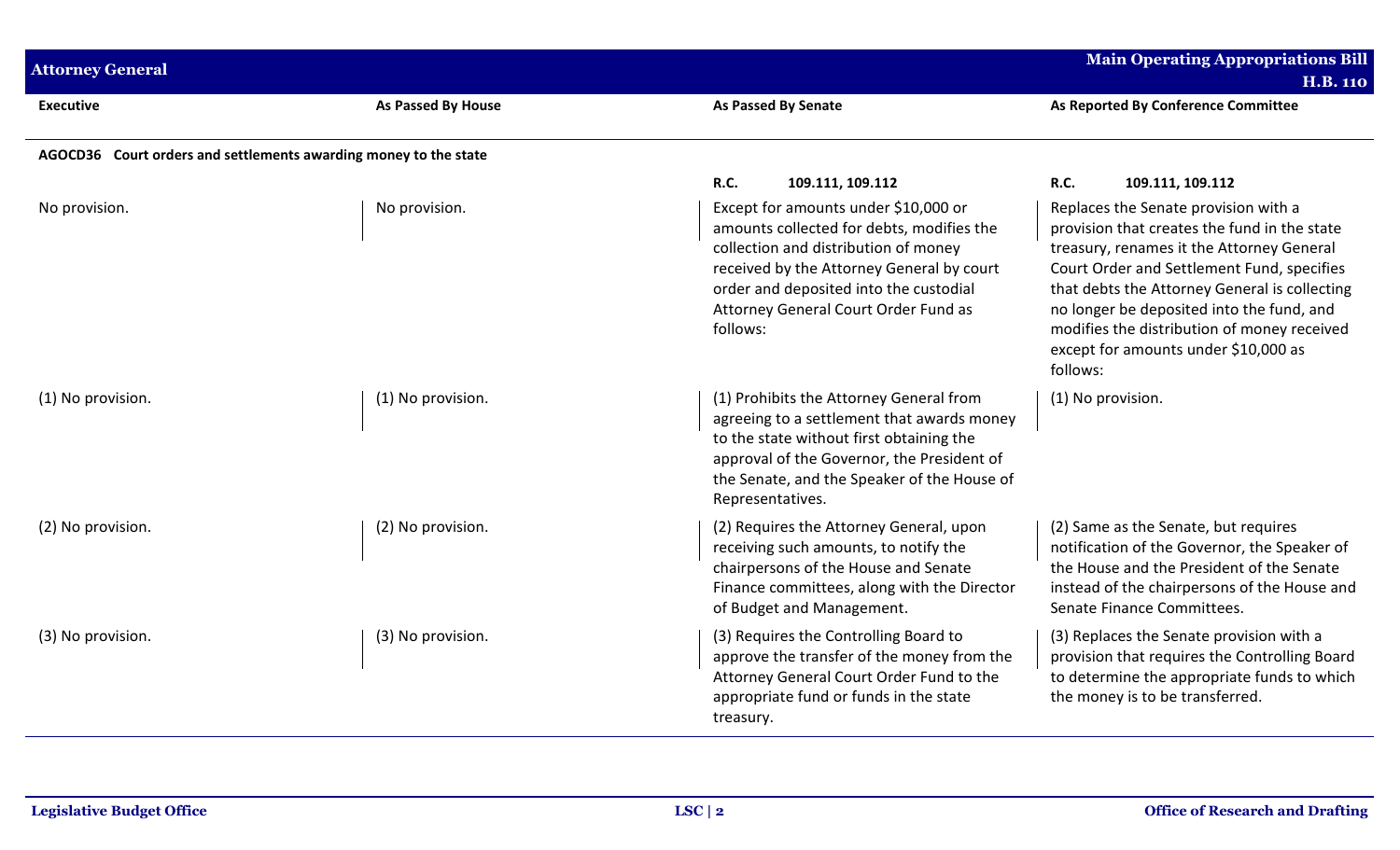| <b>Attorney General</b>          |                           |                            | <b>Main Operating Appropriations Bill</b><br><b>H.B. 110</b>                                                                                                                                                                                                                                                                                                                                                                                                                                                                                                                                                                                                                                                  |
|----------------------------------|---------------------------|----------------------------|---------------------------------------------------------------------------------------------------------------------------------------------------------------------------------------------------------------------------------------------------------------------------------------------------------------------------------------------------------------------------------------------------------------------------------------------------------------------------------------------------------------------------------------------------------------------------------------------------------------------------------------------------------------------------------------------------------------|
| <b>Executive</b>                 | <b>As Passed By House</b> | <b>As Passed By Senate</b> | As Reported By Conference Committee                                                                                                                                                                                                                                                                                                                                                                                                                                                                                                                                                                                                                                                                           |
| AGOCD38 Electronic instant bingo |                           |                            | <b>R.C.</b><br>109.32, 109.572, 2915.01, 2915.08,<br>2915.081, 2915.082, 2915.09,<br>2915.091, 2915.093, 2915.095,<br>2915.10, 2915.101, 2915.12,<br>2915.13, 2915.14, 2915.15, 3772.01                                                                                                                                                                                                                                                                                                                                                                                                                                                                                                                       |
| (1) No provision.                | (1) No provision.         | (1) No provision.          | (1) Establishes electronic instant bingo as a<br>separate type of bingo, along with<br>traditional bingo, raffles, and instant bingo,<br>but largely regulates the operation of<br>electronic instant bingo in the same manner<br>as instant bingo.                                                                                                                                                                                                                                                                                                                                                                                                                                                           |
| (2) No provision.                | (2) No provision.         | (2) No provision.          | (2) Allows a veteran's or fraternal<br>organization to be licensed to offer<br>electronic instant bingo on a maximum of<br>ten single-user terminals located at the<br>organization's principal place of business if<br>all of the following apply: (a) the<br>organization qualifies as a veteran's or<br>fraternal organization under the Bingo Law<br>and has an appropriate status with the<br>Internal Revenue Service; (b) the<br>organization qualified as a veteran's or<br>fraternal organization on or before June 30,<br>2021; and (c) the organization has not<br>conducted a raffle in violation of the Revised<br>Code using an electronic raffle machine at<br>any time after January 1, 2022. |
| (3) No provision.                | (3) No provision.         | (3) No provision.          | (3) Requires the Attorney General to adopt<br>rules under the Administrative Procedure<br>Act to ensure the integrity of electronic                                                                                                                                                                                                                                                                                                                                                                                                                                                                                                                                                                           |
| <b>Legislative Budget Office</b> |                           | LSC $\vert 3$              | <b>Office of Research and Drafting</b>                                                                                                                                                                                                                                                                                                                                                                                                                                                                                                                                                                                                                                                                        |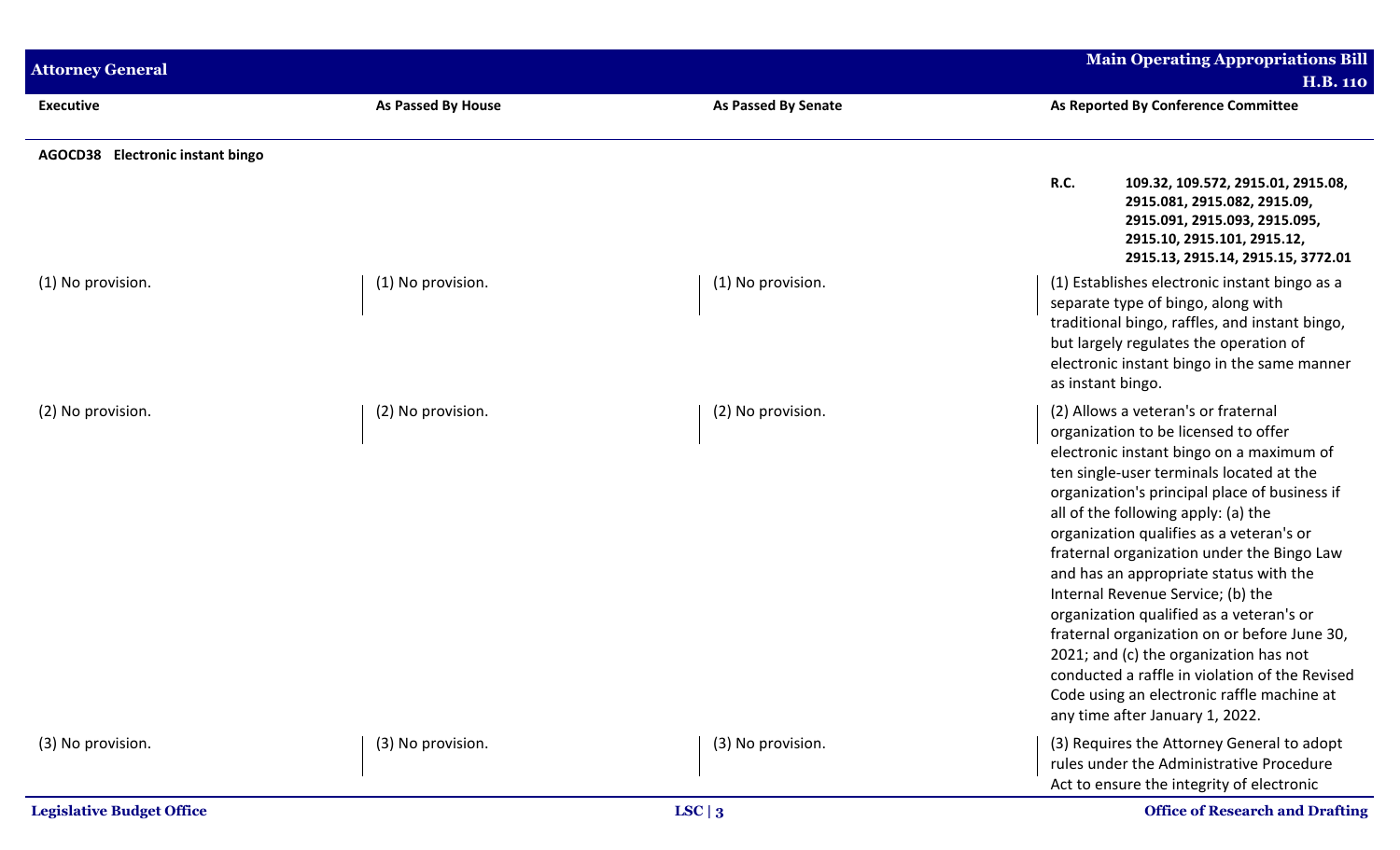| <b>Attorney General</b> |                    |                     | <b>Main Operating Appropriations Bill</b><br><b>H.B. 110</b>                                                                                                                                                                                                  |
|-------------------------|--------------------|---------------------|---------------------------------------------------------------------------------------------------------------------------------------------------------------------------------------------------------------------------------------------------------------|
| <b>Executive</b>        | As Passed By House | As Passed By Senate | As Reported By Conference Committee                                                                                                                                                                                                                           |
|                         |                    |                     | instant bingo, and lists several topics that<br>must be covered under those rules.                                                                                                                                                                            |
| (4) No provision.       | (4) No provision.  | (4) No provision.   | (4) Requires every electronic instant bingo<br>system in use in Ohio to meet certain<br>testing, approval, monitoring,<br>recordkeeping, and verification<br>requirements.                                                                                    |
| (5) No provision.       | (5) No provision.  | (5) No provision.   | (5) Requires a licensed distributor or<br>manufacturer of bingo supplies to obtain an<br>electronic instant bingo endorsement to the<br>distributor's or manufacturer's license in<br>order to distribute or manufacture<br>electronic instant bingo systems. |
| (6) No provision.       | (6) No provision.  | (6) No provision.   | (6) Requires an individual who installs,<br>maintains, updates, or repairs an electronic<br>instant bingo system also to hold an<br>appropriate and valid occupational license<br>issued by the Ohio Casino Control<br>Commission.                            |
| (7) No provision.       | (7) No provision.  | (7) No provision.   | (7) Prohibits several types of conduct related<br>to the operation of electronic instant bingo<br>and the sale of electronic instant bingo<br>systems and imposes a criminal penalty for a<br>violation of the bill or the Attorney General's<br>rules.       |
| (8) No provision.       | (8) No provision.  | (8) No provision.   | (8) Requires the Attorney General to begin<br>to accept applications for licenses to<br>conduct electronic instant bingo on January<br>1, 2022, and to begin to issue those licenses<br>on April 1, 2022.                                                     |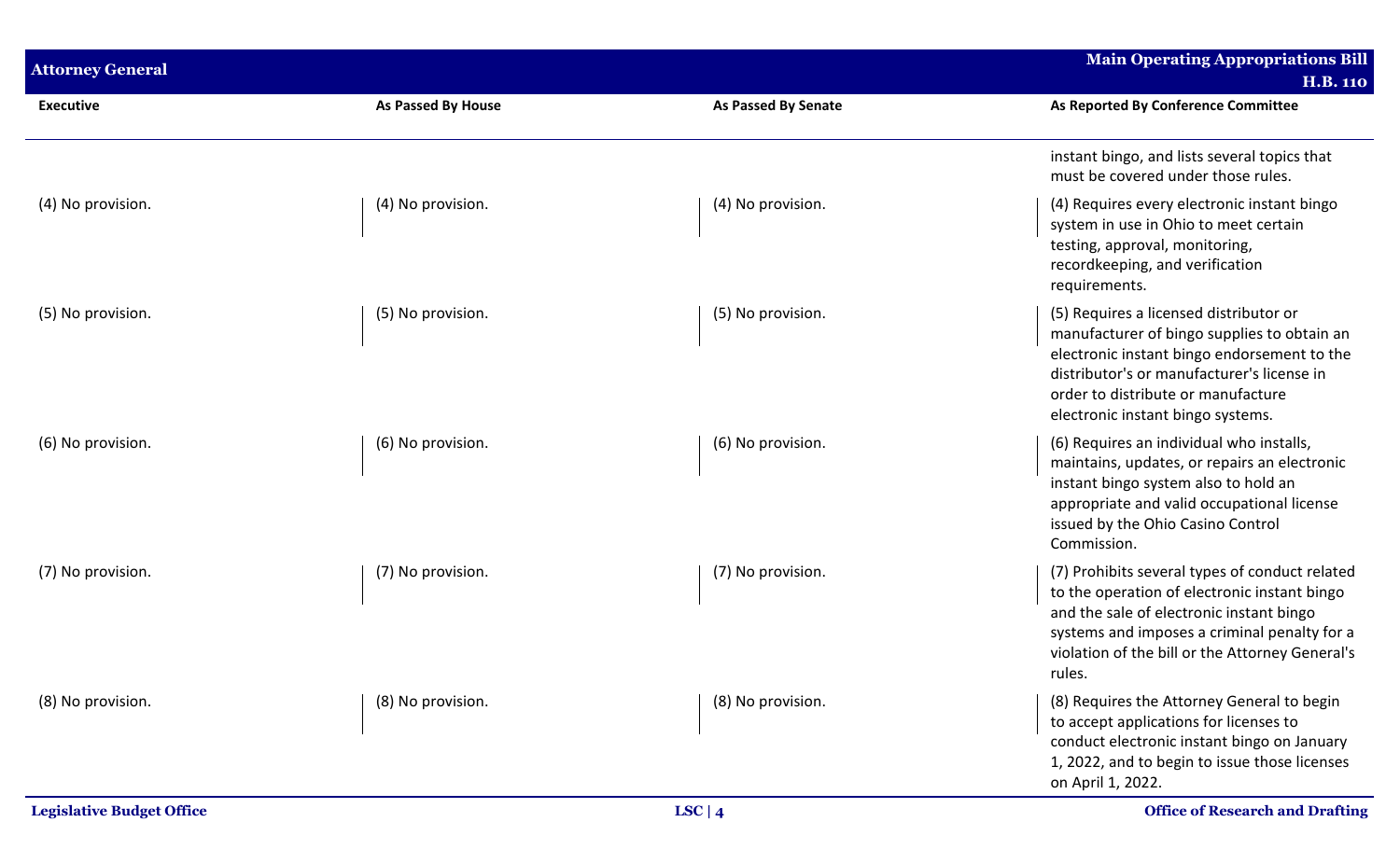|                  | <b>Attorney General</b>                                                                                                                                                                                                                                                                                                                                        |             |                                                 |      |                                                 |               | <b>Main Operating Appropriations Bill</b>                                                                                                                                                                                                                                                                  |
|------------------|----------------------------------------------------------------------------------------------------------------------------------------------------------------------------------------------------------------------------------------------------------------------------------------------------------------------------------------------------------------|-------------|-------------------------------------------------|------|-------------------------------------------------|---------------|------------------------------------------------------------------------------------------------------------------------------------------------------------------------------------------------------------------------------------------------------------------------------------------------------------|
| <b>Executive</b> |                                                                                                                                                                                                                                                                                                                                                                |             | <b>As Passed By House</b>                       |      | As Passed By Senate                             |               | <b>H.B. 110</b><br>As Reported By Conference Committee                                                                                                                                                                                                                                                     |
|                  |                                                                                                                                                                                                                                                                                                                                                                |             |                                                 |      |                                                 | requirements. | Fiscal effect: The annual revenue gain to<br>the Charitable Law Fund (Fund 4180) is<br>likely to pay for the increase in annual<br>operating costs for the Attorney General's<br><b>Charitable Law Section to review</b><br>applications, conduct enforcement<br>operations, and comply with various other |
|                  | AGOCD20 Ohio Peace Officer Training Academy                                                                                                                                                                                                                                                                                                                    |             |                                                 |      |                                                 |               |                                                                                                                                                                                                                                                                                                            |
| <b>R.C.</b>      | 109.79, 109.802 (repealed),<br>2981.13, 3772.01                                                                                                                                                                                                                                                                                                                | <b>R.C.</b> | 109.79, 109.802 (repealed),<br>2981.13, 3772.01 | R.C. | 109.79, 109.802 (repealed),<br>2981.13, 3772.01 | R.C.          | 109.79, 109.802 (repealed),<br>2981.13, 3772.01                                                                                                                                                                                                                                                            |
|                  | (1) Removes the Law Enforcement<br>Assistance Fund (Fund 5L50) and the Peace<br><b>Officer Training Commission Fund (Fund</b><br>5MP0) from the Revised Code.                                                                                                                                                                                                  |             | (1) Same as the Executive.                      |      | (1) Same as the Executive.                      |               | (1) Same as the Executive.                                                                                                                                                                                                                                                                                 |
|                  | (2) Expands the functions and purposes of<br>the Ohio Law Enforcement Training Fund<br>(Fund 5LR0) to include those formerly<br>associated with Fund 5MP0. Removes the<br>specification that Fund 5LR0 be used for<br>"additional" training opportunities for the<br>law enforcement community.                                                                |             | (2) Same as the Executive.                      |      | (2) Same as the Executive.                      |               | (2) Same as the Executive.                                                                                                                                                                                                                                                                                 |
|                  | (3) Codifies the Peace Officer Training<br>Academy Fee Fund (Fund 4210). Specifies<br>that the fund is in the state treasury, tuition<br>paid by a political subdivision or by the State<br>Public Defender must be deposited in the<br>fund, and the Attorney General must use<br>money in the fund to pay costs associated<br>with operation of the Academy. |             | (3) Same as the Executive.                      |      | (3) Same as the Executive.                      |               | (3) Same as the Executive.                                                                                                                                                                                                                                                                                 |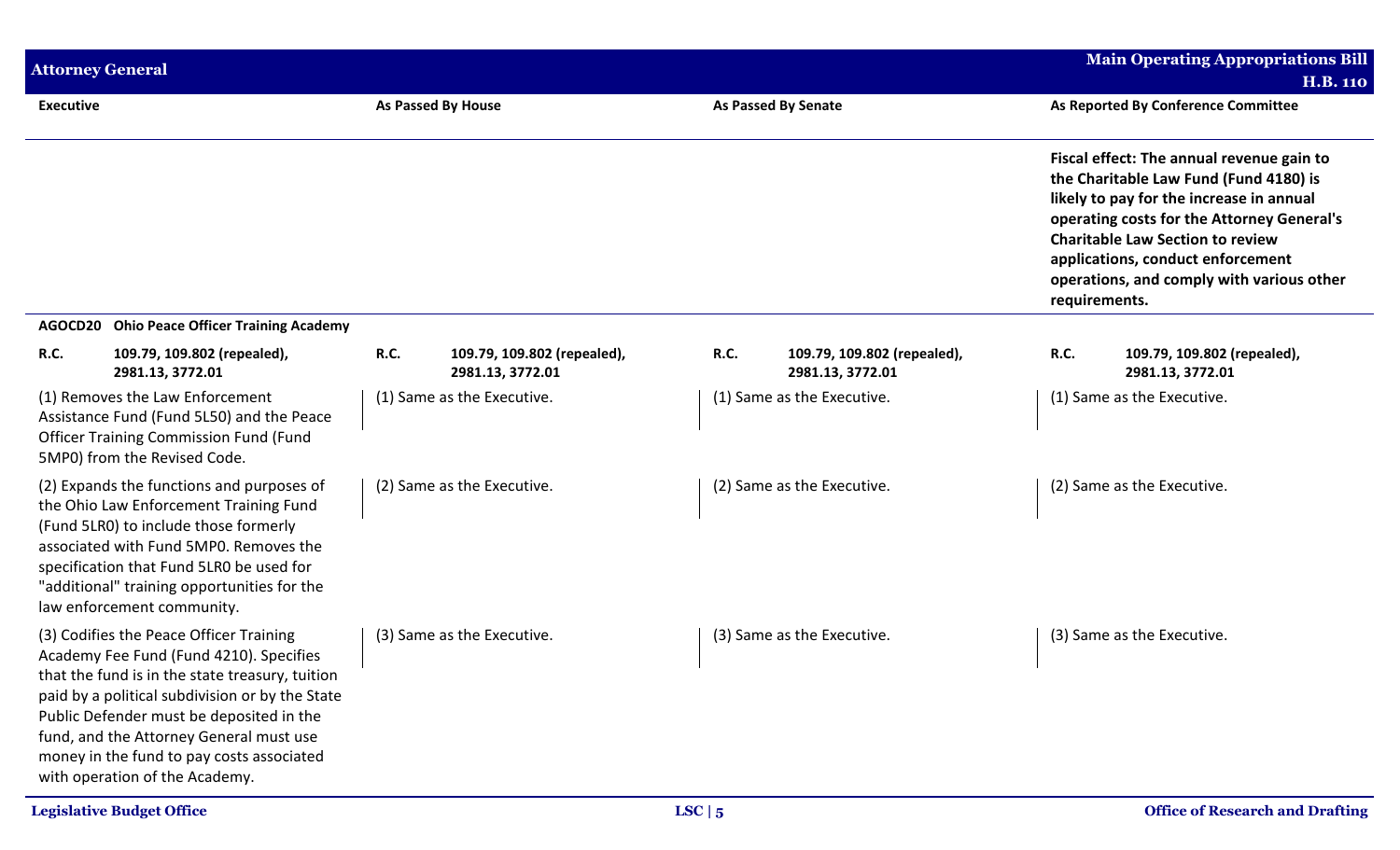| <b>Attorney General</b>                                                                                                                                                                                                                                       |                                                                                                                                                                                                                                                                                      |                                                                                                                                                                              | <b>Main Operating Appropriations Bill</b> |  |
|---------------------------------------------------------------------------------------------------------------------------------------------------------------------------------------------------------------------------------------------------------------|--------------------------------------------------------------------------------------------------------------------------------------------------------------------------------------------------------------------------------------------------------------------------------------|------------------------------------------------------------------------------------------------------------------------------------------------------------------------------|-------------------------------------------|--|
|                                                                                                                                                                                                                                                               |                                                                                                                                                                                                                                                                                      |                                                                                                                                                                              | <b>H.B. 110</b>                           |  |
| <b>Executive</b>                                                                                                                                                                                                                                              | As Passed By House                                                                                                                                                                                                                                                                   | <b>As Passed By Senate</b>                                                                                                                                                   | As Reported By Conference Committee       |  |
| (4) Clarifies that the Ohio Peace Officer<br>Training Commission must recommend rules<br>to the Attorney General with respect to<br>categories or classifications of additional,<br>rather than advanced, in-service training<br>programs for peace officers. | (4) Same as the Executive.                                                                                                                                                                                                                                                           | (4) Same as the Executive.                                                                                                                                                   | (4) Same as the Executive.                |  |
| <b>Fiscal effect: None.</b>                                                                                                                                                                                                                                   | <b>Fiscal effect: Same as the Executive.</b>                                                                                                                                                                                                                                         | Fiscal effect: Same as the Executive.                                                                                                                                        | Fiscal effect: Same as the Executive.     |  |
|                                                                                                                                                                                                                                                               | AGOCD26 Collection of amounts due to the state, an institution of higher education, or a political subdivision                                                                                                                                                                       |                                                                                                                                                                              |                                           |  |
|                                                                                                                                                                                                                                                               | 131.02<br><b>R.C.</b>                                                                                                                                                                                                                                                                | <b>R.C.</b><br>131.02                                                                                                                                                        | <b>R.C.</b><br>131.02                     |  |
| No provision.                                                                                                                                                                                                                                                 | Permits the Attorney General to adopt rules<br>to aid the implementation of the law<br>governing the collection of debts, including a<br>rule shortening the time after which the<br>Attorney General may cancel a debt deemed<br>uncollectible, from 40 years under current<br>law. | Same as the House.                                                                                                                                                           | Same as the House.                        |  |
|                                                                                                                                                                                                                                                               | Fiscal effect: Potential cost savings for the<br><b>Attorney General's Collections Enforcement</b><br>Section.                                                                                                                                                                       | Fiscal effect: Same as the House.                                                                                                                                            | Fiscal effect: Same as the House.         |  |
| AGOCD33 Modification of a public record exemption                                                                                                                                                                                                             |                                                                                                                                                                                                                                                                                      |                                                                                                                                                                              |                                           |  |
|                                                                                                                                                                                                                                                               |                                                                                                                                                                                                                                                                                      | R.C.<br>149.43                                                                                                                                                               | <b>R.C.</b><br>149.43                     |  |
| No provision.                                                                                                                                                                                                                                                 | No provision.                                                                                                                                                                                                                                                                        | Modifies an exemption from the Public<br>Records Law for the telephone number of a<br>victim of crime, a witness to a crime, or a<br>party to a motor vehicle accident by:   | Same as the Senate.                       |  |
| (1) No provision.                                                                                                                                                                                                                                             | (1) No provision.                                                                                                                                                                                                                                                                    | (1) Specifying that except as described below<br>in (2), the exemption always covers<br>telephone numbers for a victim, as defined<br>in the Crime Victims' Rights Law, or a | (1) Same as the Senate.                   |  |
| <b>Legislative Budget Office</b>                                                                                                                                                                                                                              |                                                                                                                                                                                                                                                                                      | LSC   6                                                                                                                                                                      | <b>Office of Research and Drafting</b>    |  |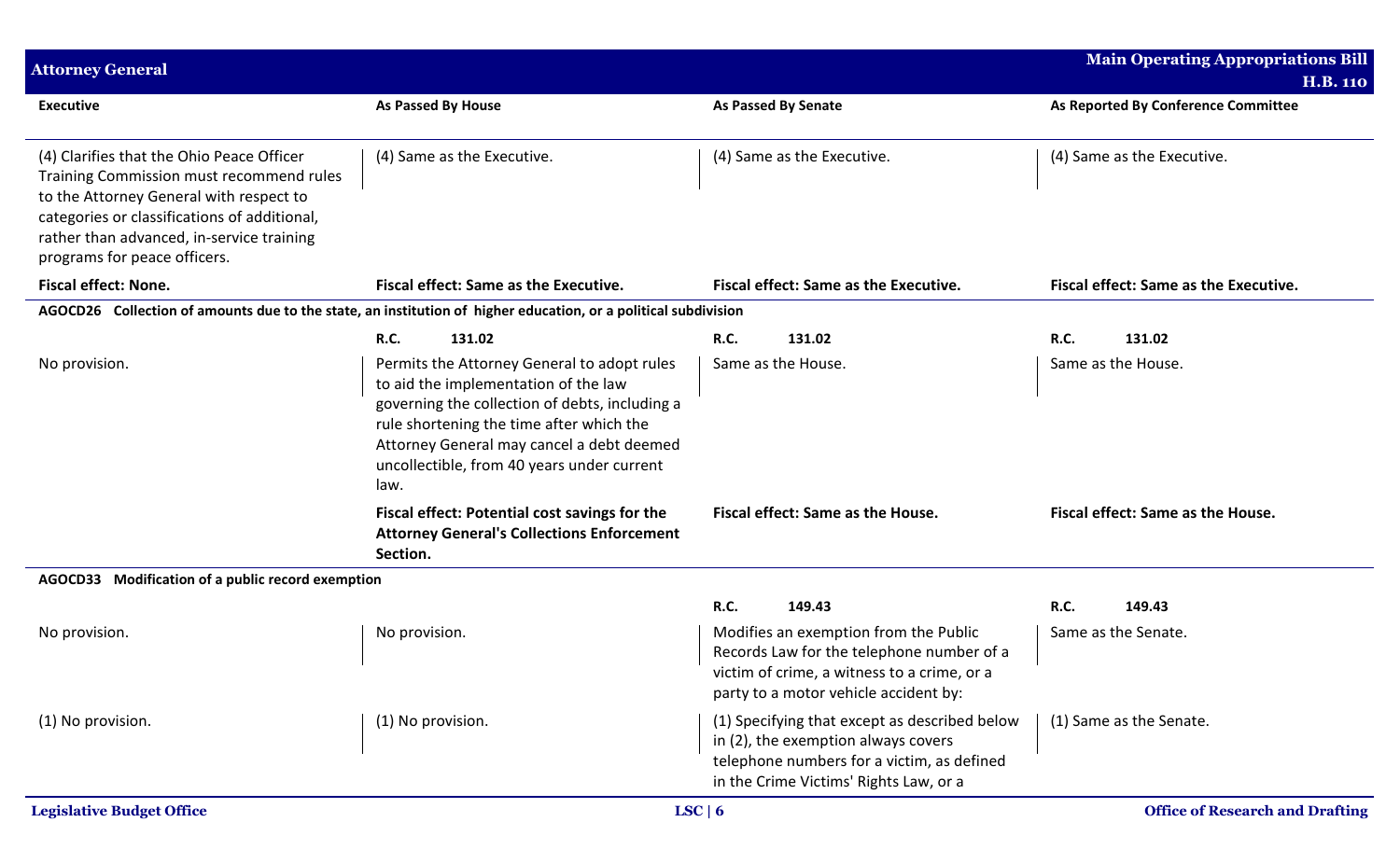| <b>Attorney General</b> |                    |                                                                                                                                                                                                                                                                                                                                                                                                                                                                                                                               | <b>Main Operating Appropriations Bill</b><br><b>H.B. 110</b> |
|-------------------------|--------------------|-------------------------------------------------------------------------------------------------------------------------------------------------------------------------------------------------------------------------------------------------------------------------------------------------------------------------------------------------------------------------------------------------------------------------------------------------------------------------------------------------------------------------------|--------------------------------------------------------------|
| <b>Executive</b>        | As Passed By House | As Passed By Senate                                                                                                                                                                                                                                                                                                                                                                                                                                                                                                           | As Reported By Conference Committee                          |
|                         |                    | witness to a crime that are listed on any law<br>enforcement record or report;                                                                                                                                                                                                                                                                                                                                                                                                                                                |                                                              |
| (2) No provision.       | (2) No provision.  | (2) Specifying that the exemption generally<br>covers telephone numbers for a party to a<br>motor vehicle accident subject to the<br>requirements of R.C. 5502.11 that are listed<br>on any law enforcement record or report,<br>except that telephone numbers for parties<br>to motor vehicle accidents that appear in<br>such a record or report are not excluded<br>from the definition of "public record" under<br>this exemption on and after the 30th day<br>after the occurrence of the motor vehicle<br>accident; and | (2) Same as the Senate.                                      |
| (3) No provision.       | (3) No provision.  | (3) Repealing the existing criterion requiring<br>that a request for the telephone numbers<br>described above in (2) be made as part of an<br>insurance investigation.                                                                                                                                                                                                                                                                                                                                                        | (3) Same as the Senate.                                      |
|                         |                    | <b>Fiscal effect: The Ohio State Highway</b><br>Patrol, local law enforcement agencies, and<br>other state and local governmental entities<br>may incur some administrative costs to<br>implement these new public records<br>procedures.                                                                                                                                                                                                                                                                                     | Fiscal effect: Same as the Senate.                           |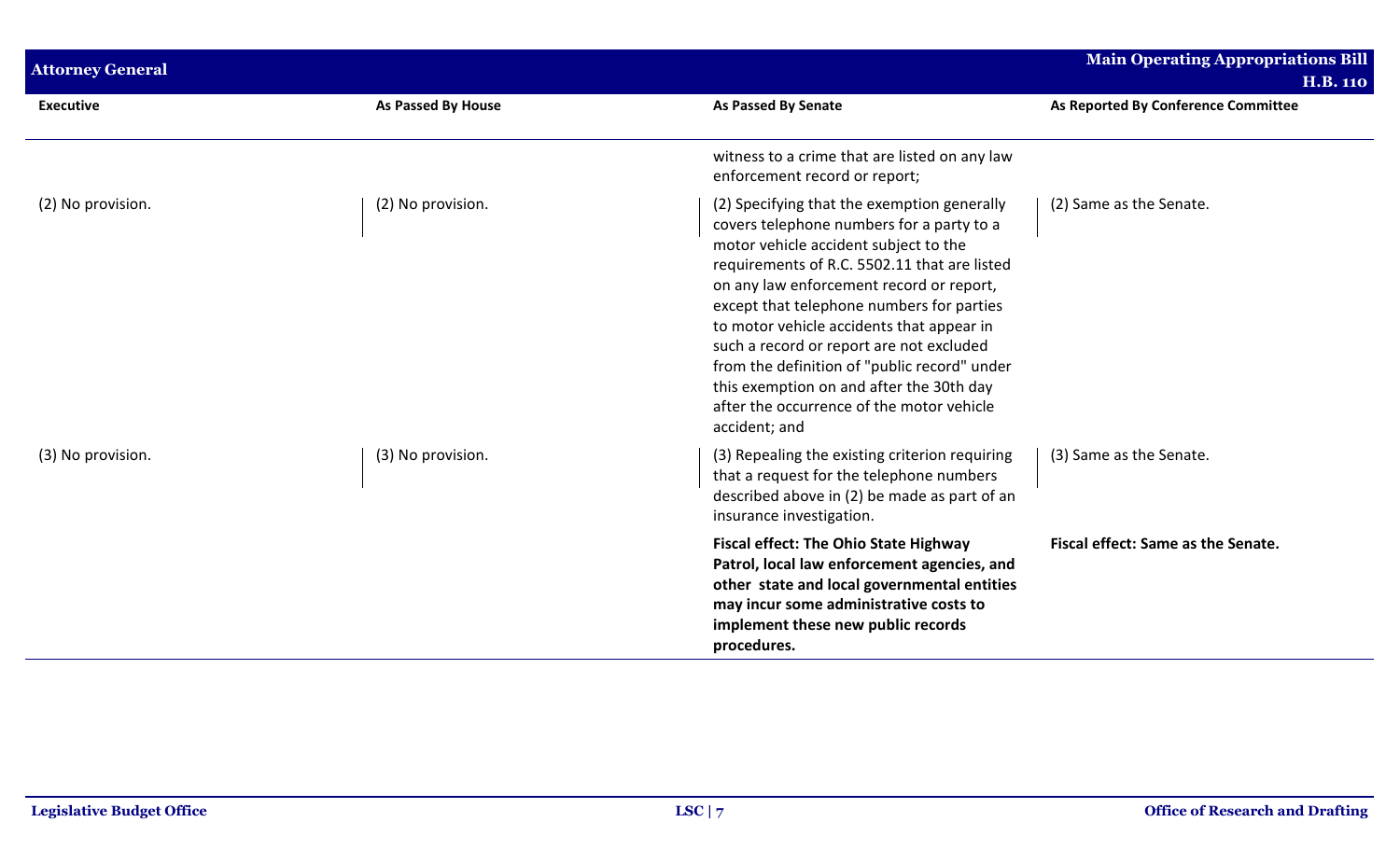| <b>Attorney General</b>                                  |                                                                                                                                                                                                                                                                            |                                                                                                                                                                                                                                                                                                               | <b>Main Operating Appropriations Bill</b><br><b>H.B. 110</b>                                                                                                                                 |
|----------------------------------------------------------|----------------------------------------------------------------------------------------------------------------------------------------------------------------------------------------------------------------------------------------------------------------------------|---------------------------------------------------------------------------------------------------------------------------------------------------------------------------------------------------------------------------------------------------------------------------------------------------------------|----------------------------------------------------------------------------------------------------------------------------------------------------------------------------------------------|
| <b>Executive</b>                                         | As Passed By House                                                                                                                                                                                                                                                         | <b>As Passed By Senate</b>                                                                                                                                                                                                                                                                                    | As Reported By Conference Committee                                                                                                                                                          |
| <b>AGOCD32</b> Charitable organizations                  |                                                                                                                                                                                                                                                                            |                                                                                                                                                                                                                                                                                                               |                                                                                                                                                                                              |
| No provision.                                            | No provision.                                                                                                                                                                                                                                                              | R.C.<br>1716.21<br>Prohibits state agencies, with certain<br>exemptions, from imposing reporting or<br>filing requirements on charitable<br>organizations that are more stringent than<br>those found in the Revised Code or that are<br>already in existence as of the effective date<br>of the prohibition. | <b>R.C.</b><br>1716.21<br>Same as the Senate, but removes the<br>provision labelling restrictions on the<br>regulation of charitable organizations as<br>"The Charitable Organizations Act." |
|                                                          |                                                                                                                                                                                                                                                                            | <b>Fiscal effect: None.</b>                                                                                                                                                                                                                                                                                   | Fiscal effect: Same as the Senate.                                                                                                                                                           |
| AGOCD29 Foreclosure sale reports to the Attorney General |                                                                                                                                                                                                                                                                            |                                                                                                                                                                                                                                                                                                               |                                                                                                                                                                                              |
| (1) No provision.                                        | <b>R.C.</b><br>2329.312<br>(1) Specifies that the reports submitted to<br>the Attorney General by officers conducting<br>residential property foreclosure sales must<br>contain information of whether the officer<br>met certain deadlines related to sale<br>procedures. | <b>R.C.</b><br>2329.312<br>(1) Same as the House.                                                                                                                                                                                                                                                             | <b>R.C.</b><br>2329.312<br>(1) Same as the House.                                                                                                                                            |
| (2) No provision.                                        | (2) Replaces the requirement that the<br>Attorney General establish and maintain a<br>public database of information included in<br>foreclosure sale reports with a requirement<br>that the information be made publicly<br>available.                                     | (2) Same as the House.                                                                                                                                                                                                                                                                                        | (2) Same as the House.                                                                                                                                                                       |
| (3) No provision.                                        | (3) Makes technical changes.                                                                                                                                                                                                                                               | (3) Same as the House.                                                                                                                                                                                                                                                                                        | (3) Same as the House.                                                                                                                                                                       |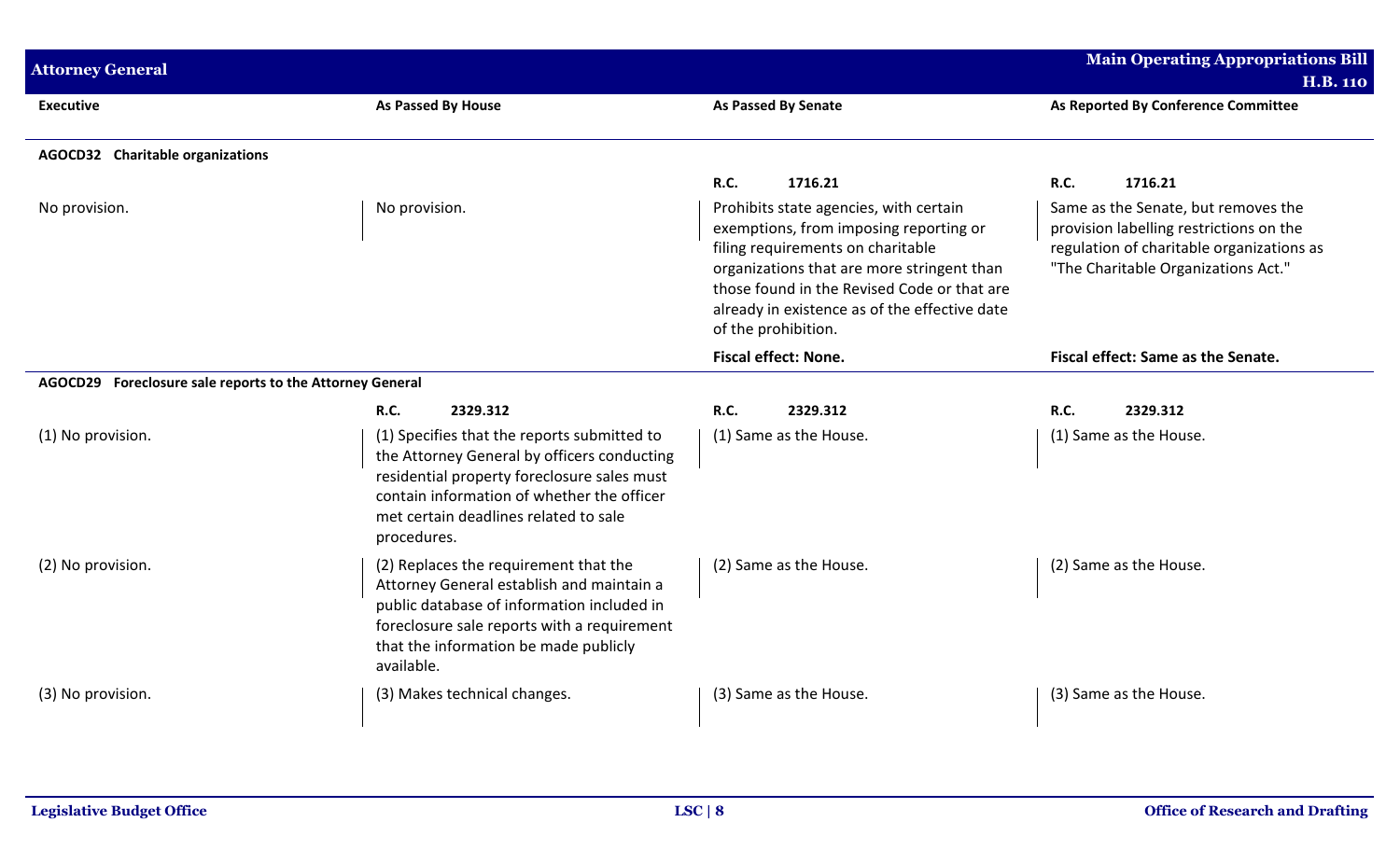| <b>Attorney General</b>             |                                                                                                                                                                                                                                      |                                   | <b>Main Operating Appropriations Bill</b>                                                                                                                                                                                                                               |
|-------------------------------------|--------------------------------------------------------------------------------------------------------------------------------------------------------------------------------------------------------------------------------------|-----------------------------------|-------------------------------------------------------------------------------------------------------------------------------------------------------------------------------------------------------------------------------------------------------------------------|
|                                     |                                                                                                                                                                                                                                      |                                   | <b>H.B. 110</b>                                                                                                                                                                                                                                                         |
| <b>Executive</b>                    | <b>As Passed By House</b>                                                                                                                                                                                                            | <b>As Passed By Senate</b>        | As Reported By Conference Committee                                                                                                                                                                                                                                     |
|                                     | Fiscal effect: Potential minimal increase in<br>administrative costs for levying officers,<br>generally sheriffs, to comply with modified<br>reporting requirements. Appears to codify<br>current practice for the Attorney General. | Fiscal effect: Same as the House. | Fiscal effect: Same as the House.                                                                                                                                                                                                                                       |
| AGOCD39 Charitable bingo, generally |                                                                                                                                                                                                                                      |                                   |                                                                                                                                                                                                                                                                         |
|                                     |                                                                                                                                                                                                                                      |                                   | <b>R.C.</b><br>2915.01, 2915.08, 2915.081,<br>2915.082, 2915.09, 2915.091,<br>2915.093, 2915.095, 2915.10                                                                                                                                                               |
| (1) No provision.                   | (1) No provision.                                                                                                                                                                                                                    | (1) No provision.                 | (1) Eliminates a requirement that a youth<br>athletic park organization's playing fields<br>have been used for nonprofit youth athletic<br>activities for at least 100 days during a given<br>year in order for the organization to obtain a<br>bingo license.          |
| (2) No provision.                   | (2) No provision.                                                                                                                                                                                                                    | (2) No provision.                 | (2) Allows the Attorney General or a law<br>enforcement agency to examine the<br>accounts and records of any officer, agent,<br>trustee, member, or employee of a<br>charitable organization with a bingo license.                                                      |
| (3) No provision.                   | (3) No provision.                                                                                                                                                                                                                    | (3) No provision.                 | (3) Permits the Attorney General or a law<br>enforcement agency to investigate a bingo<br>distributor or manufacturer or any officer,<br>agent, trustee, member, or employee of the<br>bingo distributor or manufacturer in relation<br>to violations of the Bingo Law. |
| (4) No provision.                   | (4) No provision.                                                                                                                                                                                                                    | (4) No provision.                 | (4) Permits the Attorney General to impose<br>a civil fine on a charitable organization,<br>distributor, or manufacturer for failure to<br>comply with the Bingo Law or related rules.                                                                                  |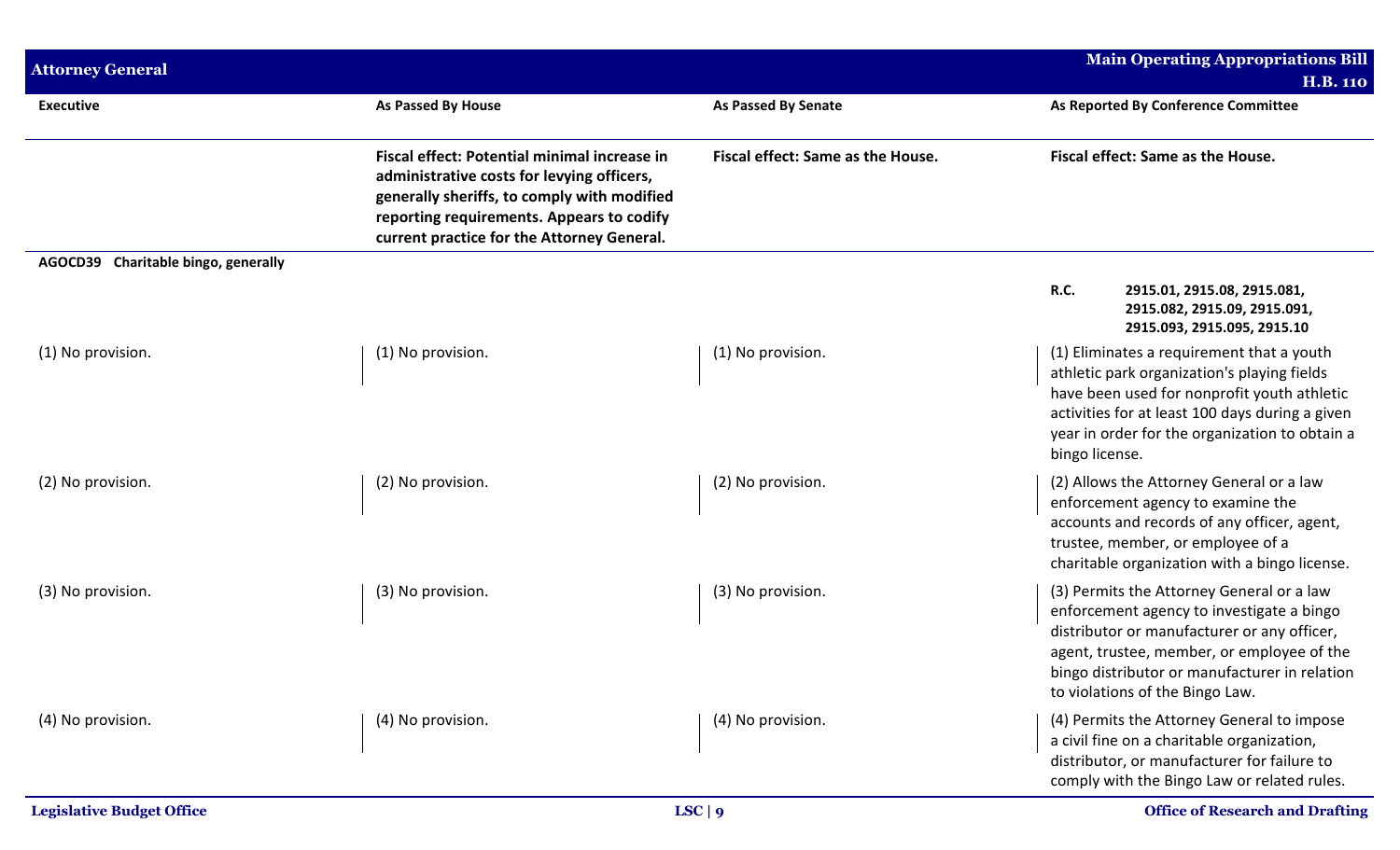| <b>Attorney General</b> |                    |                                                                                                                                                                                                                                                                                           | <b>Main Operating Appropriations Bill</b>                                                                                                                                                                                                                                                                                                                                                   |
|-------------------------|--------------------|-------------------------------------------------------------------------------------------------------------------------------------------------------------------------------------------------------------------------------------------------------------------------------------------|---------------------------------------------------------------------------------------------------------------------------------------------------------------------------------------------------------------------------------------------------------------------------------------------------------------------------------------------------------------------------------------------|
|                         |                    |                                                                                                                                                                                                                                                                                           | <b>H.B. 110</b>                                                                                                                                                                                                                                                                                                                                                                             |
| <b>Executive</b>        | As Passed By House | <b>As Passed By Senate</b>                                                                                                                                                                                                                                                                | As Reported By Conference Committee                                                                                                                                                                                                                                                                                                                                                         |
| (5) No provision.       | (5) No provision.  | (5) No provision.                                                                                                                                                                                                                                                                         | (5) Allows the Attorney General to deny,<br>suspend, or limit a bingo license or a bingo<br>distributor or manufacturer license if the<br>Attorney General has good cause to believe<br>that the charitable organization, distributor<br>or manufacturer, or certain partners,<br>officers, or owners, have committed a<br>breach of fiduciary duty, theft, or certain<br>other misconduct. |
| (6) No provision.       | (6) No provision.  | (6) No provision.                                                                                                                                                                                                                                                                         | (6) Makes numerous stylistic and technical<br>changes to the Bingo Law.                                                                                                                                                                                                                                                                                                                     |
|                         |                    |                                                                                                                                                                                                                                                                                           | <b>Fiscal effect: Minimal.</b>                                                                                                                                                                                                                                                                                                                                                              |
| AGOCD35 Raffles         |                    |                                                                                                                                                                                                                                                                                           |                                                                                                                                                                                                                                                                                                                                                                                             |
|                         |                    | R.C.<br>2915.092                                                                                                                                                                                                                                                                          | R.C.<br>2915.092                                                                                                                                                                                                                                                                                                                                                                            |
| (1) No provision.       | (1) No provision.  | (1) Allows a nonprofit organization that is<br>tax exempt under subsection 501(c)(6) of<br>the Internal Revenue Code (a business<br>league, chamber of commerce, real estate<br>board, board of trade, or professional<br>football league) to conduct a raffle that is<br>not for profit. | (1) Same as the Senate.                                                                                                                                                                                                                                                                                                                                                                     |
| (2) No provision.       | (2) No provision.  | (2) Requires such an organization to<br>distribute at least 50% of the net profit from<br>the raffle to a charitable purpose or to a<br>government agency.                                                                                                                                | (2) Same as the Senate.                                                                                                                                                                                                                                                                                                                                                                     |
|                         |                    | <b>Fiscal effect: Potentially increases raffle</b><br>distributions to government agencies.                                                                                                                                                                                               | Fiscal effect: Same as the Senate.                                                                                                                                                                                                                                                                                                                                                          |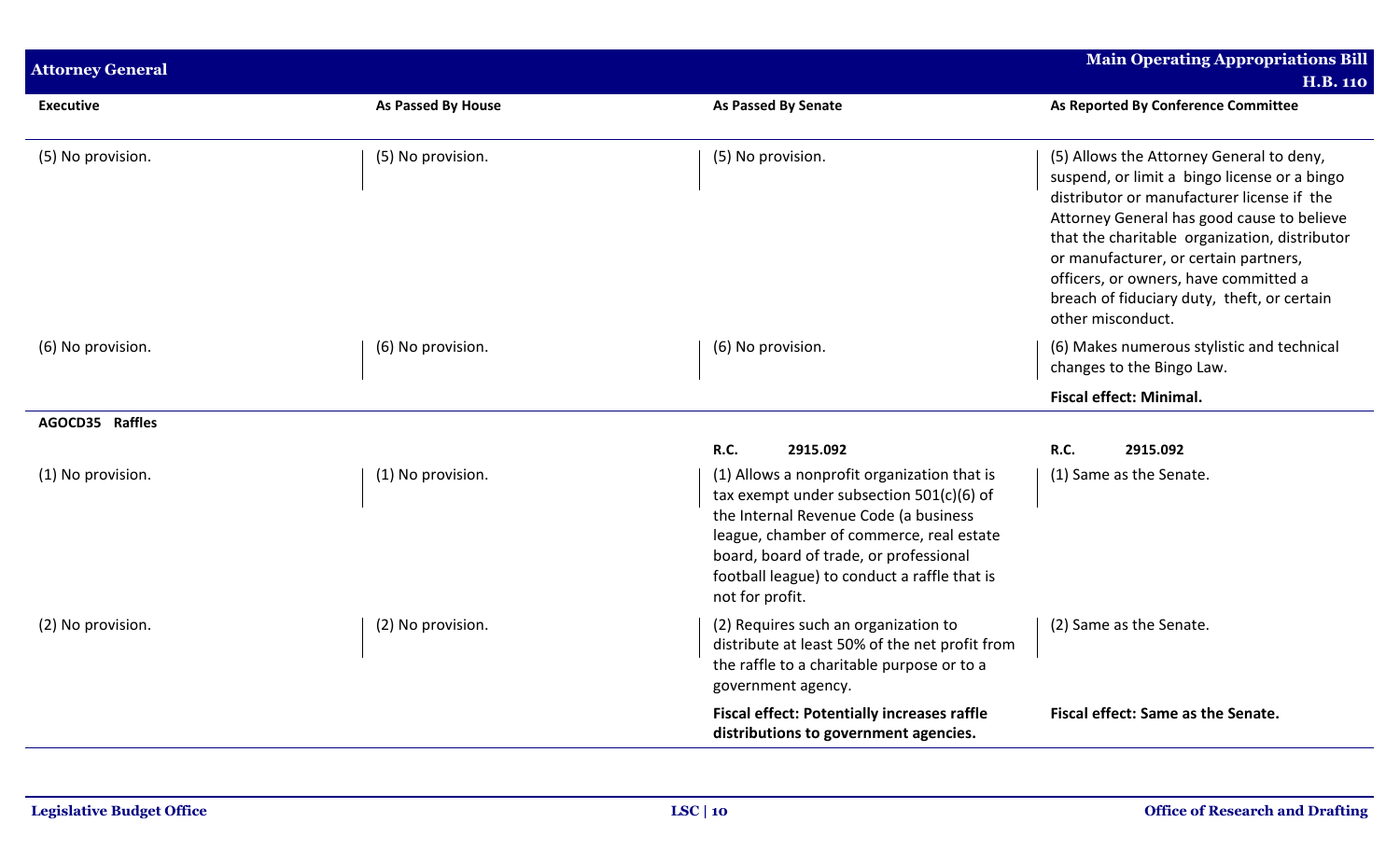| <b>Attorney General</b>                                                                                                                                                                                                                                                                                |                                           |                            |                            | <b>Main Operating Appropriations Bill</b><br><b>H.B. 110</b> |
|--------------------------------------------------------------------------------------------------------------------------------------------------------------------------------------------------------------------------------------------------------------------------------------------------------|-------------------------------------------|----------------------------|----------------------------|--------------------------------------------------------------|
| <b>Executive</b>                                                                                                                                                                                                                                                                                       | <b>As Passed By House</b>                 | <b>As Passed By Senate</b> |                            | As Reported By Conference Committee                          |
| Collecting debts from lottery and casino winnings<br>AGOCD19                                                                                                                                                                                                                                           |                                           |                            |                            |                                                              |
| <b>R.C.</b><br>3770.073, 3772.37, 5701.11                                                                                                                                                                                                                                                              | <b>R.C.</b><br>3770.073, 3772.37, 5701.11 | R.C.                       | 3770.073, 3772.37, 5701.11 | R.C.<br>3770.073, 3772.37, 5701.11                           |
| (1) Reduces from \$5,000 to \$600 the<br>threshold at which the State Lottery<br>Commission must withhold from lottery<br>winnings any amounts a lottery winner owes<br>to the state or a political subdivision.                                                                                       | (1) Same as the Executive.                |                            | (1) Same as the Executive. | (1) Same as the Executive.                                   |
| (2) Requires the Attorney General to<br>develop and implement a real time data<br>match program and make it available to<br>each casino operator and management<br>company to identify winners who owe<br>amounts to the state or a political<br>subdivision.                                          | (2) Same as the Executive.                |                            | (2) Same as the Executive. | (2) Same as the Executive.                                   |
| (3) Requires a casino operator or<br>management company to use the data<br>match program before disbursing any casino<br>winnings that exceed \$600 and withhold any<br>amounts a winner owes to the state or a<br>political subdivision.                                                              | (3) Same as the Executive.                |                            | (3) Same as the Executive. | (3) Same as the Executive.                                   |
| (4) Requires the casino operator or<br>management company to remit payment to<br>the Department of Job and Family Services<br>for any past due child or spousal support, as<br>required under current law, before remitting<br>the remainder to the Attorney General to<br>pay other government debts. | (4) Same as the Executive.                |                            | (4) Same as the Executive. | (4) Same as the Executive.                                   |
| (5) Requires the casino operator or<br>management company to transmit to the                                                                                                                                                                                                                           | (5) Same as the Executive.                |                            | (5) Same as the Executive. | (5) Same as the Executive.                                   |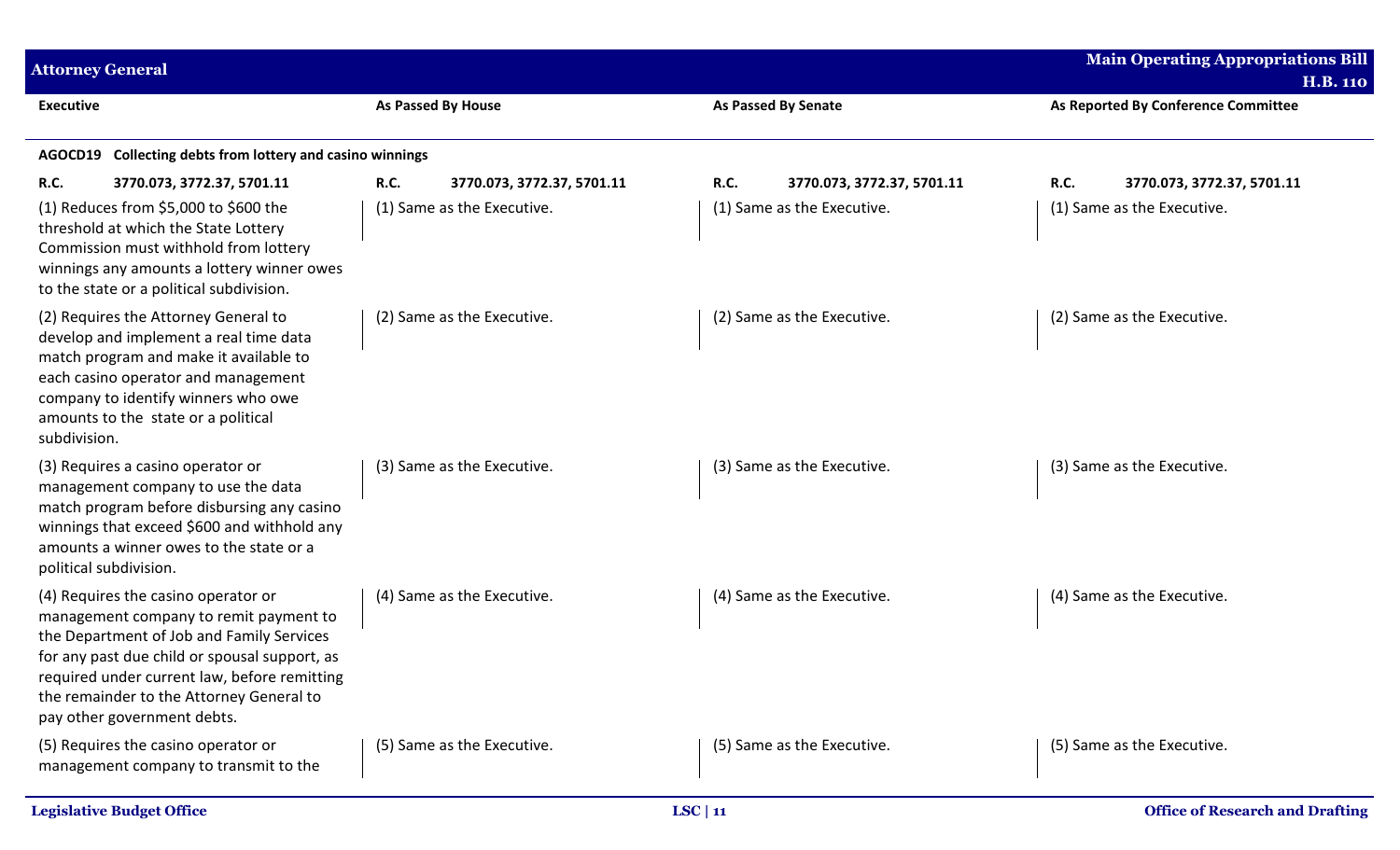| <b>Attorney General</b>                                                                                                                                                                                                                        |                                              |                                                                                                                                                                                                | <b>Main Operating Appropriations Bill</b>              |
|------------------------------------------------------------------------------------------------------------------------------------------------------------------------------------------------------------------------------------------------|----------------------------------------------|------------------------------------------------------------------------------------------------------------------------------------------------------------------------------------------------|--------------------------------------------------------|
| <b>Executive</b>                                                                                                                                                                                                                               | As Passed By House                           | <b>As Passed By Senate</b>                                                                                                                                                                     | <b>H.B. 110</b><br>As Reported By Conference Committee |
| Attorney General, within seven days, any<br>amount withheld and not disbursed to the<br>Department of Job and Family Services for<br>any past due child or spousal support.                                                                    |                                              |                                                                                                                                                                                                |                                                        |
| (6) Permits the Attorney General, in<br>consultation with the Casino Control<br>Commission, to adopt rules under the<br>Administrative Procedure Act for<br>implementation of the provisions related to<br>the withholding of casino winnings. | (6) Same as the Executive.                   | (6) Same as the Executive.                                                                                                                                                                     | (6) Same as the Executive.                             |
| (7) Requires, if the casino winner owes the<br>state and a political subdivision, that the<br>amount owed to the state must be satisfied<br>first, except that any personal liabilities for<br>corporate tax debts have first priority.        | (7) Same as the Executive.                   | (7) Same as the Executive.                                                                                                                                                                     | (7) Same as the Executive.                             |
| Fiscal effect: Potential minimal costs for the<br>state. Potential increase in the amount of<br>debt collected for the state and political<br>subdivisions.                                                                                    | <b>Fiscal effect: Same as the Executive.</b> | Fiscal effect: Same as the Executive.                                                                                                                                                          | <b>Fiscal effect: Same as the Executive.</b>           |
| AGOCD34 Victims of Crime                                                                                                                                                                                                                       |                                              |                                                                                                                                                                                                |                                                        |
|                                                                                                                                                                                                                                                |                                              | 221.20<br>Section:                                                                                                                                                                             | 221.20<br>Section:                                     |
| (1) No provision.                                                                                                                                                                                                                              | (1) No provision.                            | (1) Requires GRF appropriation item 055441,<br>Victims of Crime, be allocated for the Crime<br>Victim Compensation Program.                                                                    | (1) Same as the Senate.                                |
| (2) No provision.                                                                                                                                                                                                                              | (2) No provision.                            | (2) Requires the Attorney General, prior to<br>using the funds from this appropriation<br>item, and to the extent possible, first use<br>funds related to the federal Victims of Crime<br>Act. | (2) Same as the Senate.                                |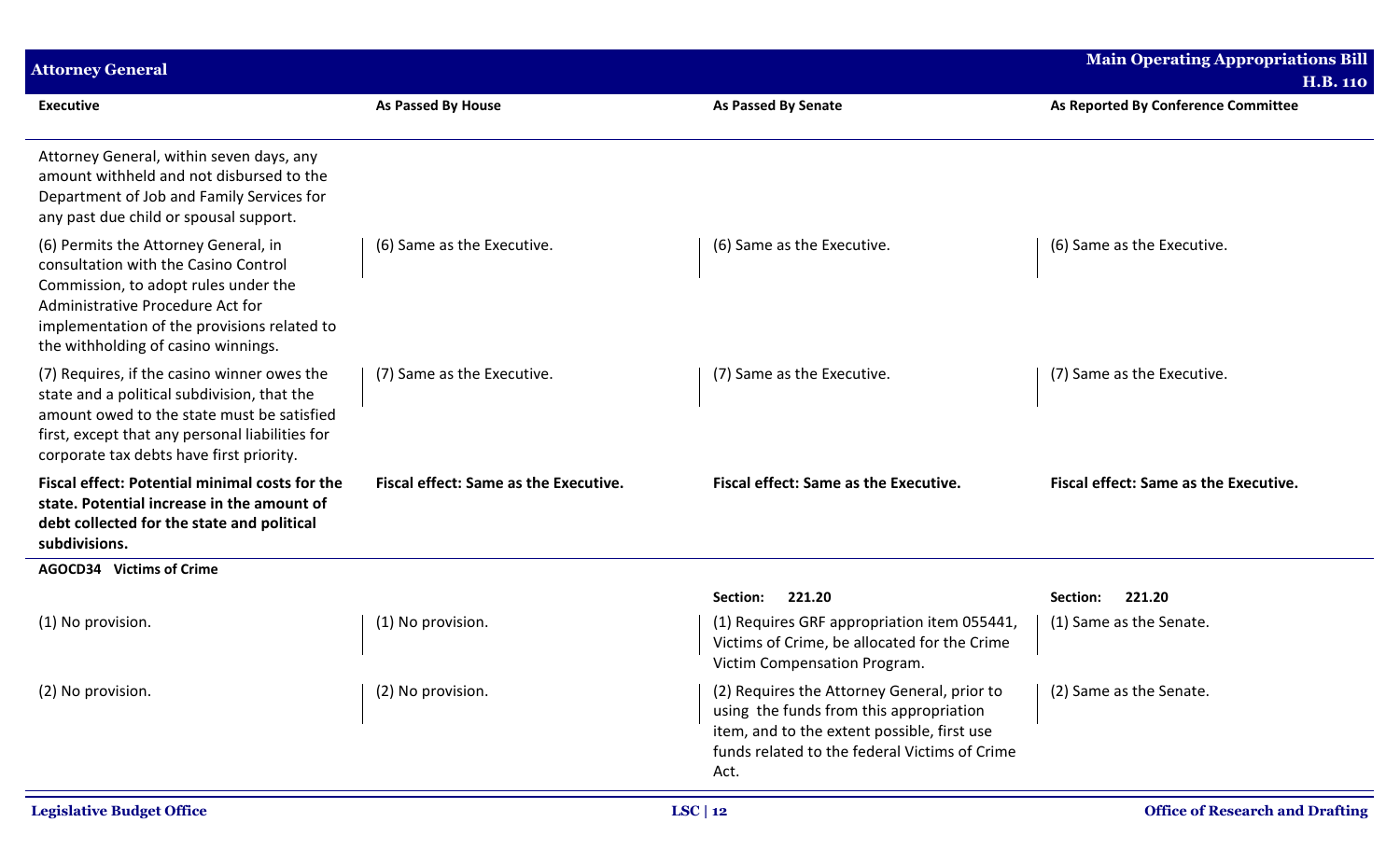| <b>Attorney General</b>                                                                                                                                                                                                                                                                                                                                                                              |                        |                            | <b>Main Operating Appropriations Bill</b><br><b>H.B. 110</b> |
|------------------------------------------------------------------------------------------------------------------------------------------------------------------------------------------------------------------------------------------------------------------------------------------------------------------------------------------------------------------------------------------------------|------------------------|----------------------------|--------------------------------------------------------------|
| <b>Executive</b>                                                                                                                                                                                                                                                                                                                                                                                     | As Passed By House     | <b>As Passed By Senate</b> | As Reported By Conference Committee                          |
| <b>Ohio Center for the Future of Forensic Science</b><br>AGOCD1                                                                                                                                                                                                                                                                                                                                      |                        |                            |                                                              |
| 221.20<br>Section:                                                                                                                                                                                                                                                                                                                                                                                   | 221.20<br>Section:     | 221.20<br>Section:         | 221.20<br>Section:                                           |
| Earmarks \$600,000 in each fiscal year from<br>GRF appropriation item 055321, Operating<br>Expenses, for the Ohio Center for the Future<br>of Forensic Science at Bowling Green State<br>University for fostering forensic science<br>research techniques (BCI Eminent Scholar)<br>and creating professional training<br>opportunities to students (BCI Scholars) in<br>the forensic science fields. | Same as the Executive. | Same as the Executive.     | Same as the Executive.                                       |
| AGOCD2<br><b>Domestic violence programs</b>                                                                                                                                                                                                                                                                                                                                                          |                        |                            |                                                              |
| Section:<br>221.20                                                                                                                                                                                                                                                                                                                                                                                   | 221.20<br>Section:     | 221.20<br>Section:         | Section:<br>221.20                                           |
| Earmarks \$100,000 in each fiscal year from<br>GRF appropriation item 055321, Operating<br>Expenses, to fund domestic violence<br>programs as defined in R.C. 109.46.                                                                                                                                                                                                                                | Same as the Executive. | Same as the Executive.     | Same as the Executive.                                       |
| <b>Narcotics task forces</b><br>AGOCD3                                                                                                                                                                                                                                                                                                                                                               |                        |                            |                                                              |
| Section:<br>221.20                                                                                                                                                                                                                                                                                                                                                                                   | 221.20<br>Section:     | 221.20<br>Section:         | 221.20<br>Section:                                           |
| Earmarks up to \$500,000 in each fiscal year<br>from GRF appropriation item 055321,<br>Operating Expenses, to support narcotics<br>task forces funded by the Attorney General.                                                                                                                                                                                                                       | Same as the Executive. | Same as the Executive.     | Same as the Executive.                                       |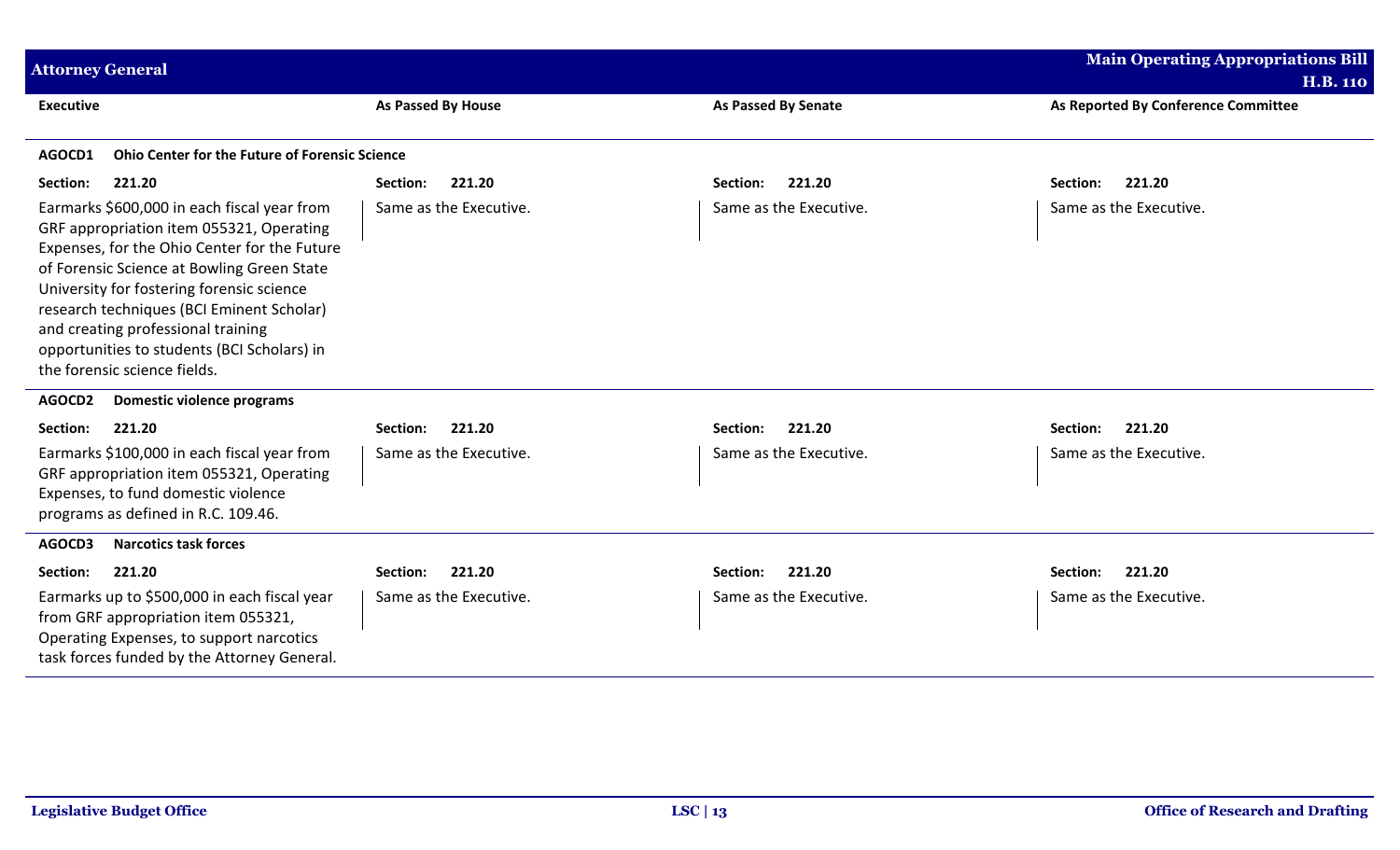| <b>Attorney General</b>                                                                                                                                                                                                                                                                                                                                                                       |                            |                            | <b>Main Operating Appropriations Bill</b><br><b>H.B. 110</b> |
|-----------------------------------------------------------------------------------------------------------------------------------------------------------------------------------------------------------------------------------------------------------------------------------------------------------------------------------------------------------------------------------------------|----------------------------|----------------------------|--------------------------------------------------------------|
| <b>Executive</b>                                                                                                                                                                                                                                                                                                                                                                              | As Passed By House         | <b>As Passed By Senate</b> | As Reported By Conference Committee                          |
| AGOCD4<br><b>BCIRS Lease Rental Payments</b>                                                                                                                                                                                                                                                                                                                                                  |                            |                            |                                                              |
| Section:<br>221.20                                                                                                                                                                                                                                                                                                                                                                            | 221.20<br>Section:         | 221.20<br>Section:         | 221.20<br>Section:                                           |
| Requires GRF appropriation item 055406,<br>BCIRS Lease Rental Payments, be used for<br>payments during the period from July 1,<br>2021, through June 30, 2023, pursuant to<br>leases and agreements entered into for the<br>financing of costs associated with the<br>acquisition, development, implementation,<br>and integration of the Bureau of Criminal<br>Investigation Records System. | Same as the Executive.     | Same as the Executive.     | Same as the Executive.                                       |
| AGOCD5<br><b>County Sheriffs' Pay Supplement</b>                                                                                                                                                                                                                                                                                                                                              |                            |                            |                                                              |
| Section:<br>221.20                                                                                                                                                                                                                                                                                                                                                                            | 221.20<br>Section:         | 221.20<br>Section:         | 221.20<br>Section:                                           |
| (1) Requires GRF appropriation item 055411,<br>County Sheriffs' Pay Supplement, be used to<br>supplement the annual compensation of<br>county sheriffs as required by R.C. 325.06.                                                                                                                                                                                                            | (1) Same as the Executive. | (1) Same as the Executive. | (1) Same as the Executive.                                   |
| (2) Permits the Director of Budget and<br>Management, at the request of the Attorney<br>General, to transfer appropriation from GRF<br>appropriation item 055321, Operating<br>Expenses, to GRF appropriation item 055411<br>to fund the supplemental annual<br>compensation of county sheriffs.                                                                                              | (2) Same as the Executive. | (2) Same as the Executive. | (2) Same as the Executive.                                   |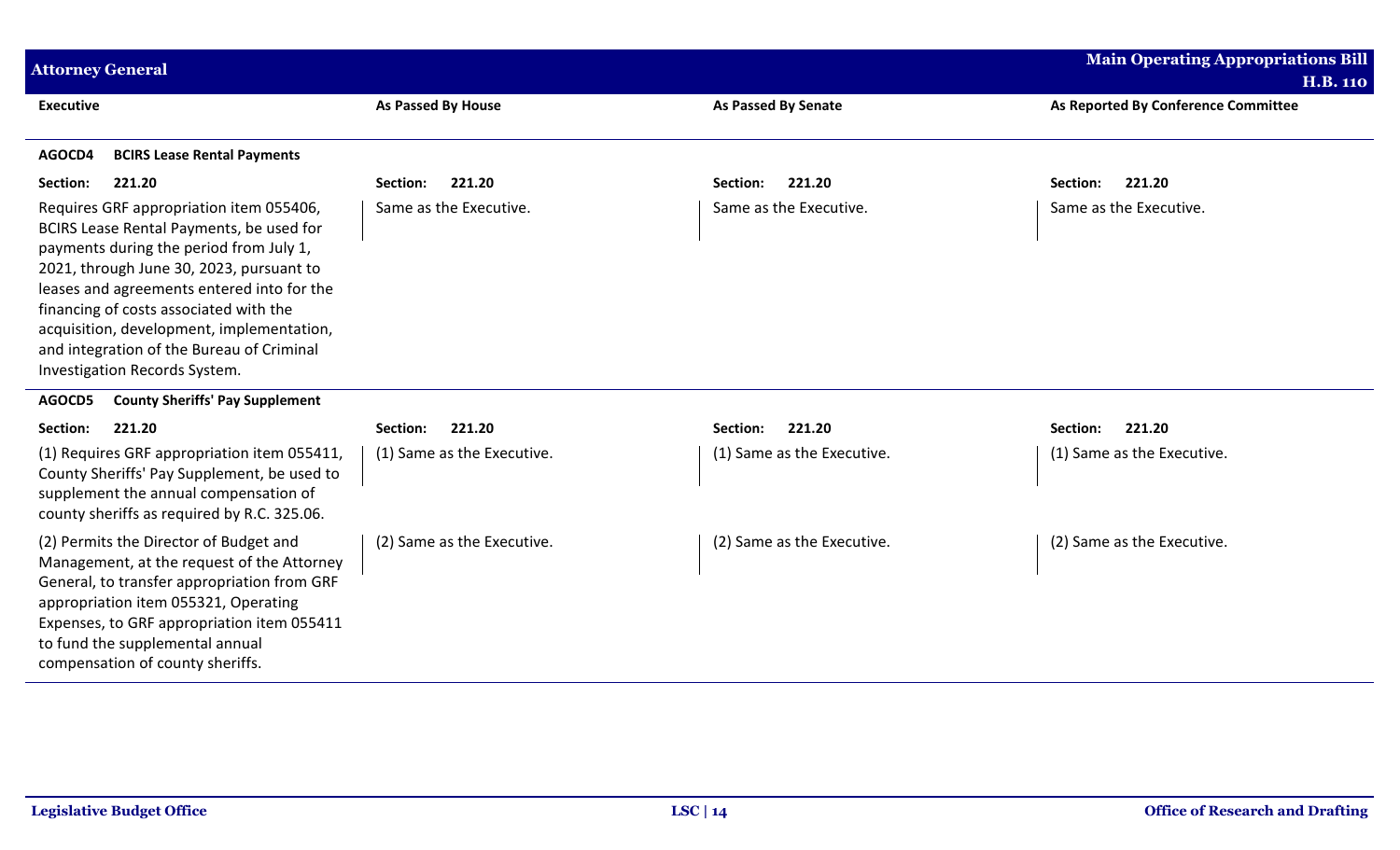| <b>Attorney General</b>                                                                                                                                                                                                                                                                             |                            |                            | <b>Main Operating Appropriations Bill</b> |
|-----------------------------------------------------------------------------------------------------------------------------------------------------------------------------------------------------------------------------------------------------------------------------------------------------|----------------------------|----------------------------|-------------------------------------------|
|                                                                                                                                                                                                                                                                                                     |                            |                            | <b>H.B. 110</b>                           |
| <b>Executive</b>                                                                                                                                                                                                                                                                                    | As Passed By House         | <b>As Passed By Senate</b> | As Reported By Conference Committee       |
| <b>County Prosecutors' Pay Supplement</b><br>AGOCD6                                                                                                                                                                                                                                                 |                            |                            |                                           |
| 221.20<br>Section:                                                                                                                                                                                                                                                                                  | 221.20<br>Section:         | 221.20<br>Section:         | 221.20<br>Section:                        |
| (1) Requires GRF appropriation item 055415,<br>County Prosecutors' Pay Supplement, be<br>used to supplement the annual<br>compensation of certain county prosecutors<br>as required by R.C. 325.111.                                                                                                | (1) Same as the Executive. | (1) Same as the Executive. | (1) Same as the Executive.                |
| (2) Permits the Director of Budget and<br>Management, at the request of the Attorney<br>General, to transfer appropriation from GRF<br>appropriation item 055321, Operating<br>Expenses, to GRF appropriation item 055415<br>to fund the supplemental annual<br>compensation of county prosecutors. | (2) Same as the Executive. | (2) Same as the Executive. | (2) Same as the Executive.                |
| AGOCD7<br><b>Drug Testing Equipment</b>                                                                                                                                                                                                                                                             |                            |                            |                                           |
| 221.20<br>Section:                                                                                                                                                                                                                                                                                  | 221.20<br>Section:         | 221.20<br>Section:         | 221.20<br>Section:                        |
| Requires GRF appropriation item 055432,<br>Drug Testing Equipment, be used to<br>purchase drug testing equipment for the<br>Bureau of Criminal Identification and<br>Investigation.                                                                                                                 | Same as the Executive.     | Same as the Executive.     | Same as the Executive.                    |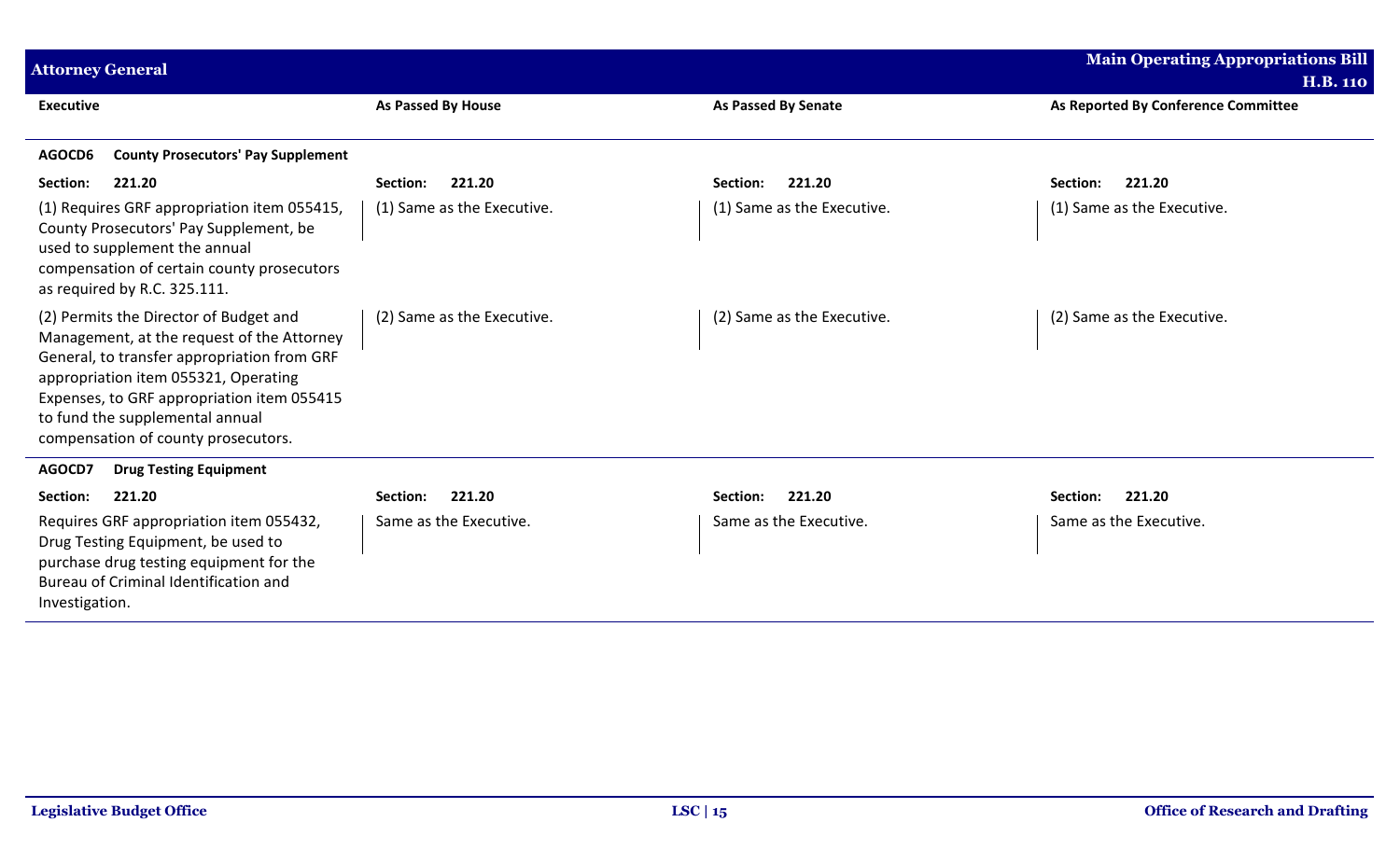| <b>Attorney General</b>                                                                                                                                                                                                                                                                                            |                                                                                                                                                                                                                                                                                                       |                                              | <b>Main Operating Appropriations Bill</b><br><b>H.B. 110</b> |
|--------------------------------------------------------------------------------------------------------------------------------------------------------------------------------------------------------------------------------------------------------------------------------------------------------------------|-------------------------------------------------------------------------------------------------------------------------------------------------------------------------------------------------------------------------------------------------------------------------------------------------------|----------------------------------------------|--------------------------------------------------------------|
| <b>Executive</b>                                                                                                                                                                                                                                                                                                   | <b>As Passed By House</b>                                                                                                                                                                                                                                                                             | <b>As Passed By Senate</b>                   | As Reported By Conference Committee                          |
| <b>AGOCD28</b> Rapid DNA Pilot Project                                                                                                                                                                                                                                                                             |                                                                                                                                                                                                                                                                                                       |                                              |                                                              |
| No provision.                                                                                                                                                                                                                                                                                                      | 221.20<br>Section:<br>Requires GRF appropriation item 055440,<br>Rapid DNA Pilot Project, to be used to fund<br>the necessary expenses incurred by the<br>Bureau of Criminal Identification and<br>Investigation to pilot rapid DNA technology<br>with cooperating local law enforcement<br>agencies. | 221.20<br>Section:<br>Same as the House.     | Section:<br>221.20<br>Same as the House.                     |
| AGOCD8<br>Ohio Internet Crimes Against Children Task Force                                                                                                                                                                                                                                                         |                                                                                                                                                                                                                                                                                                       |                                              |                                                              |
| 221.20<br>Section:<br>Requires GRF appropriation item 055434,<br>ICAC Task Force, be used by the Attorney<br>General in support of the Ohio Internet<br>Crimes Against Children Task Force for the<br>purposes described in R.C. 195.02.                                                                           | 221.20<br>Section:<br>Same as the Executive.                                                                                                                                                                                                                                                          | 221.20<br>Section:<br>Same as the Executive. | 221.20<br>Section:<br>Same as the Executive.                 |
| AGOCD9<br><b>Battered women's shelters</b>                                                                                                                                                                                                                                                                         |                                                                                                                                                                                                                                                                                                       |                                              |                                                              |
| 221.30<br>Section:<br>(1) Earmarks \$50,000 in each fiscal year from<br>GRF appropriation item 055501, Rape Crisis<br>Centers, to be distributed to the Battered<br>Women's Shelter of Summit and Medina<br>Counties for the cost of operating the<br>commercial kitchen located at its Market<br>Street Facility. | (1) No provision (see AGOCD12).                                                                                                                                                                                                                                                                       | (1) No provision (see AGOCD12).              | No provision (see AGOCD12).<br>(1)                           |
| (2) Earmarks \$50,000 in each fiscal year from<br>GRF appropriation item 055501, Rape Crisis<br>Centers, to be distributed to the Battered                                                                                                                                                                         | (2) No provision (see AGOCD12).                                                                                                                                                                                                                                                                       | (2) No provision (see AGOCD12).              | (2) No provision (see AGOCD12).                              |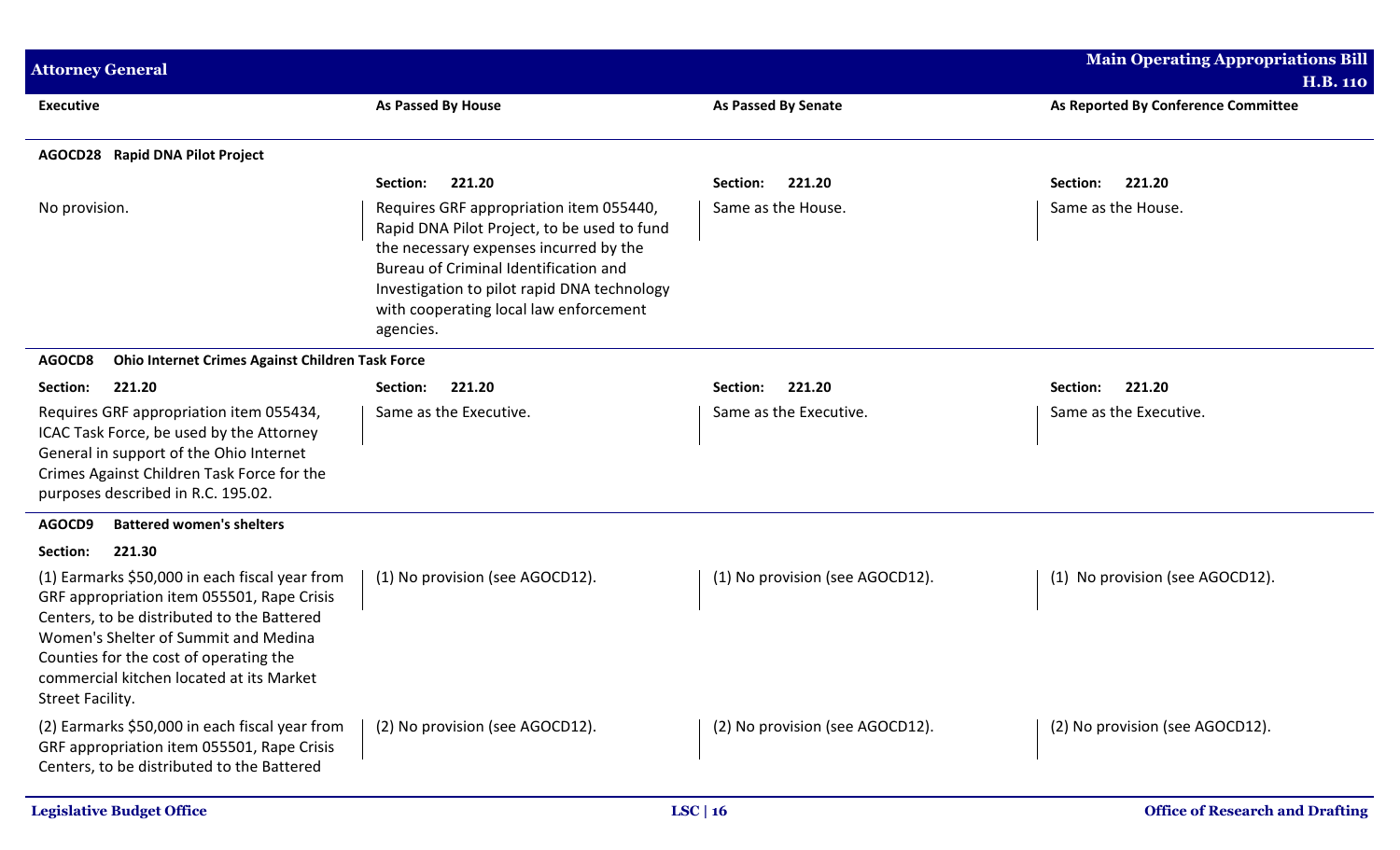| <b>Attorney General</b>                                                                                                                                                                                                                                                                                                                                                                                                                                                                                                                                |                             |                             | <b>Main Operating Appropriations Bill</b>              |
|--------------------------------------------------------------------------------------------------------------------------------------------------------------------------------------------------------------------------------------------------------------------------------------------------------------------------------------------------------------------------------------------------------------------------------------------------------------------------------------------------------------------------------------------------------|-----------------------------|-----------------------------|--------------------------------------------------------|
| <b>Executive</b>                                                                                                                                                                                                                                                                                                                                                                                                                                                                                                                                       | As Passed By House          | <b>As Passed By Senate</b>  | <b>H.B. 110</b><br>As Reported By Conference Committee |
|                                                                                                                                                                                                                                                                                                                                                                                                                                                                                                                                                        |                             |                             |                                                        |
| Women's Shelter of Portage County.                                                                                                                                                                                                                                                                                                                                                                                                                                                                                                                     |                             |                             |                                                        |
| AGOCD21 Finding my Childhood Again pilot program                                                                                                                                                                                                                                                                                                                                                                                                                                                                                                       |                             |                             |                                                        |
| Section:<br>221.30                                                                                                                                                                                                                                                                                                                                                                                                                                                                                                                                     |                             |                             |                                                        |
| Earmarks \$300,000 in each fiscal year from<br>GRF appropriation item 055501, Rape Crisis<br>Centers, to be distributed to the Battered<br>Women's Shelter of Summit and Medina<br>Counties for expenses related to the<br>creation and implementation of a pilot<br>program called "Finding my Childhood<br>Again."                                                                                                                                                                                                                                   | No provision (see AGOCD12). | No provision (see AGOCD12). | No provision (see AGOCD12).                            |
| <b>Drug Abuse Response Team Grants</b><br>AGOCD10                                                                                                                                                                                                                                                                                                                                                                                                                                                                                                      |                             |                             |                                                        |
| Section:<br>221.30                                                                                                                                                                                                                                                                                                                                                                                                                                                                                                                                     | 221.30<br>Section:          | 221.30<br>Section:          | 221.30<br>Section:                                     |
| (1) Requires the Attorney General to<br>maintain the Drug Abuse Response Team<br>Grant Program to replicate or expand<br>successful law enforcement programs that<br>address the opioid epidemic similar to the<br>Drug Abuse Response Team established by<br>the Lucas County Sheriff's Department, and<br>the Quick Response Teams established in<br>Colerain Township's Department of Public<br>Safety in Hamilton County and Summit<br>County. Permits any grants awarded to<br>include requirements for private or<br>nonprofit matching support. | (1) Same as the Executive.  | (1) Same as the Executive.  | (1) Same as the Executive.                             |
| (2) Requires GRF appropriation item 055431,<br>Drug Abuse Response Team Grants, be used<br>by the Attorney General to fund grants to                                                                                                                                                                                                                                                                                                                                                                                                                   | (2) Same as the Executive.  | (2) Same as the Executive.  | (2) Same as the Executive.                             |
| <b>Legislative Budget Office</b>                                                                                                                                                                                                                                                                                                                                                                                                                                                                                                                       |                             | LSC   $17$                  | <b>Office of Research and Drafting</b>                 |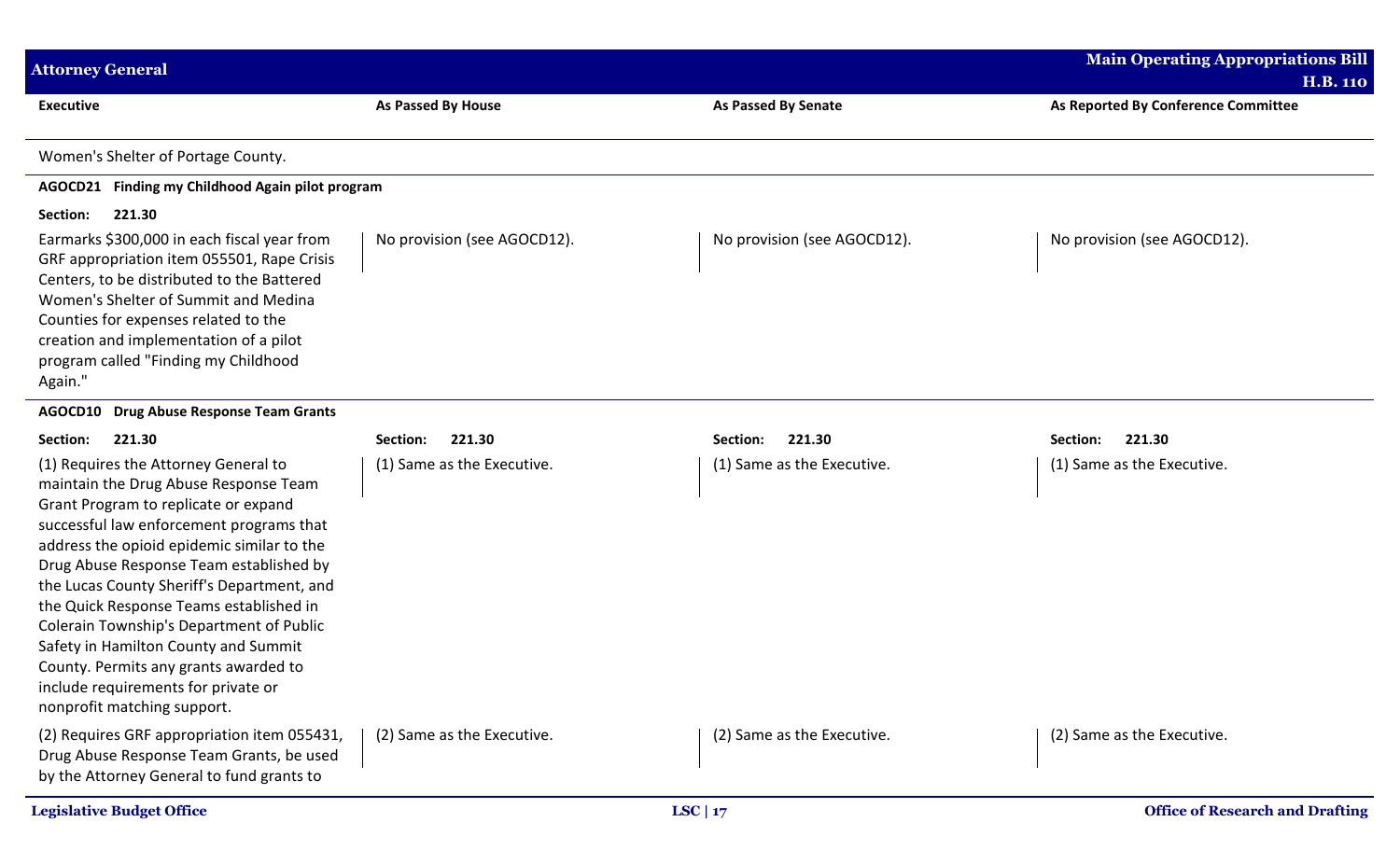| <b>Attorney General</b>                                                                                                                                                                                                                                                                                                                                                                                                                                                                                                     |                            |                            | <b>Main Operating Appropriations Bill</b><br><b>H.B. 110</b> |
|-----------------------------------------------------------------------------------------------------------------------------------------------------------------------------------------------------------------------------------------------------------------------------------------------------------------------------------------------------------------------------------------------------------------------------------------------------------------------------------------------------------------------------|----------------------------|----------------------------|--------------------------------------------------------------|
| <b>Executive</b>                                                                                                                                                                                                                                                                                                                                                                                                                                                                                                            | <b>As Passed By House</b>  | <b>As Passed By Senate</b> | As Reported By Conference Committee                          |
| law enforcement or other government<br>agencies primarily for the purpose noted in<br>provision (1) above.                                                                                                                                                                                                                                                                                                                                                                                                                  |                            |                            |                                                              |
| (3) Requires that each recipient of funding<br>submit, within six months of the end date of<br>the grant, a written report describing the<br>outcomes that resulted from the grant to<br>the Governor, President of the Senate, the<br>Speaker of the House of Representatives,<br>the Minority Leader of the Senate, and the<br>Minority Leader of the House of<br>Representatives.                                                                                                                                        | (3) Same as the Executive. | (3) Same as the Executive. | (3) Same as the Executive.                                   |
| <b>AGOCD11 School Safety Training Grants</b>                                                                                                                                                                                                                                                                                                                                                                                                                                                                                |                            |                            |                                                              |
| 221.30<br>Section:                                                                                                                                                                                                                                                                                                                                                                                                                                                                                                          | 221.30<br>Section:         | 221.30<br>Section:         | 221.30<br>Section:                                           |
| (1) Requires GRF appropriation item 055502,<br>School Safety Training Grants, be used by<br>the Attorney General, in consultation with<br>the Superintendent of Public Instruction and<br>the Director of Mental Health and Addiction<br>Services, to make grants for school safety<br>and school climate programs and training to<br>public and chartered nonpublic schools,<br>educational service centers, local law<br>enforcement agencies, and schools operated<br>by county boards of developmental<br>disabilities. | (1) Same as the Executive. | (1) Same as the Executive. | (1) Same as the Executive.                                   |
| (2) Specifies that use of the grant includes:<br>(a) school resource officer certification<br>training, (b) any type of active shooter and<br>school safety training or equipment, (c) all                                                                                                                                                                                                                                                                                                                                  | (2) Same as the Executive. | (2) Same as the Executive. | (2) Same as the Executive.                                   |
| <b>Legislative Budget Office</b>                                                                                                                                                                                                                                                                                                                                                                                                                                                                                            | LSC   $18$                 |                            | <b>Office of Research and Drafting</b>                       |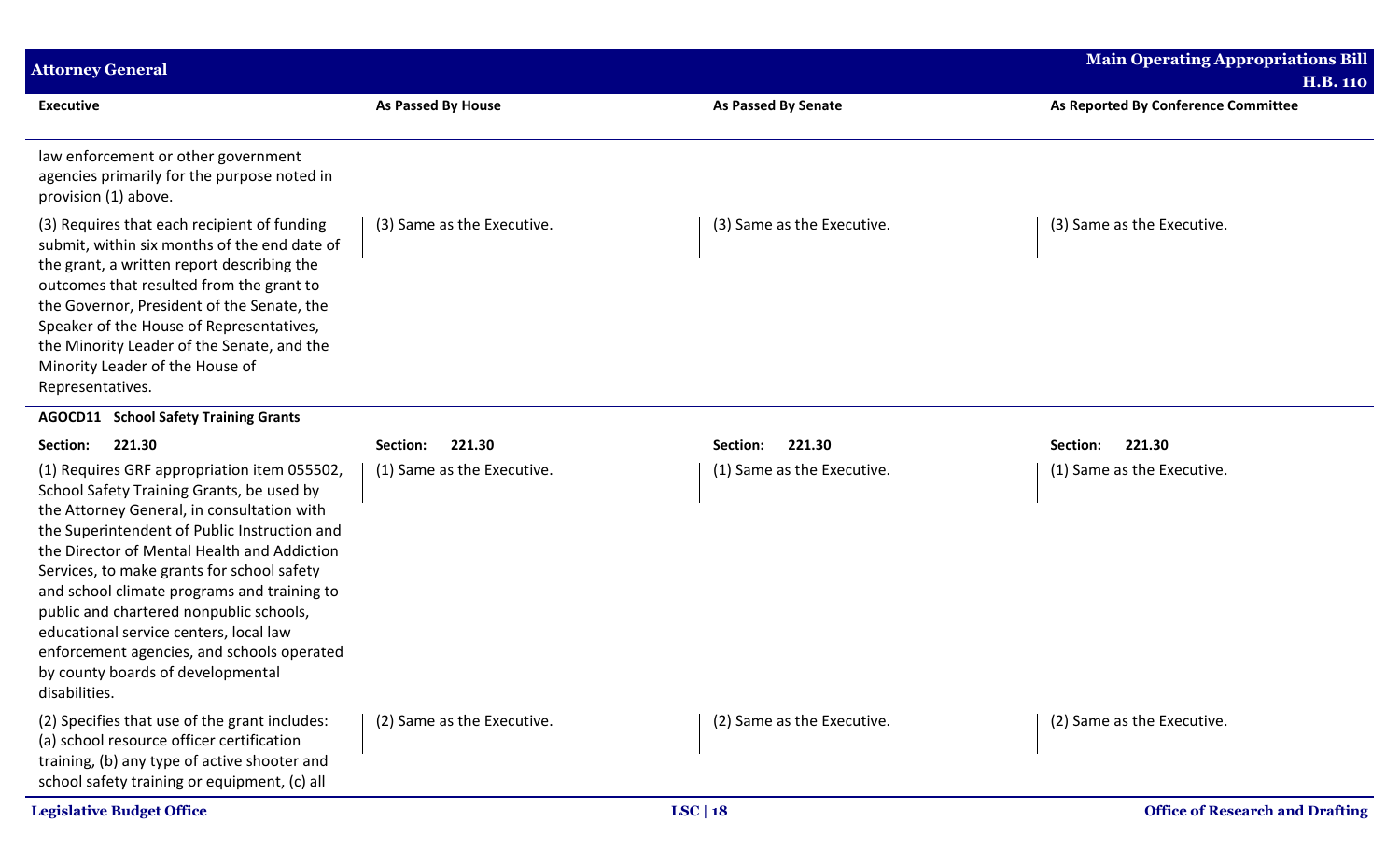| <b>Attorney General</b>                                                                                                                                                                                                                                                                                                                                                                                                                                         |                                                             |                            | <b>Main Operating Appropriations Bill</b> |
|-----------------------------------------------------------------------------------------------------------------------------------------------------------------------------------------------------------------------------------------------------------------------------------------------------------------------------------------------------------------------------------------------------------------------------------------------------------------|-------------------------------------------------------------|----------------------------|-------------------------------------------|
|                                                                                                                                                                                                                                                                                                                                                                                                                                                                 |                                                             |                            | <b>H.B. 110</b>                           |
| <b>Executive</b>                                                                                                                                                                                                                                                                                                                                                                                                                                                | <b>As Passed By House</b>                                   | <b>As Passed By Senate</b> | As Reported By Conference Committee       |
| grade level type educational resources, (d)<br>training to identify and assist students with<br>mental health issues, (e) school supplies or<br>equipment related to school safety or for<br>implementing the school's safety plan, and<br>(f) any other training related to school safety.                                                                                                                                                                     |                                                             |                            |                                           |
| (3) Requires participating schools,<br>educational service centers, and county<br>boards to work with or contract with the<br>county sheriff's office or the appropriate<br>local police department to develop these<br>programs and training. Prohibits any grant<br>awarded directly to a local law enforcement<br>agency to be used to fund a similar request<br>made by a school located within the<br>jurisdiction of the local law enforcement<br>agency. | (3) Same as the Executive.                                  | (3) Same as the Executive. | (3) Same as the Executive.                |
| (4) Defines "public school" as any school<br>operated by a school district board of<br>education, any community school<br>established under R.C. Chapter 3314., and<br>any STEM school established under R.C.<br>Chapter 3326.                                                                                                                                                                                                                                  | (4) Same as the Executive.                                  | (4) Same as the Executive. | (4) Same as the Executive.                |
| <b>AGOCD12</b> Domestic Violence Programs                                                                                                                                                                                                                                                                                                                                                                                                                       |                                                             |                            |                                           |
| Section: 221.30                                                                                                                                                                                                                                                                                                                                                                                                                                                 | Section: 221.30                                             | Section: 221.30            | Section: 221.30                           |
| Requires GRF appropriation item 055504,<br>Domestic Violence Programs, be used by the<br>Attorney General to fund domestic violence<br>programs as defined in R.C. 109.46.                                                                                                                                                                                                                                                                                      | Same as the Executive, but makes the<br>following earmarks: | Same as the House.         | Same as the House.                        |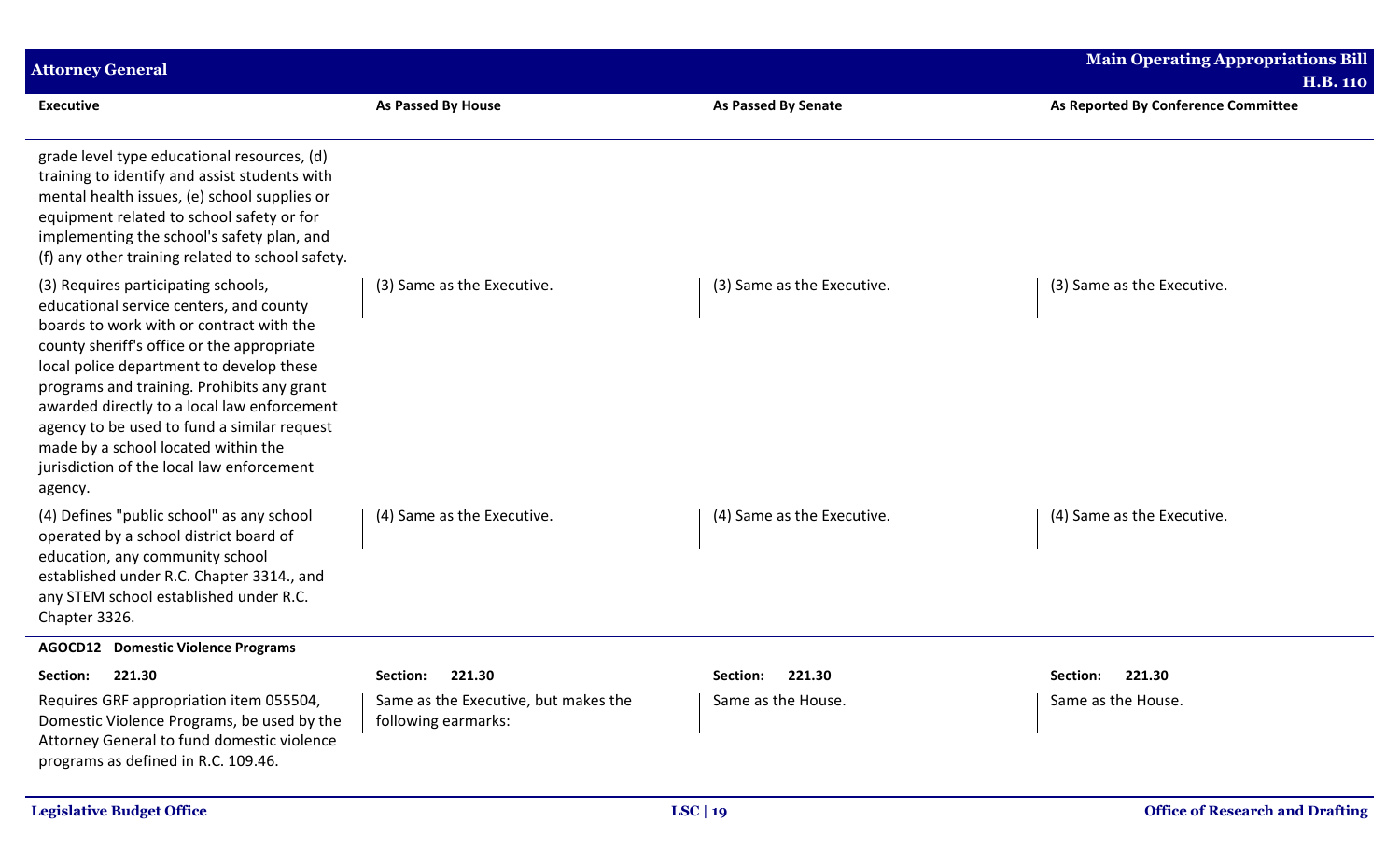| <b>Attorney General</b>                    |                                                                                                                                                                                                                                                                                  |                            | <b>Main Operating Appropriations Bill</b> |
|--------------------------------------------|----------------------------------------------------------------------------------------------------------------------------------------------------------------------------------------------------------------------------------------------------------------------------------|----------------------------|-------------------------------------------|
|                                            |                                                                                                                                                                                                                                                                                  |                            | <b>H.B. 110</b>                           |
| <b>Executive</b>                           | As Passed By House                                                                                                                                                                                                                                                               | <b>As Passed By Senate</b> | As Reported By Conference Committee       |
| (1) No provision.                          | (1) \$25,000 in FY 2022 for grants to Ohio<br>domestic violence groups to purchase travel<br>vouchers, ridesharing credits, and gas cards<br>for eligible clients. Requires the Attorney<br>General to adopt any rules necessary for the<br>administration of the grant program. | (1) Same as the House.     | (1) Same as the House.                    |
| (2) No provision.                          | (2) \$50,000 in each fiscal year to be<br>distributed to the Battered Women's Shelter<br>of Summit and Medina Counties for the cost<br>of operating the commercial kitchen located<br>at its Market Street Facility. (see AGOCD9).                                               | (2) Same as the House.     | (2) Same as the House.                    |
| (3) No provision.                          | (3) \$50,000 in each fiscal year to be<br>distributed to the Battered Women's Shelter<br>of Portage County. (see AGOCD9).                                                                                                                                                        | (3) Same as the House.     | (3) Same as the House.                    |
| (4) No provision.                          | (4) \$300,000 in each fiscal year to be<br>distributed to the Battered Women's Shelter<br>of Summit and Medina Counties for<br>expenses related to the creation and<br>implementation of a pilot program called<br>"Finding my Childhood Again." (see<br>AGOCD21).               | (4) Same as the House.     | (4) Same as the House.                    |
| <b>Pike County Capital Case</b><br>AGOCD27 |                                                                                                                                                                                                                                                                                  |                            |                                           |
|                                            | Section:<br>221.30                                                                                                                                                                                                                                                               | 221.30<br>Section:         | 221.30<br>Section:                        |
| No provision.                              | Reappropriates the unexpended,<br>unencumbered balance of GRF<br>appropriation item 055505, Pike County<br>Capital Case, at the end of FY 2021 to FY<br>2022 for the same purpose.                                                                                               | Same as the House.         | Same as the House.                        |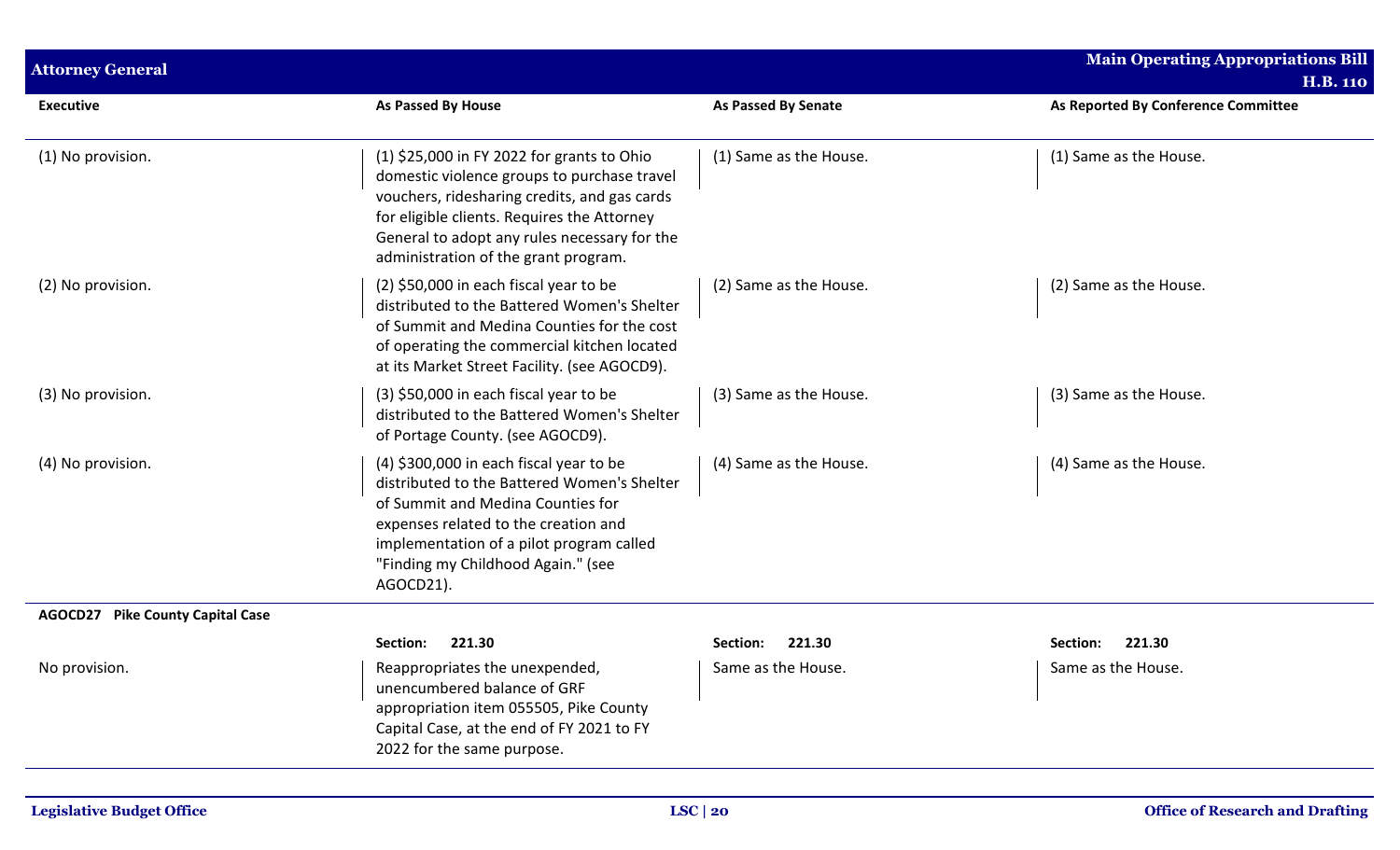| <b>Attorney General</b>                                                                                                                                                                                                                                                                                                                                     |                            |                            | <b>Main Operating Appropriations Bill</b><br><b>H.B. 110</b> |
|-------------------------------------------------------------------------------------------------------------------------------------------------------------------------------------------------------------------------------------------------------------------------------------------------------------------------------------------------------------|----------------------------|----------------------------|--------------------------------------------------------------|
| <b>Executive</b>                                                                                                                                                                                                                                                                                                                                            | <b>As Passed By House</b>  | <b>As Passed By Senate</b> | As Reported By Conference Committee                          |
| AGOCD13 Workers' Compensation Section                                                                                                                                                                                                                                                                                                                       |                            |                            |                                                              |
| 221.30<br>Section:                                                                                                                                                                                                                                                                                                                                          | 221.30<br>Section:         | 221.30<br>Section:         | 221.30<br>Section:                                           |
| (1) Permits the Workers' Compensation<br>Fund (Fund 1950) to receive quarterly<br>payments from the Bureau of Workers'<br>Compensation and the Ohio Industrial<br>Commission to fund legal services provided<br>by the Attorney General to those two state<br>agencies.                                                                                     | (1) Same as the Executive. | (1) Same as the Executive. | (1) Same as the Executive.                                   |
| (2) Requires the Bureau of Workers'<br>Compensation to transfer quarterly<br>payments for the support of the Attorney<br>General's Workers' Compensation Fraud<br>Unit.                                                                                                                                                                                     | (2) Same as the Executive. | (2) Same as the Executive. | (2) Same as the Executive.                                   |
| (3) Requires that the amounts of these<br>quarterly payments be mutually agreed<br>upon by the Attorney General, the Bureau of<br>Workers' Compensation, and the Ohio<br>Industrial Commission.                                                                                                                                                             | (3) Same as the Executive. | (3) Same as the Executive. | (3) Same as the Executive.                                   |
| <b>AGOCD14</b> General Holding Account                                                                                                                                                                                                                                                                                                                      |                            |                            |                                                              |
| 221.30<br>Section:                                                                                                                                                                                                                                                                                                                                          | 221.30<br>Section:         | 221.30<br>Section:         | 221.30<br>Section:                                           |
| Requires that HLD Fund R004 appropriation<br>item 055631, General Holding Account, be<br>used to distribute money under the terms of<br>relevant court orders or other settlements<br>received in a variety of cases involving the<br>Attorney General. Appropriates additional<br>amounts if it is determined that they are<br>necessary for this purpose. | Same as the Executive.     | Same as the Executive.     | Same as the Executive.                                       |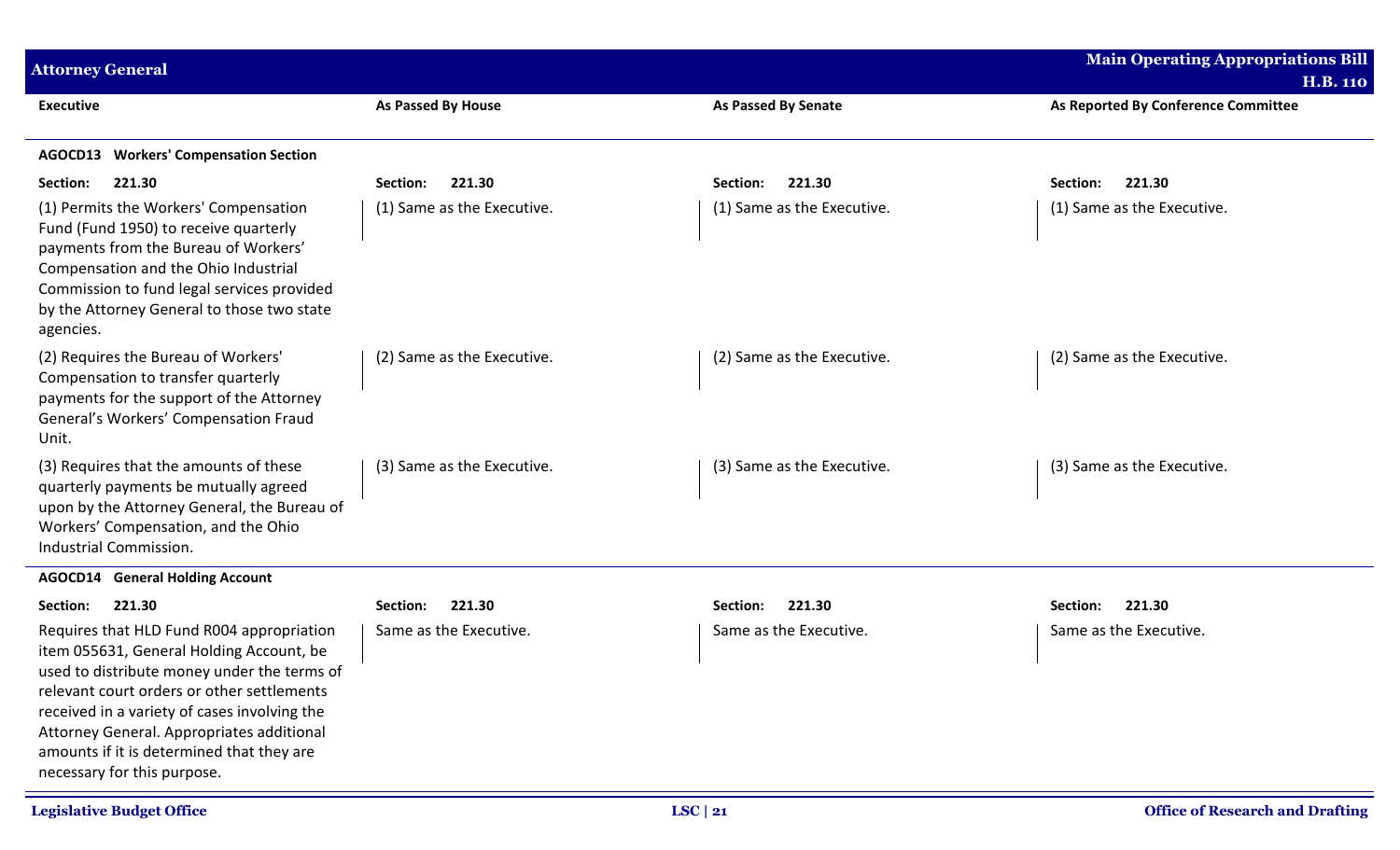| <b>Attorney General</b>                                                                                                                                                                                                                                                                                                                                                                                                                                                       |                        |                            | <b>Main Operating Appropriations Bill</b><br><b>H.B. 110</b> |
|-------------------------------------------------------------------------------------------------------------------------------------------------------------------------------------------------------------------------------------------------------------------------------------------------------------------------------------------------------------------------------------------------------------------------------------------------------------------------------|------------------------|----------------------------|--------------------------------------------------------------|
| <b>Executive</b>                                                                                                                                                                                                                                                                                                                                                                                                                                                              | As Passed By House     | <b>As Passed By Senate</b> | As Reported By Conference Committee                          |
| <b>AGOCD15</b> Antitrust Settlements                                                                                                                                                                                                                                                                                                                                                                                                                                          |                        |                            |                                                              |
| 221.30<br>Section:                                                                                                                                                                                                                                                                                                                                                                                                                                                            | 221.30<br>Section:     | 221.30<br>Section:         | 221.30<br>Section:                                           |
| Requires that HLD Fund R005 appropriation<br>item 055632, Antitrust Settlements, be used<br>to distribute money under the terms of<br>relevant court orders or other out-of-court<br>settlements in antitrust cases or antitrust<br>matters involving the Attorney General.<br>Appropriates additional amounts if it is<br>determined that they are necessary for this<br>purpose.                                                                                            | Same as the Executive. | Same as the Executive.     | Same as the Executive.                                       |
| <b>AGOCD16</b> Consumer Frauds                                                                                                                                                                                                                                                                                                                                                                                                                                                |                        |                            |                                                              |
| 221.30<br>Section:                                                                                                                                                                                                                                                                                                                                                                                                                                                            | 221.30<br>Section:     | 221.30<br>Section:         | 221.30<br>Section:                                           |
| Requires that HLD Fund R018 appropriation<br>item 055630, Consumer Frauds, be used for<br>distribution of money from court-ordered<br>judgments against sellers in actions brought<br>by the Attorney General under R.C. 1334.08,<br>4549.48 and 1345.07 to provide restitution<br>to consumers victimized by the fraud that<br>generated the court-ordered judgments.<br>Appropriates additional amounts if it is<br>determined that they are necessary for this<br>purpose. | Same as the Executive. | Same as the Executive.     | Same as the Executive.                                       |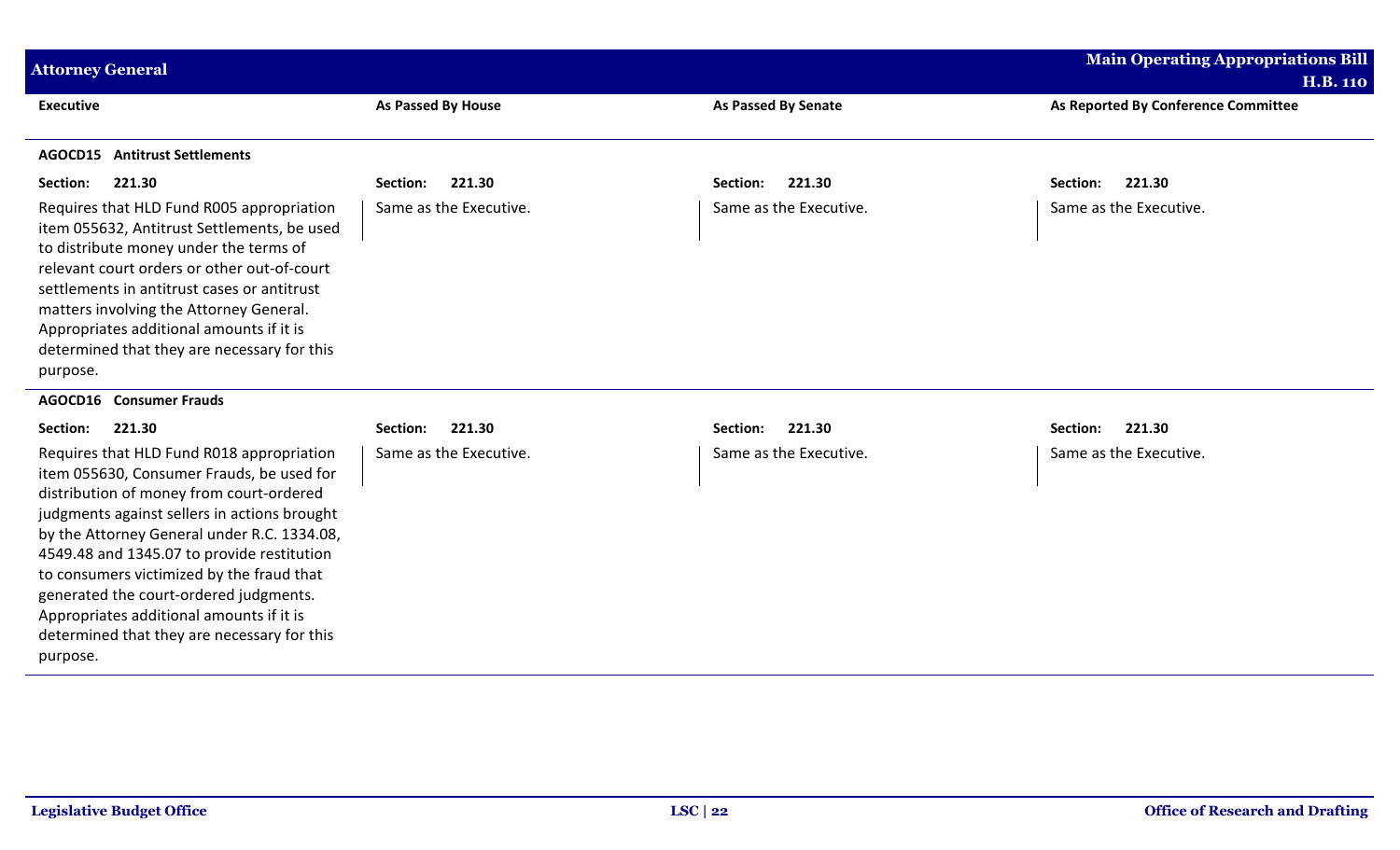| <b>Attorney General</b>                                                                                                                                                                                                                                                                                                                                                                                                                                         |                        |                            | <b>Main Operating Appropriations Bill</b><br><b>H.B. 110</b> |
|-----------------------------------------------------------------------------------------------------------------------------------------------------------------------------------------------------------------------------------------------------------------------------------------------------------------------------------------------------------------------------------------------------------------------------------------------------------------|------------------------|----------------------------|--------------------------------------------------------------|
| <b>Executive</b>                                                                                                                                                                                                                                                                                                                                                                                                                                                | As Passed By House     | <b>As Passed By Senate</b> | As Reported By Conference Committee                          |
| <b>Organized Crime Commission Distributions</b><br>AGOCD17                                                                                                                                                                                                                                                                                                                                                                                                      |                        |                            |                                                              |
| Section:<br>221.30                                                                                                                                                                                                                                                                                                                                                                                                                                              | 221.30<br>Section:     | 221.30<br>Section:         | 221.30<br>Section:                                           |
| Requires that HLD Fund R042 appropriation<br>item 055601, Organized Crime Commission<br>Distributions, be used by the Organized<br>Crime Investigations Commission, as<br>provided by R.C. 177.011, to reimburse<br>political subdivisions for expenses incurred<br>when their law enforcement officers<br>participate in an organized crime task force.<br>Appropriates additional amounts if it is<br>determined that they are necessary for this<br>purpose. | Same as the Executive. | Same as the Executive.     | Same as the Executive.                                       |
| <b>Collection Payment Redistribution</b><br>AGOCD18                                                                                                                                                                                                                                                                                                                                                                                                             |                        |                            |                                                              |
| 221.30<br>Section:                                                                                                                                                                                                                                                                                                                                                                                                                                              | 221.30<br>Section:     | 221.30<br>Section:         | 221.30<br>Section:                                           |
| Requires that HLD Fund R054 appropriation<br>item 055650, Collection Payment<br>Redistribution, be used for the purpose of<br>paying contingency counsel fees for cases<br>where debtors mistakenly paid the client<br>agencies instead of the Attorney General's<br><b>Collections Enforcement Section.</b><br>Appropriates additional amounts if it is<br>determined that they are necessary for this<br>purpose.                                             | Same as the Executive. | Same as the Executive.     | Same as the Executive.                                       |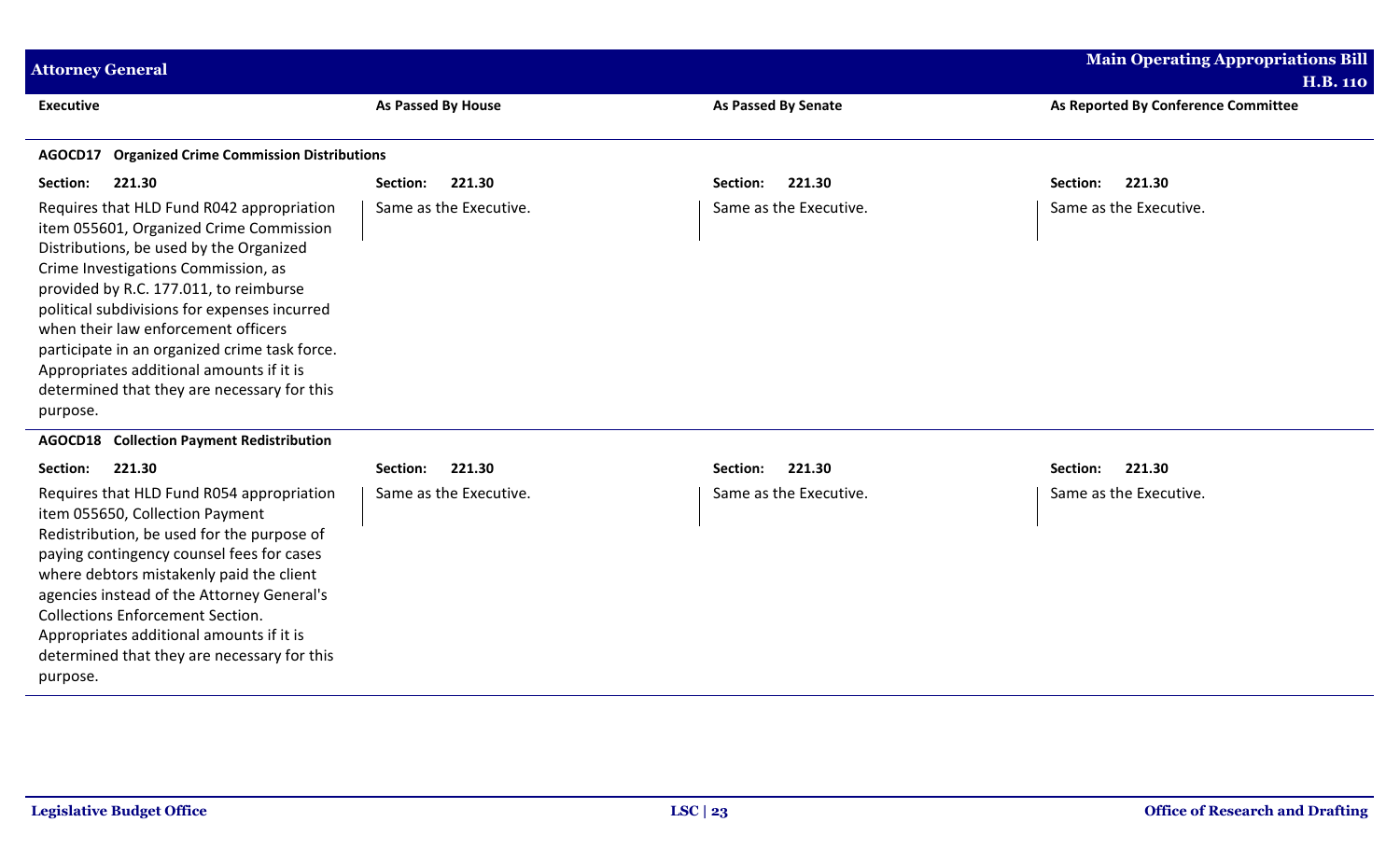| <b>Attorney General</b>                                           |                                                                                                                                                                                                                                                                                                                                                                                                                    |                                                                                                                                                                                                                                                    | <b>Main Operating Appropriations Bill</b><br><b>H.B. 110</b> |
|-------------------------------------------------------------------|--------------------------------------------------------------------------------------------------------------------------------------------------------------------------------------------------------------------------------------------------------------------------------------------------------------------------------------------------------------------------------------------------------------------|----------------------------------------------------------------------------------------------------------------------------------------------------------------------------------------------------------------------------------------------------|--------------------------------------------------------------|
| <b>Executive</b>                                                  | <b>As Passed By House</b>                                                                                                                                                                                                                                                                                                                                                                                          | <b>As Passed By Senate</b>                                                                                                                                                                                                                         | As Reported By Conference Committee                          |
| AGOCD30 Funding of annual training of peace officers and troopers |                                                                                                                                                                                                                                                                                                                                                                                                                    |                                                                                                                                                                                                                                                    |                                                              |
|                                                                   | 701.70, 221.30<br>Section:                                                                                                                                                                                                                                                                                                                                                                                         | 701.70, 221.30<br>Section:                                                                                                                                                                                                                         | 701.70, 221.30<br>Section:                                   |
| (1) No provision.                                                 | (1) Requires the Attorney General to create<br>and administer a one-year pilot program for<br>state funding of the training of peace<br>officers and troopers that is required under<br>R.C. 109.803. Specifies that the pilot<br>program is the only state funding that will be<br>provided in calendar year 2022 for the<br>training of such peace officers and troopers<br>that is required under that section. | (1) Same as the House.                                                                                                                                                                                                                             | (1) Same as the House.                                       |
| (2) No provision.                                                 | (2) Requires new DPF Fund 5XZ0<br>appropriation item 055664, Law<br>Enforcement Reimbursement Training Pilot<br>Program, to be used by the Attorney<br>General for the pilot program. Permits the<br>Attorney General to use up to \$25,000 for<br>administrative expenses associated with the<br>program.                                                                                                         | (2) Same as the House, but replaces DPF<br>Fund 5XZ0 appropriation item 055664, Law<br><b>Enforcement Reimbursement Training Pilot</b><br>Program, with GRF appropriation item<br>055509, Law Enforcement Reimbursement<br>Training Pilot Program. | (2) Same as the Senate.                                      |
| (3) No provision.                                                 | (3) Reappropriates, with Controlling Board<br>approval, the unexpended, unencumbered<br>balance of appropriation item 055664, Law<br><b>Enforcement Reimbursement Training Pilot</b><br>Program, at the end of fiscal year 2022 for<br>the same purpose in fiscal year 2023.                                                                                                                                       | (3) Same as the House, but changes<br>referenced appropriation item from 055664,<br>Law Enforcement Reimbursement Training<br>Pilot Program, to 055509, Law Enforcement<br>Reimbursement Training Pilot Program.                                   | (3) Same as the Senate.                                      |
| (4) No provision.                                                 | (4) Requires the Attorney General, not later<br>than January 1, 2022, to create the pilot<br>program and specifies that it is to be a one-<br>year program, to be in existence for calendar<br>year 2022.                                                                                                                                                                                                          | (4) Same as the House.                                                                                                                                                                                                                             | (4) Same as the House.                                       |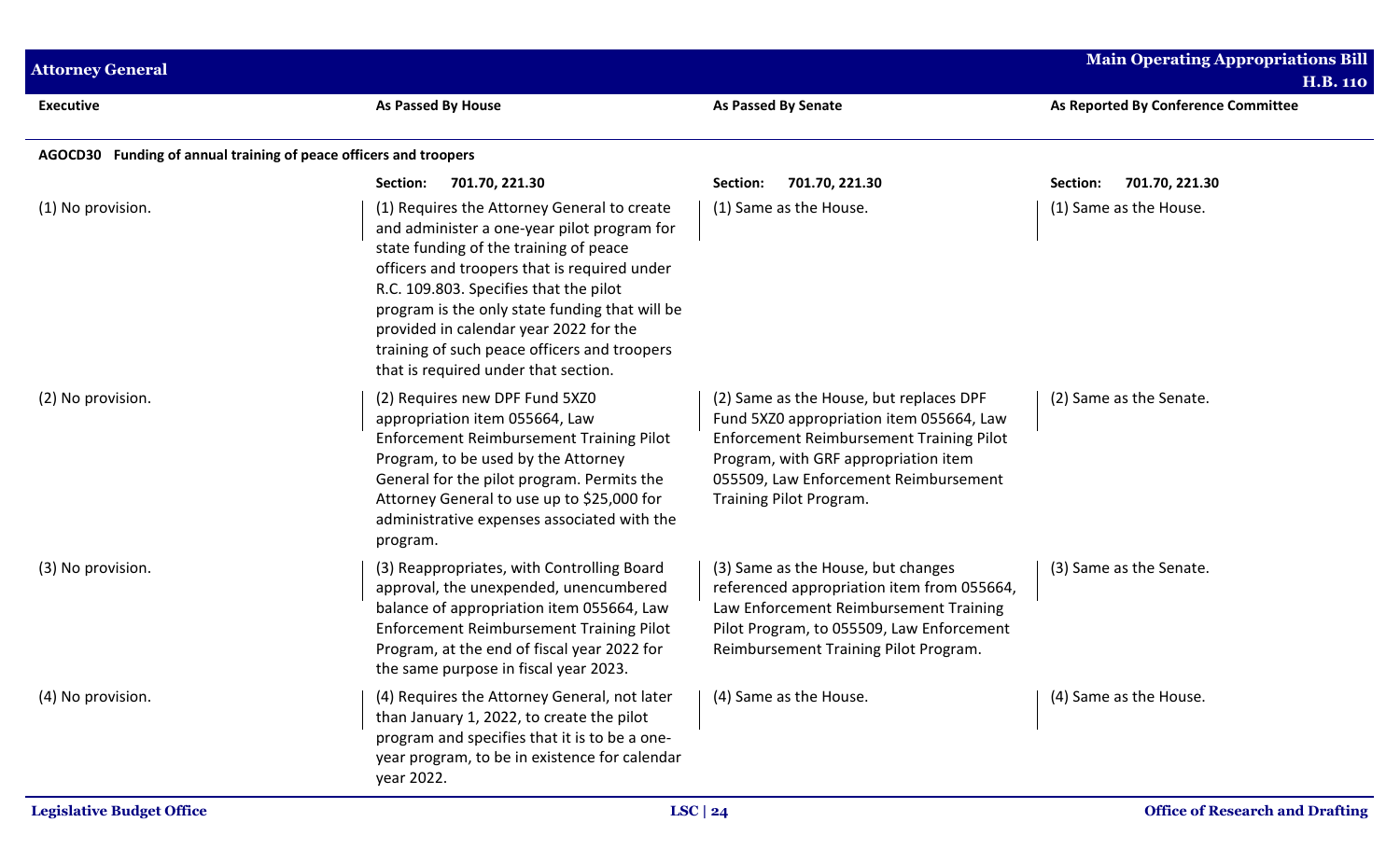| <b>Attorney General</b> |                                                                                                                                                                                                                                                                                                                                                              |                            | <b>Main Operating Appropriations Bill</b><br><b>H.B. 110</b> |
|-------------------------|--------------------------------------------------------------------------------------------------------------------------------------------------------------------------------------------------------------------------------------------------------------------------------------------------------------------------------------------------------------|----------------------------|--------------------------------------------------------------|
| <b>Executive</b>        | <b>As Passed By House</b>                                                                                                                                                                                                                                                                                                                                    | <b>As Passed By Senate</b> | As Reported By Conference Committee                          |
| (5) No provision.       | (5) Requires each law enforcement agency,<br>not later than December 2, 2021, to certify<br>to the Attorney General the total of all<br>salaries to be paid in calendar year 2022 to<br>officers or troopers of the agency who will<br>receive that training in calendar year 2022<br>and the hourly rate of pay for each of those<br>officers and troopers. | (5) Same as the House.     | (5) Same as the House.                                       |
| (6) No provision.       | (6) Requires the Attorney General, not later<br>than January 1, 2022, to begin the operation<br>of the pilot program. Requires the Attorney<br>General, prior to that date, to establish<br>rules, under R.C. section 111.15, for the<br>operation and administration.                                                                                       | (6) Same as the House.     | (6) Same as the House.                                       |
| (7) No provision.       | (7) Requires the Attorney General to pay<br>each law enforcement agency an amount to<br>cover up to 50% of the total cost of the<br>salaries of the officers or troopers of the<br>agency to be paid to officers or troopers<br>who will receive that training in calendar<br>year 2022, as certified by the agency, during<br>the period of the training.   | (7) Same as the House.     | (7) Same as the House.                                       |
| (8) No provision.       | (8) Specifies that the amounts to be paid<br>cover only the period during which the<br>officers or troopers are receiving that<br>training and not exceed an amount covering<br>twenty-four hours of the training.                                                                                                                                           | (8) Same as the House.     | (8) Same as the House.                                       |
| (9) No provision.       | (9) Provides that, if the amount of the<br>money appropriated to the Attorney<br>General is insufficient to pay 50% of the                                                                                                                                                                                                                                   | (9) Same as the House.     | (9) Same as the House.                                       |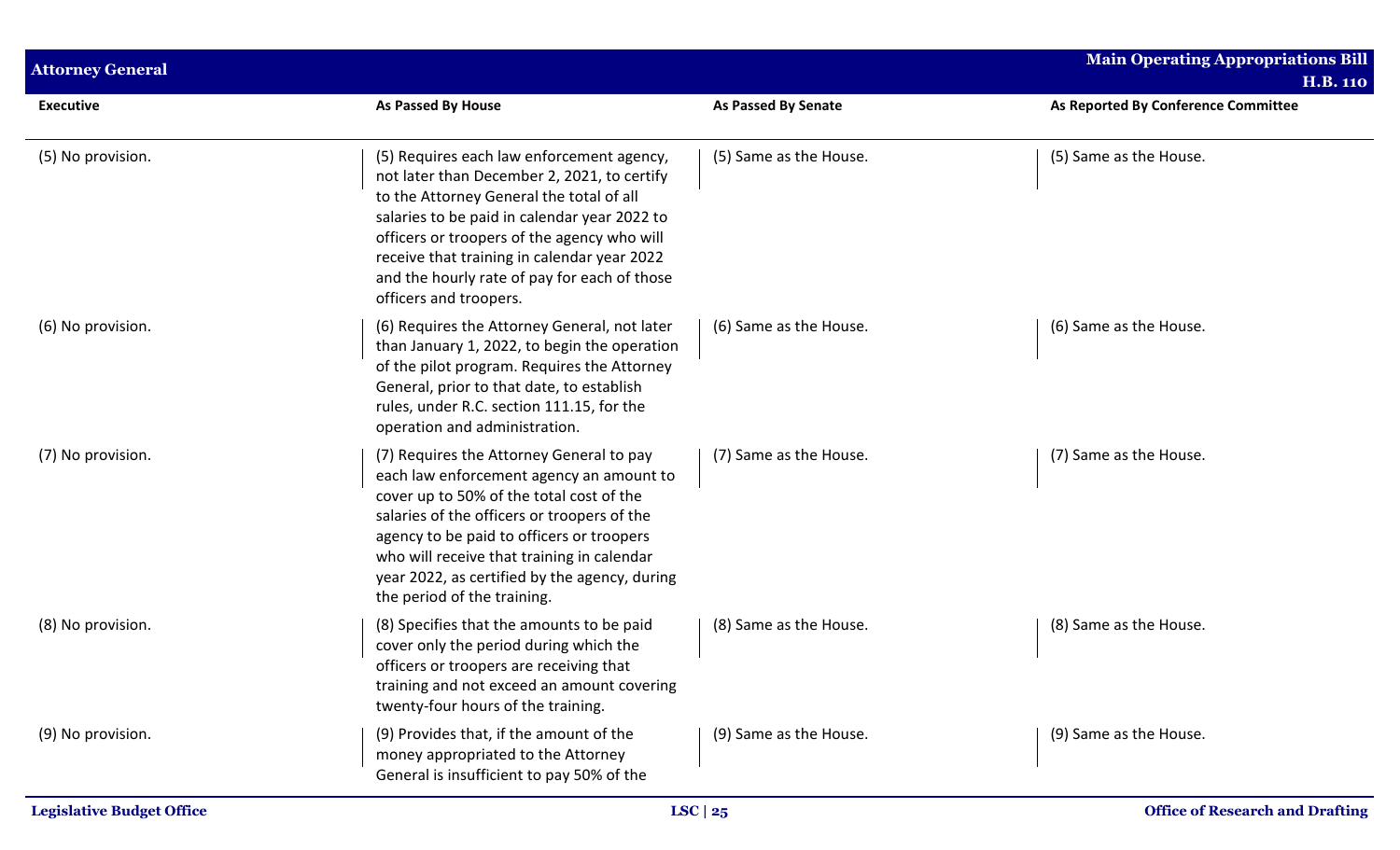| <b>Attorney General</b> |                                                                                                                                                                                                                                                                                                                                                                                                                                                                                                                                                                                   |                         | <b>Main Operating Appropriations Bill</b><br><b>H.B. 110</b> |  |
|-------------------------|-----------------------------------------------------------------------------------------------------------------------------------------------------------------------------------------------------------------------------------------------------------------------------------------------------------------------------------------------------------------------------------------------------------------------------------------------------------------------------------------------------------------------------------------------------------------------------------|-------------------------|--------------------------------------------------------------|--|
| <b>Executive</b>        | As Passed By House                                                                                                                                                                                                                                                                                                                                                                                                                                                                                                                                                                | As Passed By Senate     | As Reported By Conference Committee                          |  |
|                         | total cost of the salaries of the peace officers<br>or troopers of all law enforcement agencies<br>to be paid in calendar year 2022 to officers<br>or troopers who will receive that training in<br>calendar year 2022, the amount to be paid<br>to each such agency is reduced<br>proportionately so that each agency is paid<br>an equal percentage of its cost in the year<br>for the training.                                                                                                                                                                                |                         |                                                              |  |
| (10) No provision.      | (10) Prohibits any payment to any law<br>enforcement agency after January 1, 2023.                                                                                                                                                                                                                                                                                                                                                                                                                                                                                                | (10) Same as the House. | (10) Same as the House.                                      |  |
| (11) No provision.      | (11) Requires a law enforcement agency that<br>receives money and does not use all of the<br>money for the salaries certified by the<br>agency to return all of the money not used<br>to the Attorney General.                                                                                                                                                                                                                                                                                                                                                                    | (11) Same as the House. | (11) Same as the House.                                      |  |
| (12) No provision.      | (12) Requires each law enforcement agency<br>that receives money to submit to the<br>Attorney General a report that states the<br>amount of money the agency received, how<br>that money was used, when it was used, and<br>any other information with respect to the<br>use of the money that is required by the<br>Attorney General. Requires the Attorney<br>General to prepare a report that compiles<br>the information in the reports received from<br>law enforcement agencies and submit the<br>report to the General Assembly and the<br>Legislative Service Commission. | (12) Same as the House. | (12) Same as the House.                                      |  |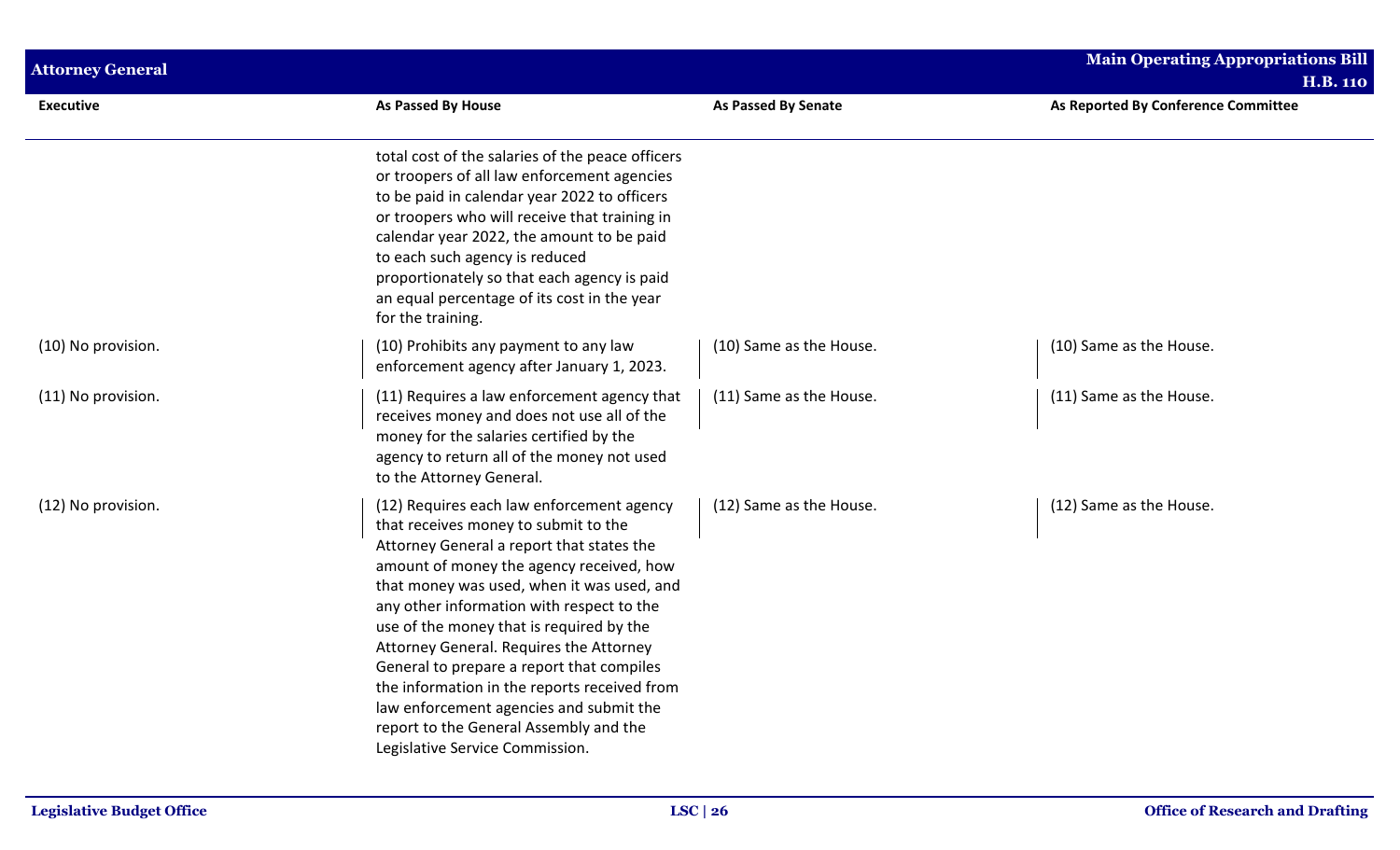| <b>Attorney General</b>                                   |                                                                                                                                                                                                                                                                                                                                                                                                                                                                                                                                                                                                                                                                                                                                                                                                        |                                                                                                                                                                                                                                                                                                               | <b>Main Operating Appropriations Bill</b> |
|-----------------------------------------------------------|--------------------------------------------------------------------------------------------------------------------------------------------------------------------------------------------------------------------------------------------------------------------------------------------------------------------------------------------------------------------------------------------------------------------------------------------------------------------------------------------------------------------------------------------------------------------------------------------------------------------------------------------------------------------------------------------------------------------------------------------------------------------------------------------------------|---------------------------------------------------------------------------------------------------------------------------------------------------------------------------------------------------------------------------------------------------------------------------------------------------------------|-------------------------------------------|
|                                                           |                                                                                                                                                                                                                                                                                                                                                                                                                                                                                                                                                                                                                                                                                                                                                                                                        |                                                                                                                                                                                                                                                                                                               | <b>H.B. 110</b>                           |
| <b>Executive</b>                                          | As Passed By House                                                                                                                                                                                                                                                                                                                                                                                                                                                                                                                                                                                                                                                                                                                                                                                     | <b>As Passed By Senate</b>                                                                                                                                                                                                                                                                                    | As Reported By Conference Committee       |
|                                                           | Fiscal effect: The bill appropriates \$15<br>million in FY 2022 under DPF 5XZ0<br>appropriation item 055664, Law<br><b>Enforcement Reimbursement Training Pilot</b><br>Program and earmarks \$25,000 for program<br>administration costs. For law enforcement<br>agencies that already voluntarily require<br>continuing education for their officers or<br>troopers, those agencies may realize some<br>savings as the new pilot program would<br>offset some of the training costs that are<br>planned for calendar year 2022. Other law<br>enforcement agencies may experience<br>increases in expenditures incurred for the<br>state mandated up to 24 hours of<br>continuing professional training in calendar<br>year 2022 since the pilot program is to<br>cover up to 50% of the salary costs. | Fiscal effect: Same as the House, but<br>provides \$15 million in FY 2022 from GRF<br>appropriation item 055509, Law<br><b>Enforcement Reimbursement Training Pilot</b><br>Program, instead of DPF Fund 5XZ0<br>appropriation item 055664, Law<br><b>Enforcement Reimbursement Training Pilot</b><br>Program. | Fiscal effect: Same as the Senate.        |
| AGOCD31 Law Enforcement Training Funding Study Commission |                                                                                                                                                                                                                                                                                                                                                                                                                                                                                                                                                                                                                                                                                                                                                                                                        |                                                                                                                                                                                                                                                                                                               |                                           |
|                                                           | 701.70<br>Section:                                                                                                                                                                                                                                                                                                                                                                                                                                                                                                                                                                                                                                                                                                                                                                                     | 701.70<br>Section:                                                                                                                                                                                                                                                                                            | Section:<br>701.70                        |
| (1) No provision.                                         | (1) Creates the 12-member Law<br><b>Enforcement Training Funding Study</b><br>Commission to study possible long-term<br>methods for the provision of state funding<br>to law enforcement agencies for the training<br>of their peace officers and troopers required<br>under R.C. 109.803 and evaluate the plans<br>for the Law Enforcement Reimbursement<br>Training Pilot Program (see AGOCD30) as<br>part of the study.                                                                                                                                                                                                                                                                                                                                                                             | (1) Same as the House.                                                                                                                                                                                                                                                                                        | (1) Same as the House.                    |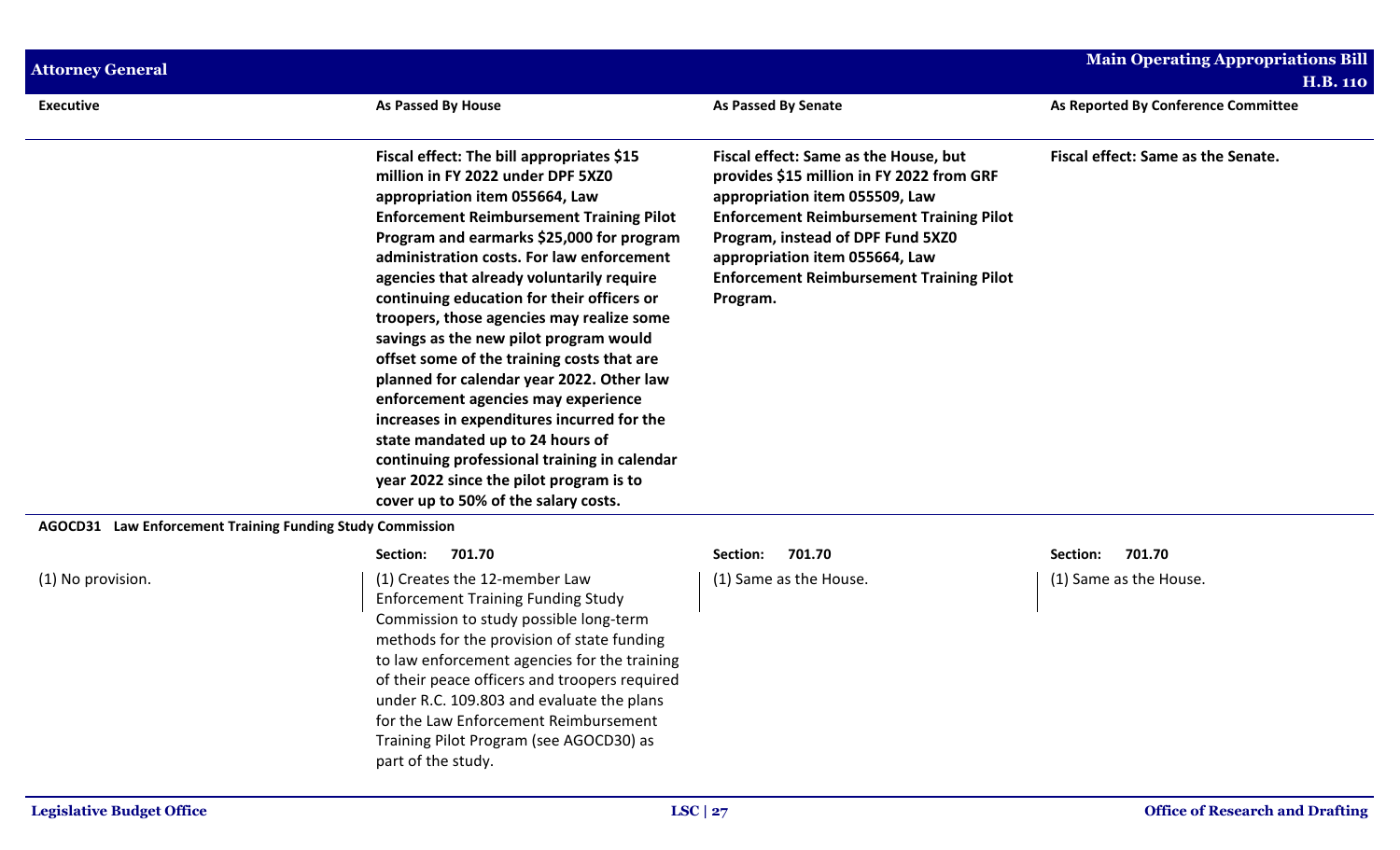| <b>Attorney General</b> |                                                                                                                                                                                                                                                                                                                                                                                                                                                                                                                                                                                                                       |                                   | <b>Main Operating Appropriations Bill</b><br><b>H.B. 110</b> |
|-------------------------|-----------------------------------------------------------------------------------------------------------------------------------------------------------------------------------------------------------------------------------------------------------------------------------------------------------------------------------------------------------------------------------------------------------------------------------------------------------------------------------------------------------------------------------------------------------------------------------------------------------------------|-----------------------------------|--------------------------------------------------------------|
| <b>Executive</b>        | As Passed By House                                                                                                                                                                                                                                                                                                                                                                                                                                                                                                                                                                                                    | As Passed By Senate               | As Reported By Conference Committee                          |
| (2) No provision.       | (2) Specifies that Commission members<br>serve without compensation.                                                                                                                                                                                                                                                                                                                                                                                                                                                                                                                                                  | (2) Same as the House.            | (2) Same as the House.                                       |
| (3) No provision.       | (3) Requires the Commission to prepare a<br>report of its findings, and recommendations<br>for a method, to be used after the<br>completion of the pilot program, for the<br>provision of state funding to those law<br>enforcement agencies for the training of<br>their peace officers and troopers required<br>under R.C. 109.803. Requires the<br>Commission, not later than March 1, 2022,<br>to submit the report to the Governor, the<br>General Assembly, the Attorney General,<br>and the Legislative Service Commission.<br>Provides that upon submission of the report,<br>the Commission ceases to exist. | (3) Same as the House.            | (3) Same as the House.                                       |
|                         | <b>Fiscal effect: Minimal.</b>                                                                                                                                                                                                                                                                                                                                                                                                                                                                                                                                                                                        | Fiscal effect: Same as the House. | Fiscal effect: Same as the House.                            |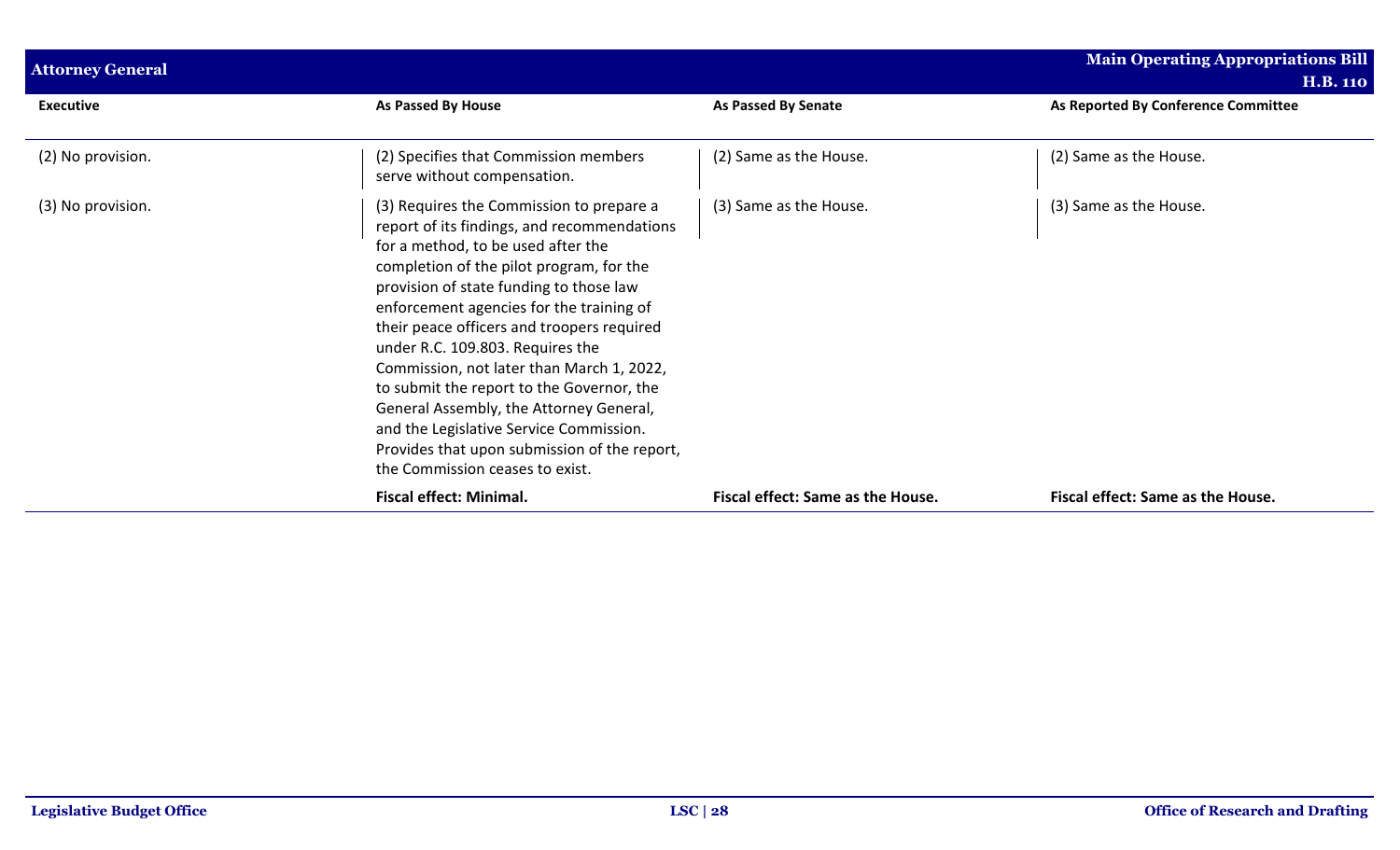| <b>Attorney General</b> |                                                                                                                                                                                                                                    |               |                                                                           |             |                                                                                                                                                                                                                                                              |      | <b>Main Operating Appropriations Bill</b>                                 |
|-------------------------|------------------------------------------------------------------------------------------------------------------------------------------------------------------------------------------------------------------------------------|---------------|---------------------------------------------------------------------------|-------------|--------------------------------------------------------------------------------------------------------------------------------------------------------------------------------------------------------------------------------------------------------------|------|---------------------------------------------------------------------------|
|                         |                                                                                                                                                                                                                                    |               |                                                                           |             |                                                                                                                                                                                                                                                              |      | <b>H.B. 110</b>                                                           |
| <b>Executive</b>        |                                                                                                                                                                                                                                    |               | <b>As Passed By House</b>                                                 |             | <b>As Passed By Senate</b>                                                                                                                                                                                                                                   |      | As Reported By Conference Committee                                       |
| DASCD29                 | DAS insurance program                                                                                                                                                                                                              |               |                                                                           |             |                                                                                                                                                                                                                                                              |      |                                                                           |
| R.C.                    | 9.821, 9.822, 9.83, 2743.01,<br>2743.02, 2743.15, 2743.16, and<br>2743.19                                                                                                                                                          | <b>R.C.</b>   | 9.821, 9.822, 9.83, 2743.01,<br>2743.02, 2743.15, 2743.16, and<br>2743.19 | <b>R.C.</b> | 9.821, 9.822, 9.83, 2743.01,<br>2743.02, 2743.15, 2743.16, and<br>2743.19                                                                                                                                                                                    | R.C. | 9.821, 9.822, 9.83, 2743.01,<br>2743.02, 2743.15, 2743.16, and<br>2743.19 |
|                         | Declares the administration of the state's<br>Risk Management Program to be a public<br>duty for purposes of the Sovereign<br>Immunity/Court of Claims Law.                                                                        |               | Same as the Executive.                                                    |             | Same as the Executive.                                                                                                                                                                                                                                       |      | Same as the Executive.                                                    |
| No provision.           |                                                                                                                                                                                                                                    | No provision. |                                                                           | state.      | Expands the state's liability insurance<br>program to cover agents of the state in<br>addition to officers and employees of the                                                                                                                              |      | Same as the Senate.                                                       |
|                         | Authorizes the Office of Risk Management to<br>administer a judicial liability program.                                                                                                                                            |               | Same as the Executive.                                                    |             | Same as the Executive.                                                                                                                                                                                                                                       |      | Same as the Executive.                                                    |
| and agents.             | Replaces the requirement that the state<br>purchase fidelity bonds for state agents and<br>employees with authority to self-insure itself<br>and third parties against loss due to<br>dishonest acts of state officers, employees, |               | Same as the Executive.                                                    |             | Same as the Executive.                                                                                                                                                                                                                                       |      | Same as the Executive.                                                    |
|                         | Requires public official bonds to be<br>purchased when statutorily required.                                                                                                                                                       |               | Same as the Executive.                                                    |             | Same as the Executive, but expressly<br>requires DAS to purchase surety bonds,<br>fidelity bonds, performance bonds, or public<br>official bonds, and expressly states that this<br>requirement does not authorize DAS to issue<br>or underwrite such bonds. |      | Same as the Senate.                                                       |
|                         | Expands the authority of the state and<br>political subdivisions to insure against<br>liability, from the losses attributable to the                                                                                               |               | Same as the Executive.                                                    |             | Same as the Executive.                                                                                                                                                                                                                                       |      | Same as the Executive.                                                    |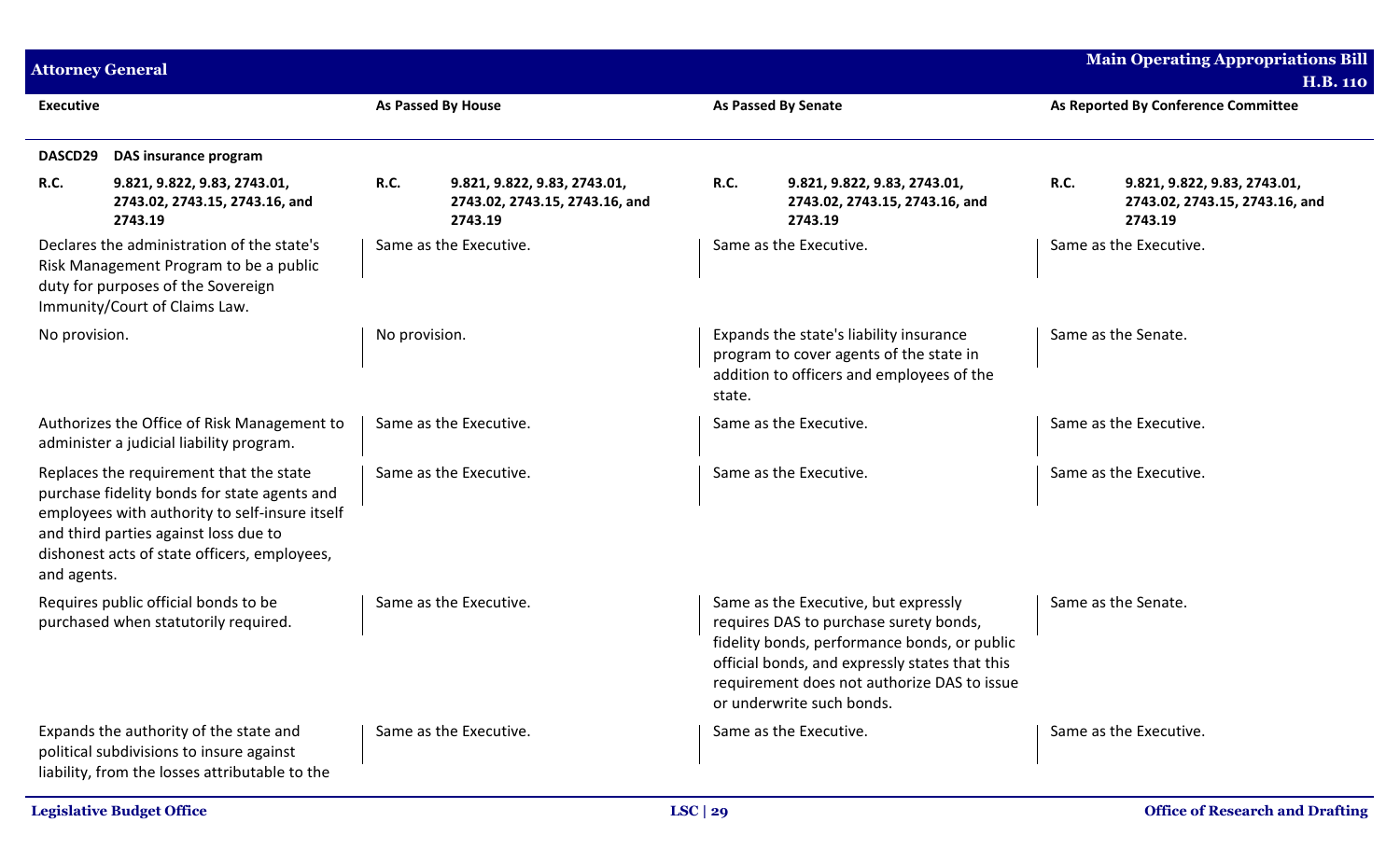| <b>Attorney General</b>                                                                                                                                                                                                                     |                        |                            | <b>Main Operating Appropriations Bill</b> |
|---------------------------------------------------------------------------------------------------------------------------------------------------------------------------------------------------------------------------------------------|------------------------|----------------------------|-------------------------------------------|
|                                                                                                                                                                                                                                             |                        |                            | <b>H.B. 110</b>                           |
| <b>Executive</b>                                                                                                                                                                                                                            | As Passed By House     | <b>As Passed By Senate</b> | As Reported By Conference Committee       |
| operation of specified vehicles during the<br>course of official duties to any loss that<br>occurs in the course of employment or<br>official responsibilities.                                                                             |                        |                            |                                           |
| Specifies that recoveries against the state<br>are to be reduced by other recoveries the<br>claimant is entitled to, as opposed to just<br>those other recoveries the claimant has<br>received.                                             | Same as the Executive. | Same as the Executive.     | Same as the Executive.                    |
| Prohibits a claim against the state from<br>being filed in the Court of Claims until the<br>claimant has attempted to have the claim<br>compromised by the Office of Risk<br>Management or satisfied by the state's<br>liability insurance. | Same as the Executive. | Same as the Executive.     | Same as the Executive.                    |
| Specifies that the authority to commence an<br>action against an officer or employee of the<br>state does not affect the immunity provided<br>to state officers or employees in law.                                                        | Same as the Executive. | Same as the Executive.     | Same as the Executive.                    |
| Requires an instrumentality of the state to<br>notify the Office of Risk Management of any<br>settlement or compromise made in a claim<br>against the instrumentality for the purpose<br>of reserving funds.                                | Same as the Executive. | Same as the Executive.     | Same as the Executive.                    |
| Requires a copy of a settlement instrument<br>to be forwarded to the Office of Risk<br>Management for payment from the Risk<br>Management Reserve Fund.                                                                                     | Same as the Executive. | Same as the Executive.     | Same as the Executive.                    |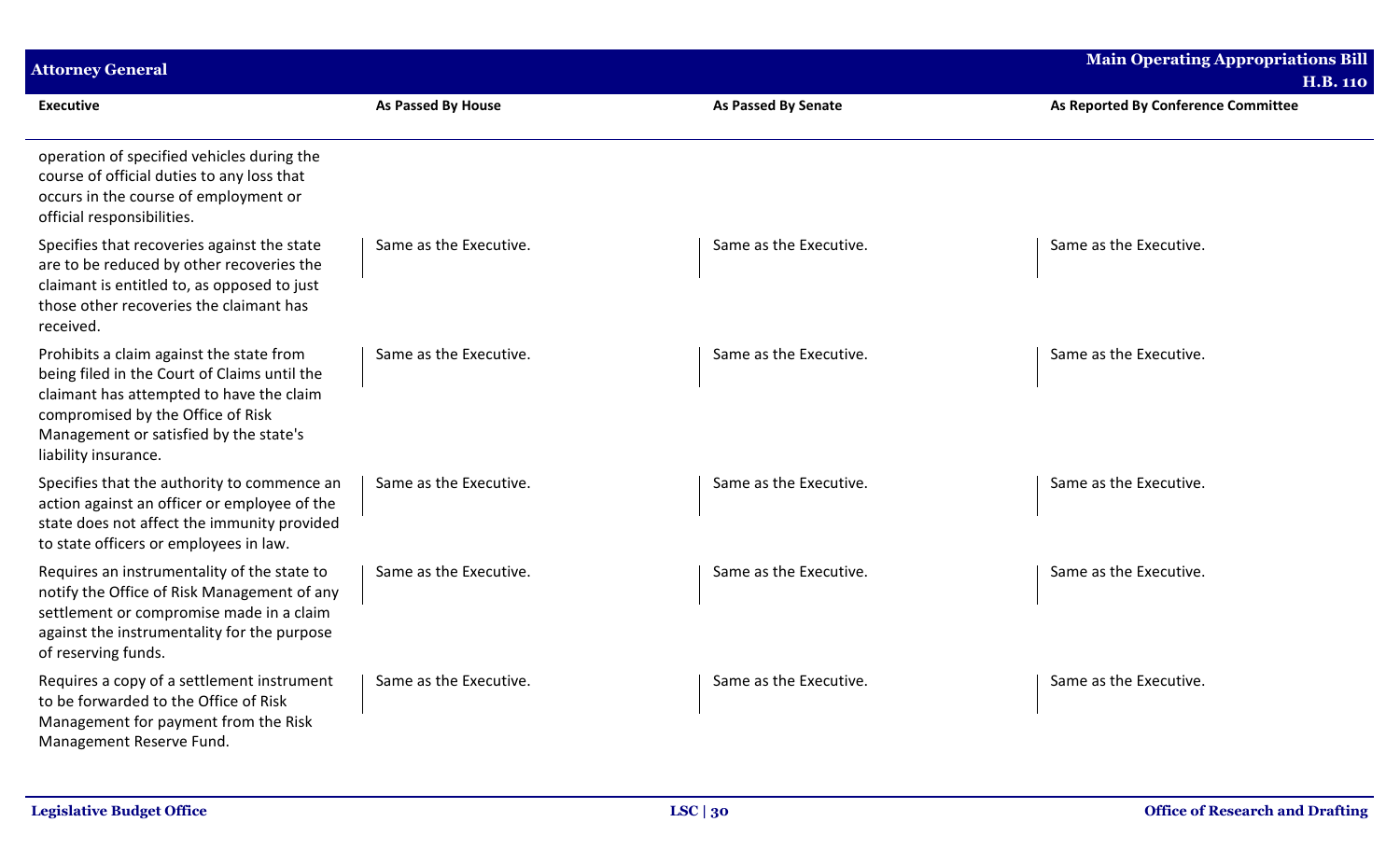| <b>Attorney General</b>                                                                                                                                                                                                          |                        |                                                                                                               | <b>Main Operating Appropriations Bill</b> |
|----------------------------------------------------------------------------------------------------------------------------------------------------------------------------------------------------------------------------------|------------------------|---------------------------------------------------------------------------------------------------------------|-------------------------------------------|
|                                                                                                                                                                                                                                  |                        |                                                                                                               | <b>H.B. 110</b>                           |
| <b>Executive</b>                                                                                                                                                                                                                 | As Passed By House     | <b>As Passed By Senate</b>                                                                                    | As Reported By Conference Committee       |
|                                                                                                                                                                                                                                  |                        |                                                                                                               |                                           |
| Specifies that the authority of DAS to<br>compromise claims does not extend to<br>compromising claims on behalf of agency<br>programs with direct settlement authority.                                                          | Same as the Executive. | Same as the Executive.                                                                                        | Same as the Executive.                    |
| Specifies that all compromises made by the<br>Office of Risk Management are to be paid<br>from the Risk Management Reserve Fund<br>and the conditions of such payment.                                                           | Same as the Executive. | Same as the Executive.                                                                                        | Same as the Executive.                    |
| Specifies that information related to claims<br>against the state is to be held in confidence,<br>is not to be released, and is not subject to<br>discovery or introduction in evidence in any<br>federal or state civil action. | Same as the Executive. | Same as the Executive.                                                                                        | Same as the Executive.                    |
| Requires a copy of a judgement against the<br>state to be forwarded to the Office of Risk<br>Management for the judgement to be paid<br>from the Risk Management Reserve Fund.                                                   | Same as the Executive. | Same as the Executive.                                                                                        | Same as the Executive.                    |
| Requires DAS to administer a "crime and<br>bond" program.                                                                                                                                                                        | No provision.          | Replaces the Executive provision with one<br>that requires DAS to administer a "crime"<br>insurance" program. | Same as the Senate.                       |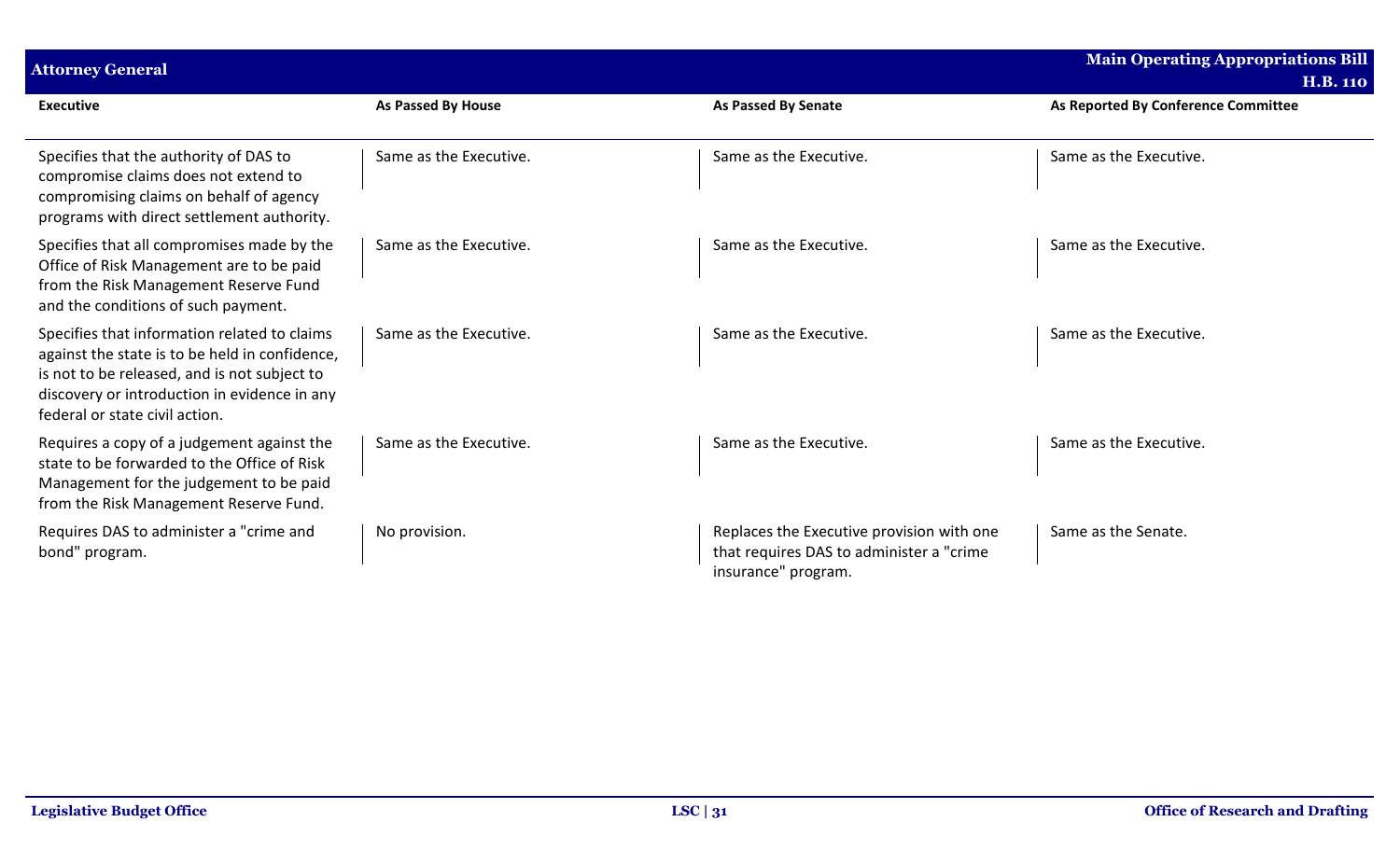| <b>Attorney General</b>                                                                   |                                              |                                              | <b>Main Operating Appropriations Bill</b>    |
|-------------------------------------------------------------------------------------------|----------------------------------------------|----------------------------------------------|----------------------------------------------|
|                                                                                           |                                              |                                              | <b>H.B. 110</b>                              |
| <b>Executive</b>                                                                          | As Passed By House                           | <b>As Passed By Senate</b>                   | As Reported By Conference Committee          |
|                                                                                           |                                              |                                              |                                              |
| Fiscal effect: Liability claims against the<br>state under the self-insurance program are | <b>Fiscal effect: Same as the Executive.</b> | <b>Fiscal effect: Same as the Executive.</b> | <b>Fiscal effect: Same as the Executive.</b> |
| paid from the Risk Management Reserve                                                     |                                              |                                              |                                              |
| Fund (Fund 1300). Expansion of the state's                                                |                                              |                                              |                                              |
| self-insurance liability program will likely                                              |                                              |                                              |                                              |
| result in increased expenditures from Fund<br>1300. However, allowing additional claims   |                                              |                                              |                                              |
| to be paid from this reserve may ease                                                     |                                              |                                              |                                              |
| budgetary complications an insured entity                                                 |                                              |                                              |                                              |
| may suffer in the event of having to pay a                                                |                                              |                                              |                                              |
| large settlement from otherwise                                                           |                                              |                                              |                                              |
| appropriated funds. May somewhat reduce<br>the volume of cases before the Court of        |                                              |                                              |                                              |
| Claims, thereby reducing the workload of                                                  |                                              |                                              |                                              |
| the Court to adjudicate such cases and the                                                |                                              |                                              |                                              |
| Attorney General to defend the state in                                                   |                                              |                                              |                                              |
| those cases. The magnitude of any decrease                                                |                                              |                                              |                                              |
| will depend on the number of cases<br>resolved through the Office of Risk                 |                                              |                                              |                                              |
| Management.                                                                               |                                              |                                              |                                              |
|                                                                                           |                                              |                                              |                                              |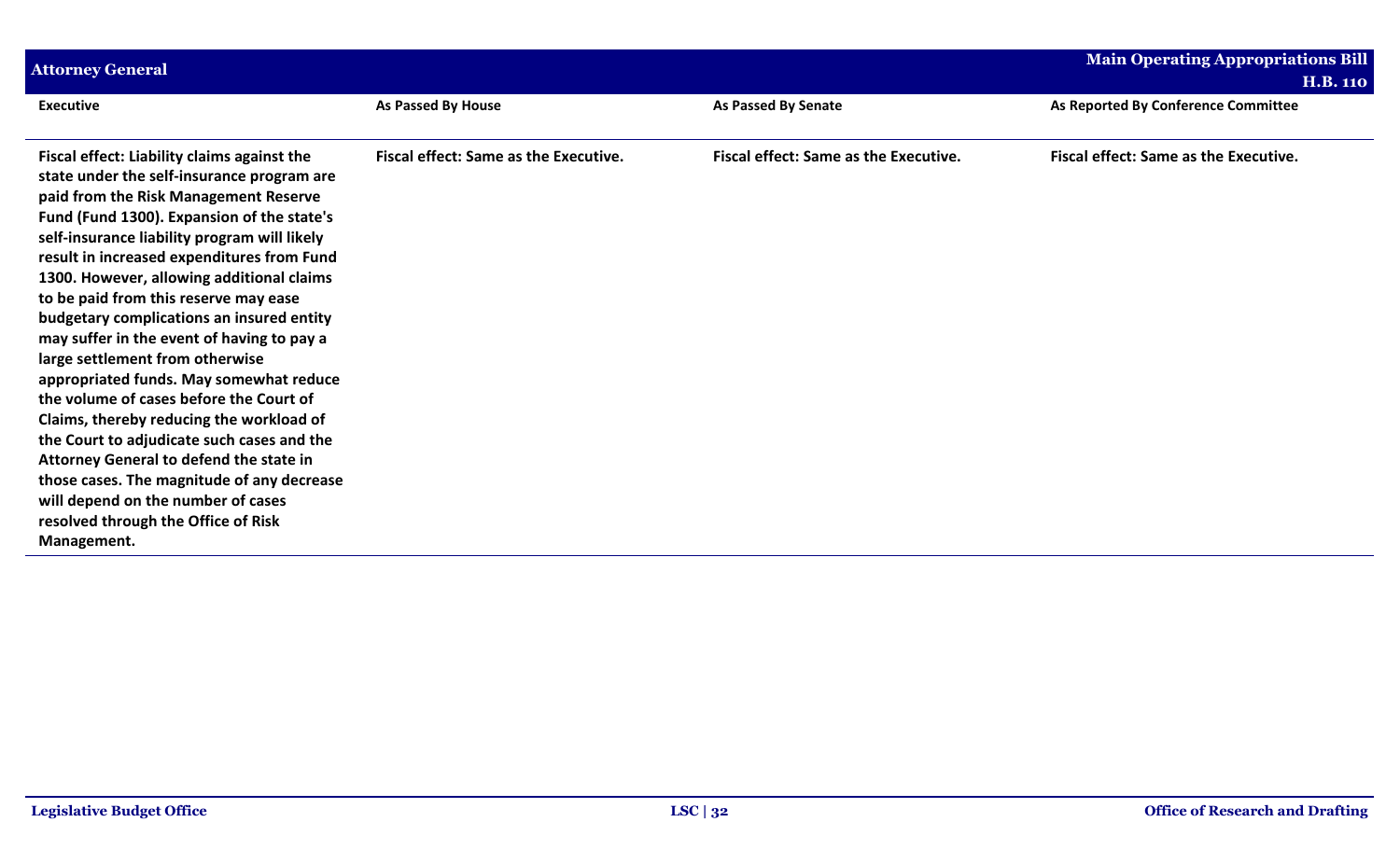| <b>Attorney General</b>                                            |                                                                                                                                                                                                                                                                                  |                                | <b>Main Operating Appropriations Bill</b><br><b>H.B. 110</b> |
|--------------------------------------------------------------------|----------------------------------------------------------------------------------------------------------------------------------------------------------------------------------------------------------------------------------------------------------------------------------|--------------------------------|--------------------------------------------------------------|
| <b>Executive</b>                                                   | <b>As Passed By House</b>                                                                                                                                                                                                                                                        | <b>As Passed By Senate</b>     | As Reported By Conference Committee                          |
| AUDCD10 Compliance with terms of state economic development awards |                                                                                                                                                                                                                                                                                  |                                |                                                              |
|                                                                    | <b>R.C.</b><br>117.55, 125.112                                                                                                                                                                                                                                                   | <b>R.C.</b><br>117.55, 125.112 | <b>R.C.</b><br>117.55, 125.112                               |
| No provision.                                                      | Transfers to the Auditor of State, from the<br>Attorney General under current law, the<br>duty to determine if an entity is in<br>compliance with the terms and conditions of<br>a state award for economic development.                                                         | Same as the House.             | Same as the House.                                           |
| No provision.                                                      | Requires the Department of Development<br>(DEV), not later than 30 days after the end<br>of the state fiscal year, to send the Auditor<br>of State a list of state awards for economic<br>development.                                                                           | Same as the House.             | Same as the House.                                           |
| No provision.                                                      | Requires the Auditor of State to review each<br>award and determine if an entity is in<br>compliance with the terms and conditions of<br>the award received by that entity and<br>publish a report of its review within 90 days<br>after receiving the list of awards from DEV.  | Same as the House.             | Same as the House.                                           |
| No provision.                                                      | Requires the Auditor of State to report to<br>the Attorney General that an award<br>recipient is not in compliance with a<br>performance metric specified in the terms<br>and conditions of the award.                                                                           | Same as the House.             | Same as the House.                                           |
| No provision.                                                      | Modifies the Attorney General's authority to<br>pursue remedies and recoveries, available<br>under current law, against and from a non-<br>compliant entity by permitting, rather than<br>requiring such actions, when the Attorney<br>General determines appropriate and to the | Same as the House.             | Same as the House.                                           |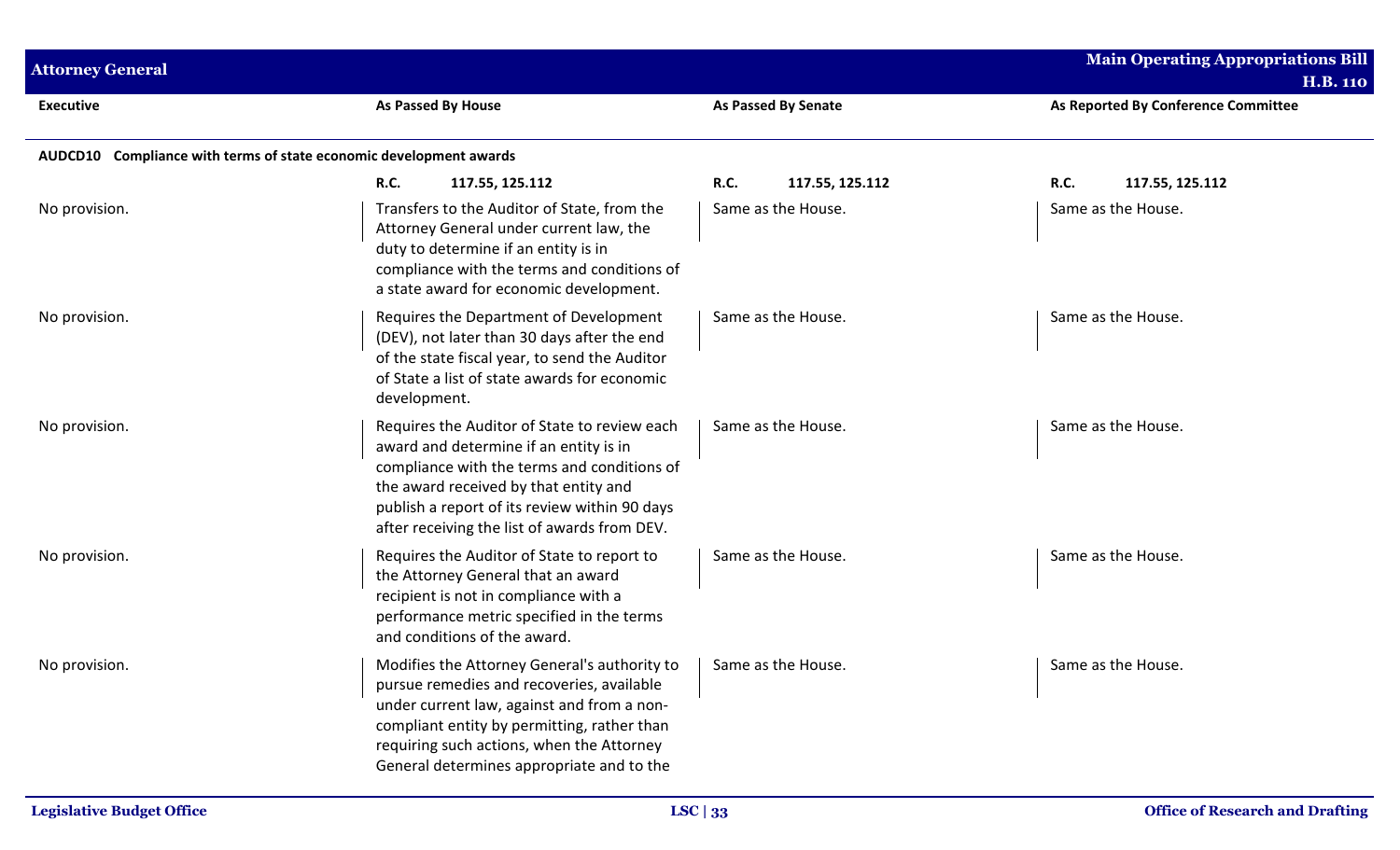| <b>Attorney General</b> |                                                                                                                                                                                                                    |                                          | <b>Main Operating Appropriations Bill</b> |
|-------------------------|--------------------------------------------------------------------------------------------------------------------------------------------------------------------------------------------------------------------|------------------------------------------|-------------------------------------------|
|                         |                                                                                                                                                                                                                    |                                          | <b>H.B. 110</b>                           |
| <b>Executive</b>        | As Passed By House                                                                                                                                                                                                 | <b>As Passed By Senate</b>               | As Reported By Conference Committee       |
|                         | extent of the non-compliance.                                                                                                                                                                                      |                                          |                                           |
| No provision.           | Requires, if the Auditor of State is<br>authorized to conduct an audit of an entity<br>that has received an award, that the audit<br>be conducted in accordance with the<br>Auditor of State law.                  | Same as the House.                       | Same as the House.                        |
|                         | <b>Fiscal effect: The administrative costs for</b><br>determining compliance with terms and<br>conditions of state economic development<br>incentives will shift from Attorney General<br>to the Auditor of State. | <b>Fiscal effect: Same as the House.</b> | Fiscal effect: Same as the House.         |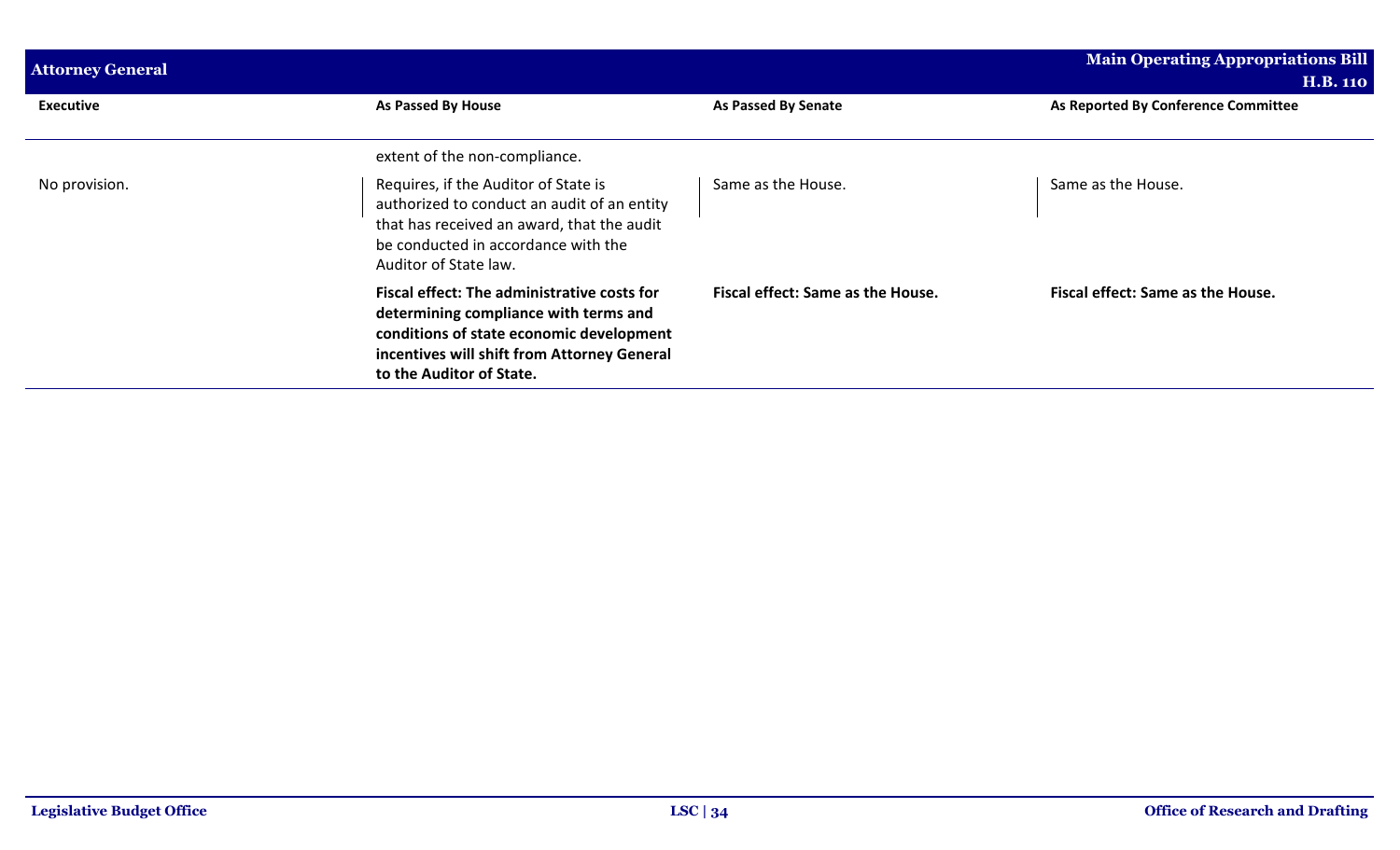| <b>Attorney General</b>                  |                                                                                                                                                                                                                                                                                                                                                                                                                                                                                |                     | <b>Main Operating Appropriations Bill</b> |
|------------------------------------------|--------------------------------------------------------------------------------------------------------------------------------------------------------------------------------------------------------------------------------------------------------------------------------------------------------------------------------------------------------------------------------------------------------------------------------------------------------------------------------|---------------------|-------------------------------------------|
|                                          |                                                                                                                                                                                                                                                                                                                                                                                                                                                                                |                     | <b>H.B. 110</b>                           |
| <b>Executive</b>                         | As Passed By House                                                                                                                                                                                                                                                                                                                                                                                                                                                             | As Passed By Senate | As Reported By Conference Committee       |
| <b>OBMCD51 Unclaimed Fund remittance</b> |                                                                                                                                                                                                                                                                                                                                                                                                                                                                                |                     |                                           |
|                                          | 509.30<br>Section:                                                                                                                                                                                                                                                                                                                                                                                                                                                             |                     |                                           |
| No provision.                            | Creates the Law Enforcement<br>Reimbursement Training Fund (Fund 5XZ0)<br>in the state treasury and requires the<br>Director of OBM, on July 1, 2021, or as soon<br>as possible thereafter, to request the<br>Director of Commerce to remit \$15,000,000<br>of unclaimed funds that have been reported<br>by holders of unclaimed funds and remained<br>unclaimed for 30 years or more for deposit<br>into Fund 5XZ0. Requires the Director of<br>Commerce to remit the funds. | No provision.       | No provision.                             |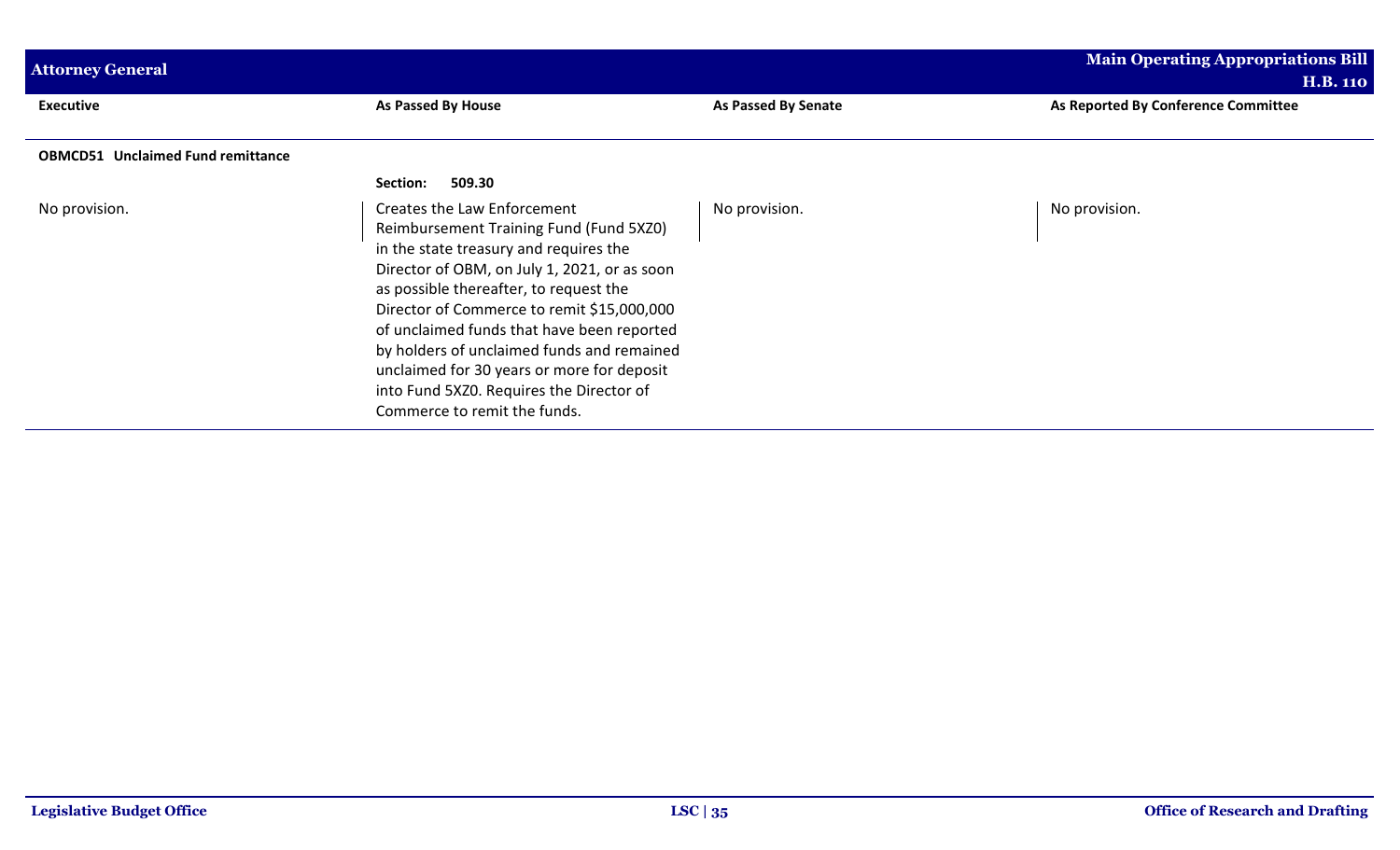|                                                           |                           |                                                                                                                                                                                                                                                                                                                                                                                                   | <b>Main Operating Appropriations Bill</b>                                                                                                                                                                                                                                                                                                                                                                                                                            |
|-----------------------------------------------------------|---------------------------|---------------------------------------------------------------------------------------------------------------------------------------------------------------------------------------------------------------------------------------------------------------------------------------------------------------------------------------------------------------------------------------------------|----------------------------------------------------------------------------------------------------------------------------------------------------------------------------------------------------------------------------------------------------------------------------------------------------------------------------------------------------------------------------------------------------------------------------------------------------------------------|
| <b>Attorney General</b>                                   |                           |                                                                                                                                                                                                                                                                                                                                                                                                   | <b>H.B. 110</b>                                                                                                                                                                                                                                                                                                                                                                                                                                                      |
| <b>Executive</b>                                          | <b>As Passed By House</b> | <b>As Passed By Senate</b>                                                                                                                                                                                                                                                                                                                                                                        | As Reported By Conference Committee                                                                                                                                                                                                                                                                                                                                                                                                                                  |
| <b>Personal Income Tax</b>                                |                           |                                                                                                                                                                                                                                                                                                                                                                                                   |                                                                                                                                                                                                                                                                                                                                                                                                                                                                      |
| Income tax credits for education-related items<br>TAXCD73 |                           |                                                                                                                                                                                                                                                                                                                                                                                                   |                                                                                                                                                                                                                                                                                                                                                                                                                                                                      |
|                                                           |                           | R.C.<br>5747.72, 5747.08, 5747.73, and<br>5747.98; Section<br>803.97                                                                                                                                                                                                                                                                                                                              | R.C.<br>5747.72, 5747.08, 5747.73, and<br>5747.98; Section<br>803.97                                                                                                                                                                                                                                                                                                                                                                                                 |
| No provision.                                             | No provision.             | Authorizes the following two nonrefundable<br>income tax credits for taxable years<br>beginning on or after January 1, 2021:                                                                                                                                                                                                                                                                      | Same as the Senate, with the following<br>changes:                                                                                                                                                                                                                                                                                                                                                                                                                   |
| 1) No provision.                                          | 1) No provision.          | 1) A credit of up to \$250 for certain<br>education expenses for one or more of the<br>taxpayer's dependents who are home<br>schooled for the school year;                                                                                                                                                                                                                                        | 1) Same as the Senate, but specifies that the<br>income tax credit applies only to items used<br>directly for home school instruction.                                                                                                                                                                                                                                                                                                                               |
| 2) No provision.                                          | 2) No provision.          | 2) A credit of up to \$1,000 for cash<br>donations made to nonprofit scholarship<br>granting organizations (SGOs) for primary<br>and secondary school students that<br>prioritize awards to low-income students<br>and are certified by the Attorney General.<br>Requires the Attorney General to post a list<br>of approved SGOs on its website and furnish<br>the list to the Tax Commissioner. | 2) Same as the Senate, but a) allows<br>investors in a pass-through entity that files a<br>composite return on the investors' behalf to<br>claim the credit for the entity's donation, b)<br>reduces the maximum credit amount that<br>may be claimed for SGO donations from<br>\$1,000 to \$750 per taxable year, and c)<br>requires the Department of Taxation,<br>instead of the Attorney General, to post a<br>list of approved SGOs on the agency's<br>website. |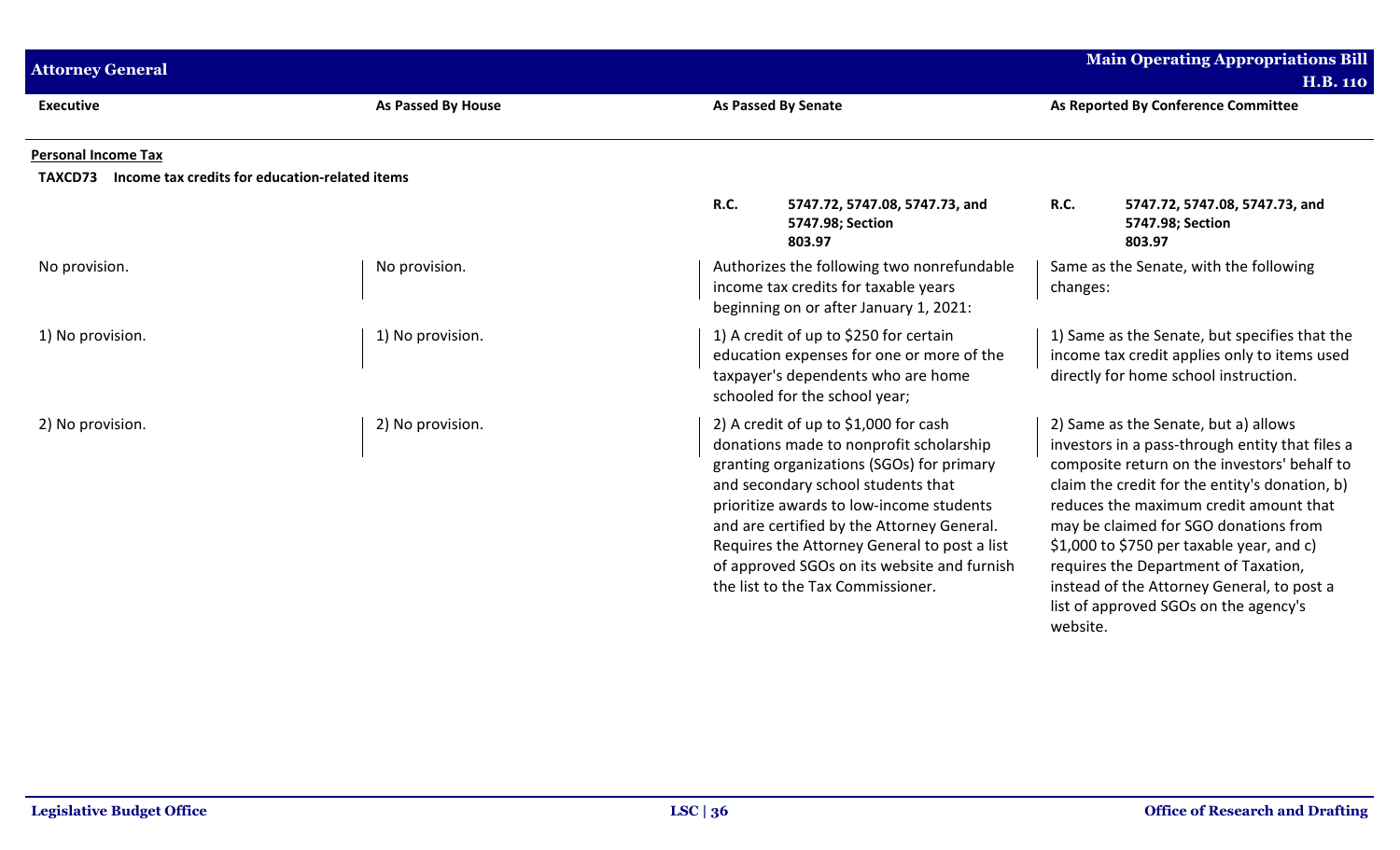| <b>Attorney General</b>                            |                                                                                                                                                                                                                                      |                                                                                                                                                                                                                                                                                                                                                                                                                                                                                                                                                                                                                                                                                                                                                                      | <b>Main Operating Appropriations Bill</b><br><b>H.B. 110</b>                                                                 |
|----------------------------------------------------|--------------------------------------------------------------------------------------------------------------------------------------------------------------------------------------------------------------------------------------|----------------------------------------------------------------------------------------------------------------------------------------------------------------------------------------------------------------------------------------------------------------------------------------------------------------------------------------------------------------------------------------------------------------------------------------------------------------------------------------------------------------------------------------------------------------------------------------------------------------------------------------------------------------------------------------------------------------------------------------------------------------------|------------------------------------------------------------------------------------------------------------------------------|
| <b>Executive</b>                                   | As Passed By House                                                                                                                                                                                                                   | <b>As Passed By Senate</b>                                                                                                                                                                                                                                                                                                                                                                                                                                                                                                                                                                                                                                                                                                                                           | As Reported By Conference Committee                                                                                          |
|                                                    |                                                                                                                                                                                                                                      | Fiscal effect: State personal income tax<br>revenue loss from the \$250 credit per<br>taxpayer for homeschooled dependents<br>estimated at \$2.8 million per year by<br>Department of Taxation. In FY 2020, 33,238<br>students were homeschooled in Ohio,<br>Department of Education figures show.<br>Additional losses for donations to SGOs are<br>uncertain, because of insufficient data, are<br>expected in a range with an upper end of<br>\$70 million, in a Department of Taxation<br>estimate. GRF revenue losses would reduce<br>distributions to the Local Government Fund<br>(Fund 7069) and the Public Library Fund<br>(Fund 7065), which each receive 1.66% of<br>GRF tax revenues in codified law. The rest<br>of the loss would remain with the GRF. | Fiscal effect: Same as the Senate, but the<br>reduction in the maximum credit for<br>donations to SGOs will reduce the cost. |
| <b>Other Taxation Provisions</b><br><b>TAXCD42</b> | Delinquent municipal income tax collection: federal Treasury Offset Program                                                                                                                                                          |                                                                                                                                                                                                                                                                                                                                                                                                                                                                                                                                                                                                                                                                                                                                                                      |                                                                                                                              |
|                                                    | <b>R.C.</b><br>131.025                                                                                                                                                                                                               | R.C.<br>131.025                                                                                                                                                                                                                                                                                                                                                                                                                                                                                                                                                                                                                                                                                                                                                      | R.C.<br>131.025                                                                                                              |
| No provision.                                      | Requires the Attorney General to participate<br>in the federal Treasury Offset Program (TOP)<br>for the collection of past due municipal<br>income taxes to the extent that such taxes<br>qualify for the program.                   | Same as the House.                                                                                                                                                                                                                                                                                                                                                                                                                                                                                                                                                                                                                                                                                                                                                   | Same as the House.                                                                                                           |
| No provision.                                      | Specifies that the Attorney General is the tax<br>administrator with respect to past due<br>municipal income taxes that are certified to<br>the Attorney General for collection solely for<br>the purpose of qualifying for the TOP. | Same as the House.                                                                                                                                                                                                                                                                                                                                                                                                                                                                                                                                                                                                                                                                                                                                                   | Same as the House.                                                                                                           |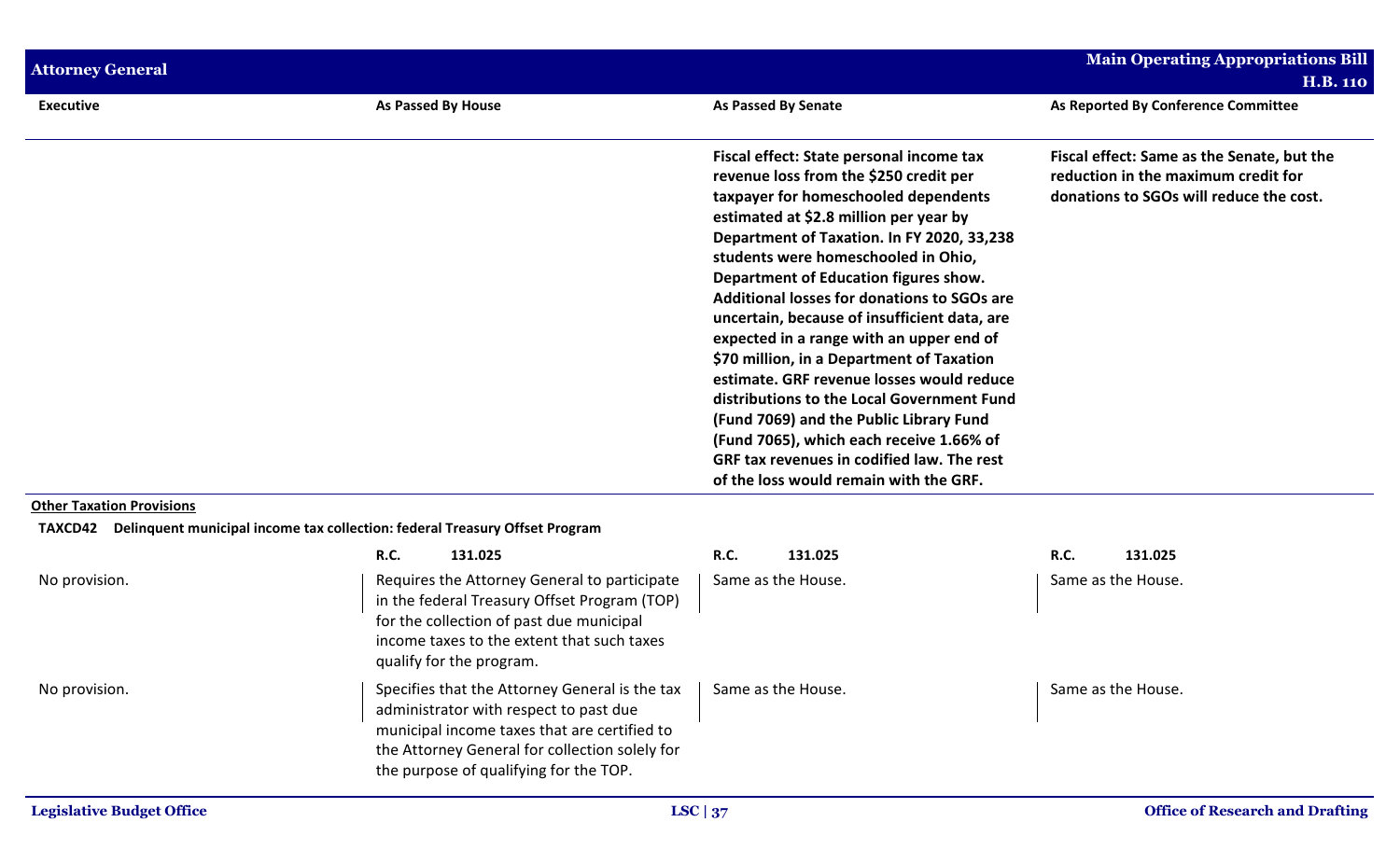| <b>Attorney General</b> |                                                                                                                                                                                                                                                                                                                                                                                                                      |                                   | <b>Main Operating Appropriations Bill</b> |  |
|-------------------------|----------------------------------------------------------------------------------------------------------------------------------------------------------------------------------------------------------------------------------------------------------------------------------------------------------------------------------------------------------------------------------------------------------------------|-----------------------------------|-------------------------------------------|--|
|                         |                                                                                                                                                                                                                                                                                                                                                                                                                      |                                   | <b>H.B. 110</b>                           |  |
| <b>Executive</b>        | As Passed By House                                                                                                                                                                                                                                                                                                                                                                                                   | As Passed By Senate               | As Reported By Conference Committee       |  |
|                         | Fiscal effect: TOP is a program in which<br>state and federal tax administrators<br>cooperate to collect delinquent taxes.<br>Adding municipal income taxes to the<br>program will increase collections, but likely<br>not by a substantial amount; participation<br>is voluntary for municipalities. Since the<br>state already participates in TOP, additional<br>costs, including AGO costs, would be<br>minimal. | Fiscal effect: Same as the House. | Fiscal effect: Same as the House.         |  |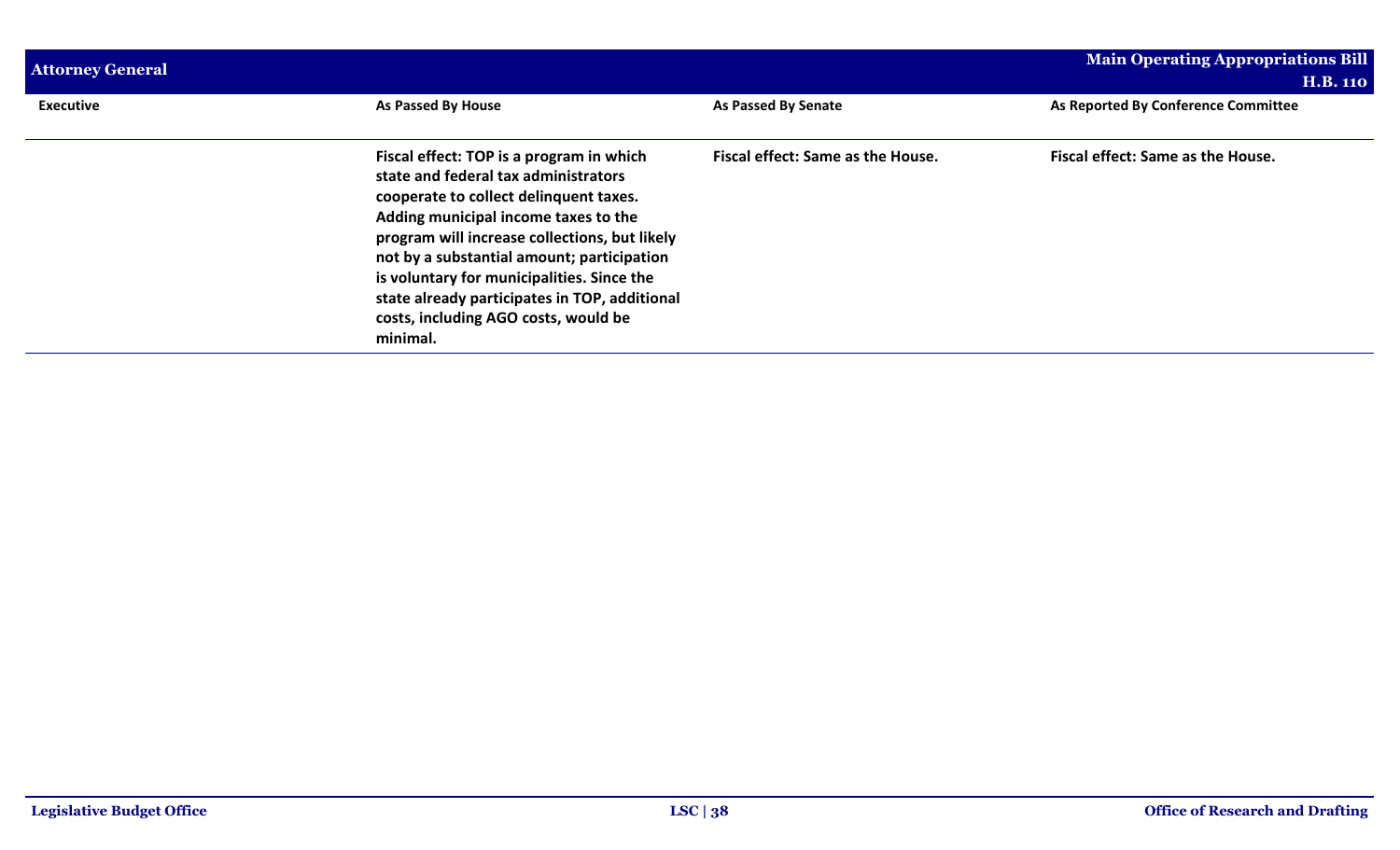| <b>Attorney General</b>                                                                                                                                                                                                                                                                                                                                          |                           |                            | <b>Main Operating Appropriations Bill</b><br><b>H.B. 110</b> |  |
|------------------------------------------------------------------------------------------------------------------------------------------------------------------------------------------------------------------------------------------------------------------------------------------------------------------------------------------------------------------|---------------------------|----------------------------|--------------------------------------------------------------|--|
| <b>Executive</b>                                                                                                                                                                                                                                                                                                                                                 | <b>As Passed By House</b> | <b>As Passed By Senate</b> | As Reported By Conference Committee                          |  |
| Incompetency and not guilty by reason of insanity entry into LEADS/NCIC<br>LOCCD6                                                                                                                                                                                                                                                                                |                           |                            |                                                              |  |
| <b>R.C.</b><br>2945.403                                                                                                                                                                                                                                                                                                                                          |                           |                            |                                                              |  |
| (1) Requires if an individual is found to be<br>incompetent to stand trial (IST) or not guilty<br>by reason of insanity (NGRI):                                                                                                                                                                                                                                  | (1) No provision.         | (1) No provision.          | (1) No provision.                                            |  |
| (a) The judge who made the finding to notify<br>the Attorney General of the finding not later<br>than seven days after the adjudication or<br>commitment;                                                                                                                                                                                                        | (a) No provision.         | (a) No provision.          | (a) No provision.                                            |  |
| (b) The Attorney General to enter the<br>information into the Law Enforcement<br>Automated Data System (LEADS) by the<br>close of the next business day after the day<br>on which the notice is received;                                                                                                                                                        | (b) No provision.         | (b) No provision.          | (b) No provision.                                            |  |
| (c) The judge to notify the Attorney General<br>if the person subsequently is found to be<br>competent or has commitment terminated<br>not later than seven days after the finding,<br>discharge, or final termination; and                                                                                                                                      | (c) No provision.         | (c) No provision.          | (c) No provision.                                            |  |
| (d) The Attorney General, upon receipt of a<br>notice, to take all steps necessary to ensure<br>that the information regarding the person<br>entered is removed from LEADS and<br>terminated, cleared, or canceled in the<br>National Crime Information Center (NCIC) by<br>the close of the next business day after the<br>day on which the notice is received. | (d) No provision.         | (d) No provision.          | (d) No provision.                                            |  |
| (2) Requires the Attorney General to make<br>available to all judges forms to be used by                                                                                                                                                                                                                                                                         | (2) No provision.         | (2) No provision.          | (2) No provision.                                            |  |
| <b>Legislative Budget Office</b>                                                                                                                                                                                                                                                                                                                                 |                           | LSC $ 39 $                 | <b>Office of Research and Drafting</b>                       |  |